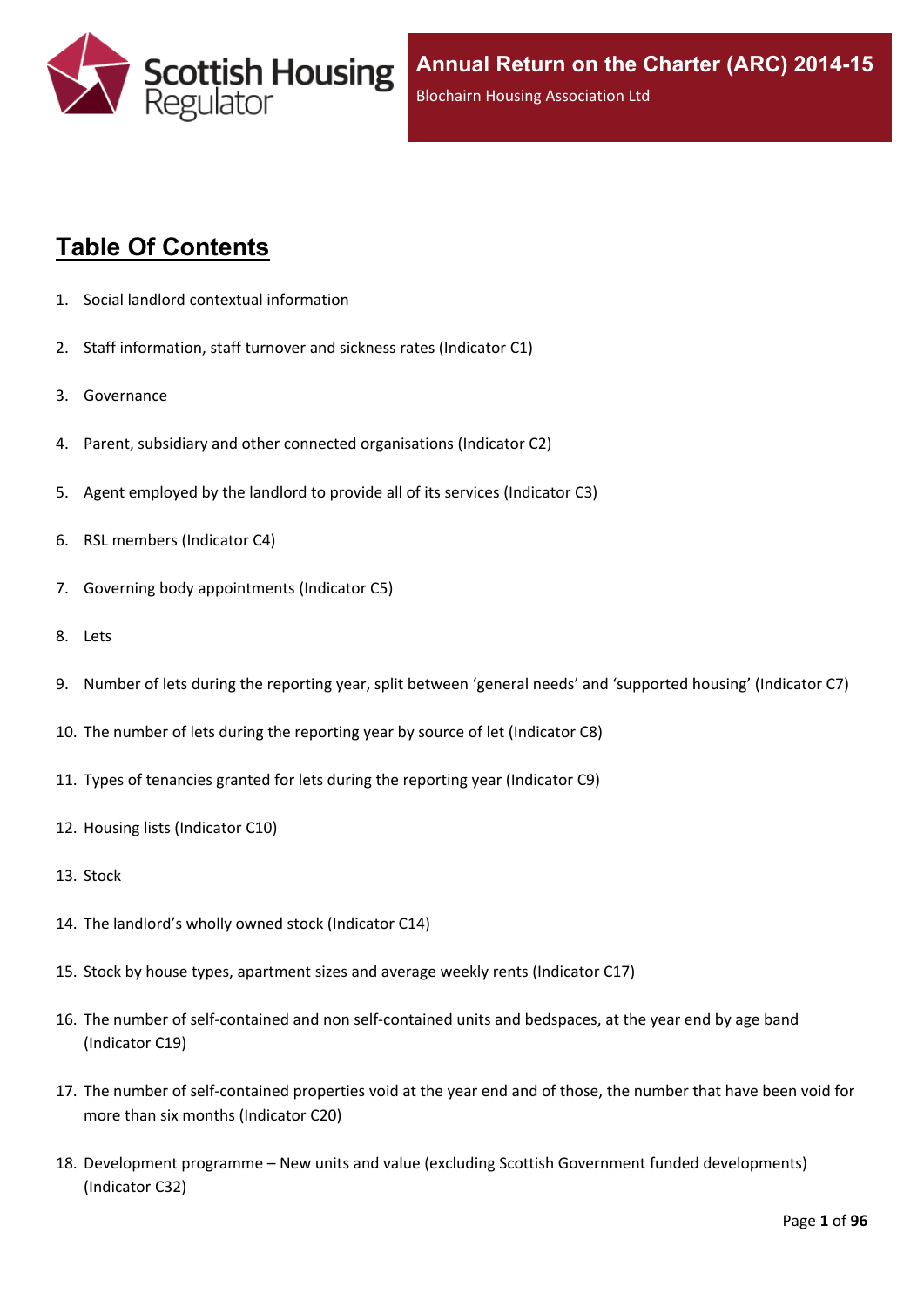

- 19. Comments (Social landlord contextual [information\)](#page-25-0)
- 20. Overall [satisfaction](#page-26-0)
- 21. [Percentage](#page-27-0) of tenants satisfied with the overall service provided by their landlord (Indicator 1)
- 22. Comments (Overall [satisfaction\)](#page-29-0)
- 23. The [Customer/Landlord](#page-30-0) relationship
- 24. Ethnic origins and disability details of service users, staff and for RSLs only, [governing](#page-31-0) body members (Indicator [2\)](#page-31-0)
- 25. [Percentage](#page-33-0) of tenants who feel their landlord is good at keeping them informed about their services and [decisions](#page-33-0) [\(Indicator](#page-33-0) 3)
- 26. Percentage of tenants satisfied with the [opportunities](#page-34-0) given to them to participate in their landlord's decision making [processes](#page-34-0) (Indicator 6)
- 27. Comments (The customer / landlord [relationship\)](#page-35-0)
- 28. Housing Quality and [Maintenance](#page-36-0)
- 29. Quality of [Housing](#page-37-0)
- 30. Scottish Housing Quality [Standard](#page-38-0) (SHQS) [–](#page-38-0) Stock condition survey [information](#page-38-0) (Indicator C24)
- 31. Scottish Housing Quality [Standard](#page-39-0) (SHQS) [–](#page-39-0) Stock summary [\(Indicator](#page-39-0) C25)
- 32. Scottish Housing Quality [Standard](#page-41-0) (SHQS) [–](#page-41-0) Stock failing by criterion [\(Indicator](#page-41-0) C26)
- 33. Scottish Housing Quality [Standard](#page-42-0) (SHQS) [–](#page-42-0) Working towards the standard [\(Indicator](#page-42-0) C27)
- 34. Scottish Housing Quality Standard (SHQS) [\(Indicator](#page-43-0) C28.1)
- 35. Scottish Housing Quality [Standard](#page-44-0) (SHQS) [–](#page-44-0) [Abeyances](#page-44-0) at the year end (Indicator C28.2)
- 36. Scottish Housing Quality [Standard](#page-45-0) (SHQS) [–](#page-45-0) Actual and projected investment by [criteria/element](#page-45-0) (Indicator C29)
- 37. [Percentage](#page-46-0) of stock meeting the Scottish Housing Quality Standard (SHQS) (Indicator 7)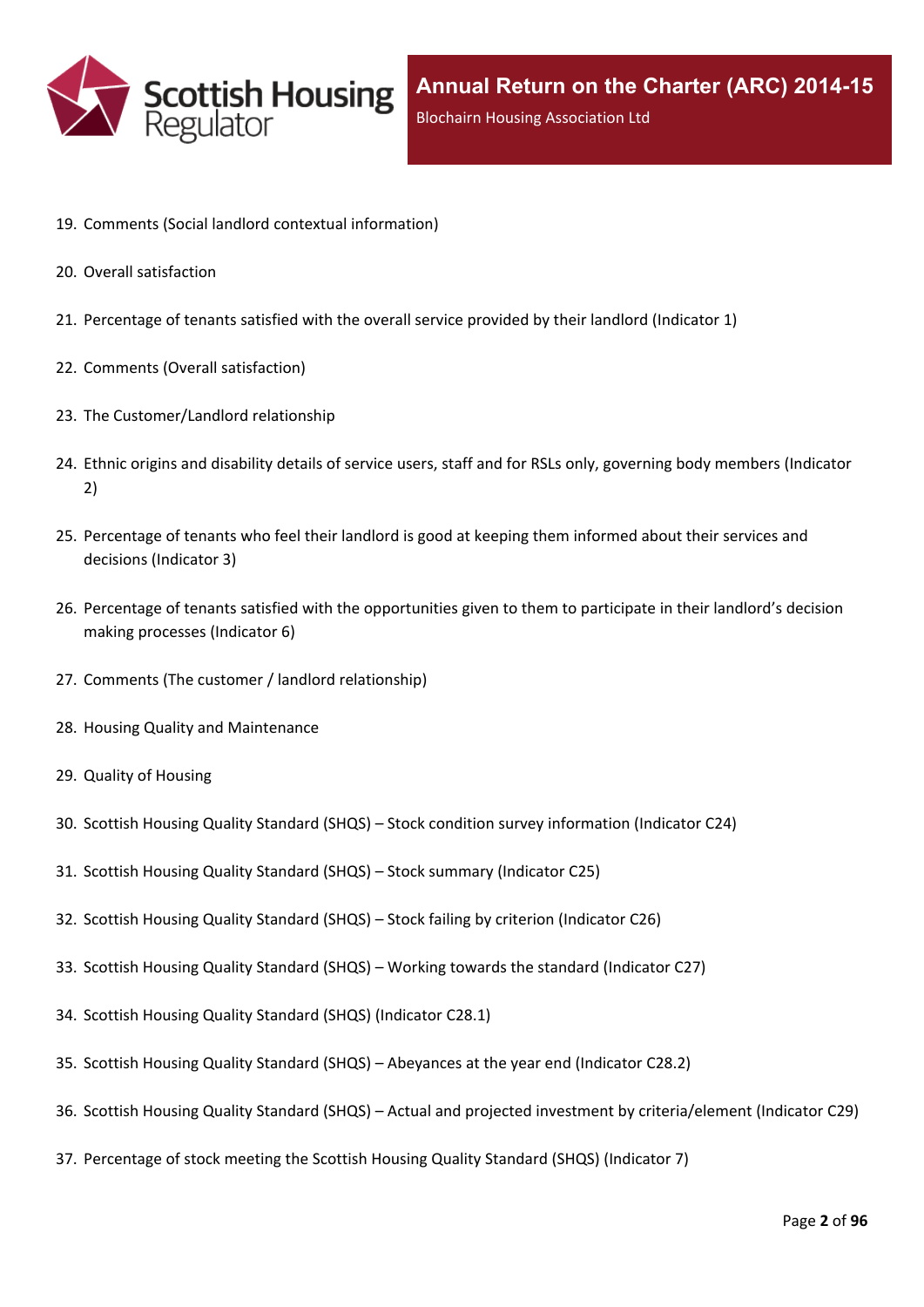

- 38. Percentage of properties at or above the [appropriate](#page-47-0) NHER or SAP ratings specified in element 35 of the SHQS, as at 31 March each year [\(Indicator](#page-47-0) 8)
- 39. [Percentage](#page-48-0) of tenants satisfied with the standard of their home when moving in (Indicator 9)
- 40. [Percentage](#page-49-0) of tenants satisfied with the quality of their home (Indicator 10)
- 41. Repairs, Maintenance & [Improvements](#page-50-0)
- 42. Average number of reactive repairs [completed](#page-51-0) per occupied property (Indicator C13)
- 43. Average length of time taken to complete [emergency](#page-52-0) repairs (Indicator 11)
- 44. Average length of time taken to complete [non-emergency](#page-53-0) repairs (Indicator 12)
- 45. [Percentage](#page-54-0) of reactive repairs carried out in the last year completed right first time (Indicator 13)
- 46. Percentage of repairs [appointments](#page-55-0) kept (Indicator 14)
- 47. [Percentage](#page-56-0) of properties that require a gas safety record which had a gas safety check and record completed by the [anniversary](#page-56-0) date (Indicator 15)
- 48. Percentage of tenants who have had repairs or [maintenance](#page-57-0) carried out in last 12 months satisfied with the repairs and [maintenance](#page-57-0) service (Indicator 16)
- 49. Comments (Housing quality and [maintenance\)](#page-58-0)
- 50. [Neighbourhood](#page-59-0) and Community
- 51. Estate [Management,](#page-60-0) anti-social behaviour, neighbour nuisance and tenancy disputes
- 52. [Percentage](#page-61-0) of 1st and 2nd stage complaints resolved by the landlord (Indicators 4 & 5)
- 53. Percentage of tenants satisfied with the management of the [neighbourhood](#page-64-0) they live in (Indicator 17)
- 54. [Percentage](#page-65-0) of tenancy offers refused during the year (Indicator 18)
- 55. [Percentage](#page-66-0) of anti-social behaviour cases reported in the last year which were resolved within locally agreed targets [\(Indicator](#page-66-0) 19)
- 56. [Percentage](#page-67-0) of the court actions initiated which resulted in eviction and the reasons for eviction (Indicator 24)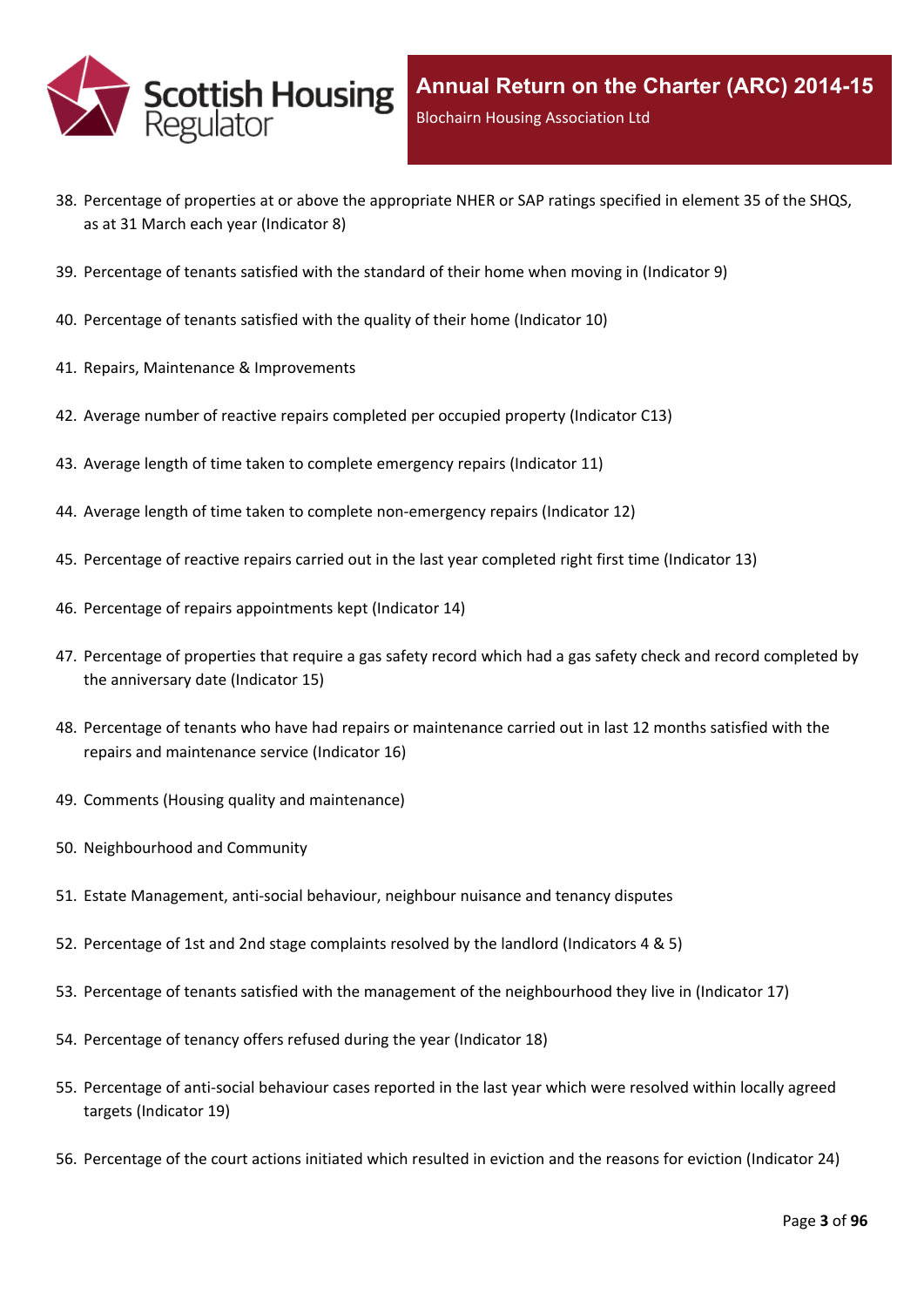

- 57. [Abandoned](#page-68-0) properties (Indicator C11)
- 58. Number of notices of [proceedings](#page-69-0) issued and court action initiated (Indicator C12)
- 59. Comments [\(Neighbourhood](#page-70-0) & community)
- 60. Access to [housing](#page-71-0) and support
- 61. [Housing](#page-72-0) Options and Access to Social Housing
- 62. [Percentage](#page-73-0) of lettable houses that became vacant in the last year (Indicator 21)
- 63. Average time to re-let [properties](#page-74-0) in the last year (Indicator 35)
- 64. Percentage of approved [applications](#page-75-0) for medical adaptations completed during the reporting year and the average time to complete [applications](#page-75-0) (Indicators 22 & 23)
- 65. [Percentage](#page-76-0) of new tenancies sustained for more than a year, by source of let (Indicator 20)
- 66. [Comments](#page-78-0) (Access to housing and support)
- 67. Getting good value from rents and service [charges](#page-79-0)
- 68. Value for [money](#page-80-0)
- 69. [Percentage](#page-81-0) of tenants who feel that the rent for their property represents good value for money (Indicator 29)
- 70. [Percentage](#page-82-0) of factored owners satisfied with the factoring service they receive (Indicator 33)
- 71. Rents and service [charges](#page-83-0)
- 72. Rent collected as [percentage](#page-84-0) of total rent due in the reporting year (Indicator 30)
- 73. Gross rent arrears (all tenants) as at 31 March each year as a [percentage](#page-85-0) of rent due for the reporting year [\(Indicator](#page-85-0) 31)
- 74. Average annual [management](#page-86-0) fee per factored property (Indicator 32)
- 75. [Percentage](#page-87-0) of rent due lost through properties being empty during the last year (Indicator 34)
- 76. Rent increase [\(Indicator](#page-88-0) C21)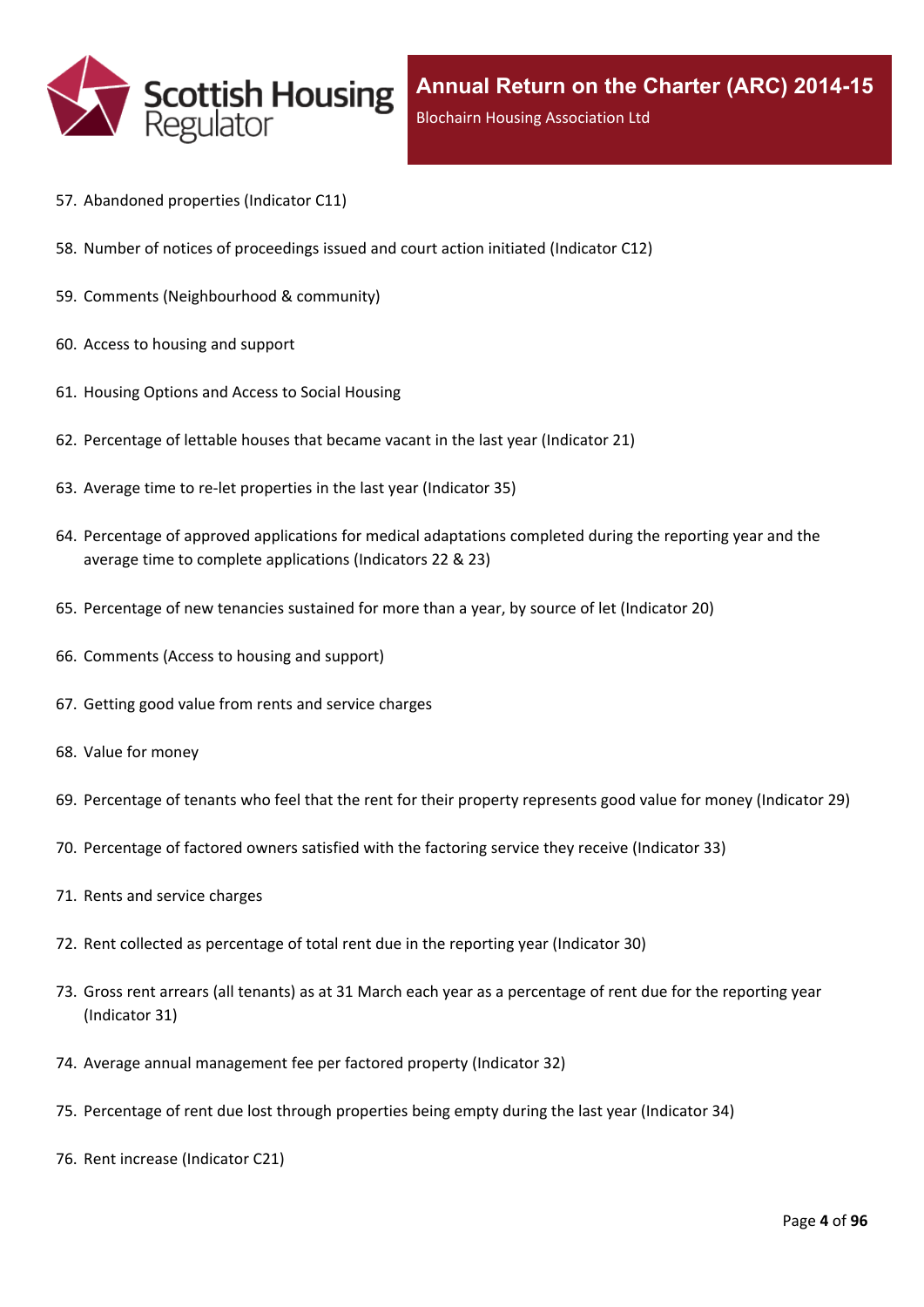

- 77. The number of [households](#page-89-0) for which landlords are paid housing costs directly and the total value of payments received in the reporting year [\(Indicator](#page-89-0) C22)
- 78. Amount and [percentage](#page-90-0) of former tenant rent arrears written off at the year end (Indicator C23)
- 79. [Comments](#page-91-0) (Getting good value from rents and service charges)
- 80. Other [Customers](#page-92-0)
- 81. [Gypsies/travellers](#page-93-0) [–](#page-93-0) Average weekly rent per pitch [\(Indicator](#page-93-0) 36)
- 82. For those who [provide](#page-94-0) sites [–](#page-94-0) percentage of [gypsies/travellers](#page-94-0) satisfied with the landlord's management of the site [\(Indicator](#page-94-0) 37)
- 83. Comments (Other [customers\)](#page-95-0)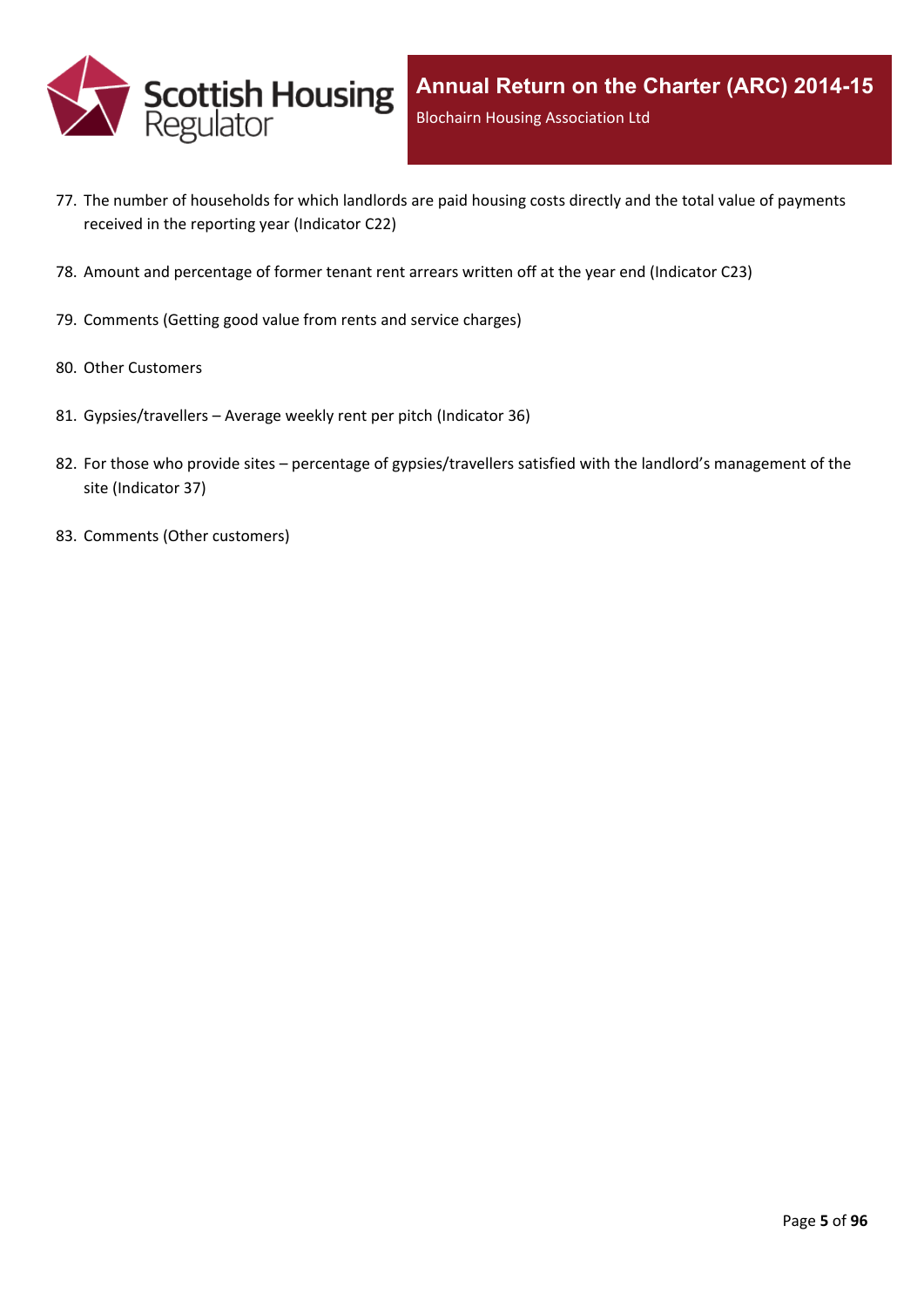

### <span id="page-5-0"></span>*Social landlord contextual information*

The information you give us here will allow us to build a profile of you as a landlord and the housing sector. We **will use this information to assess performance against the Charter.**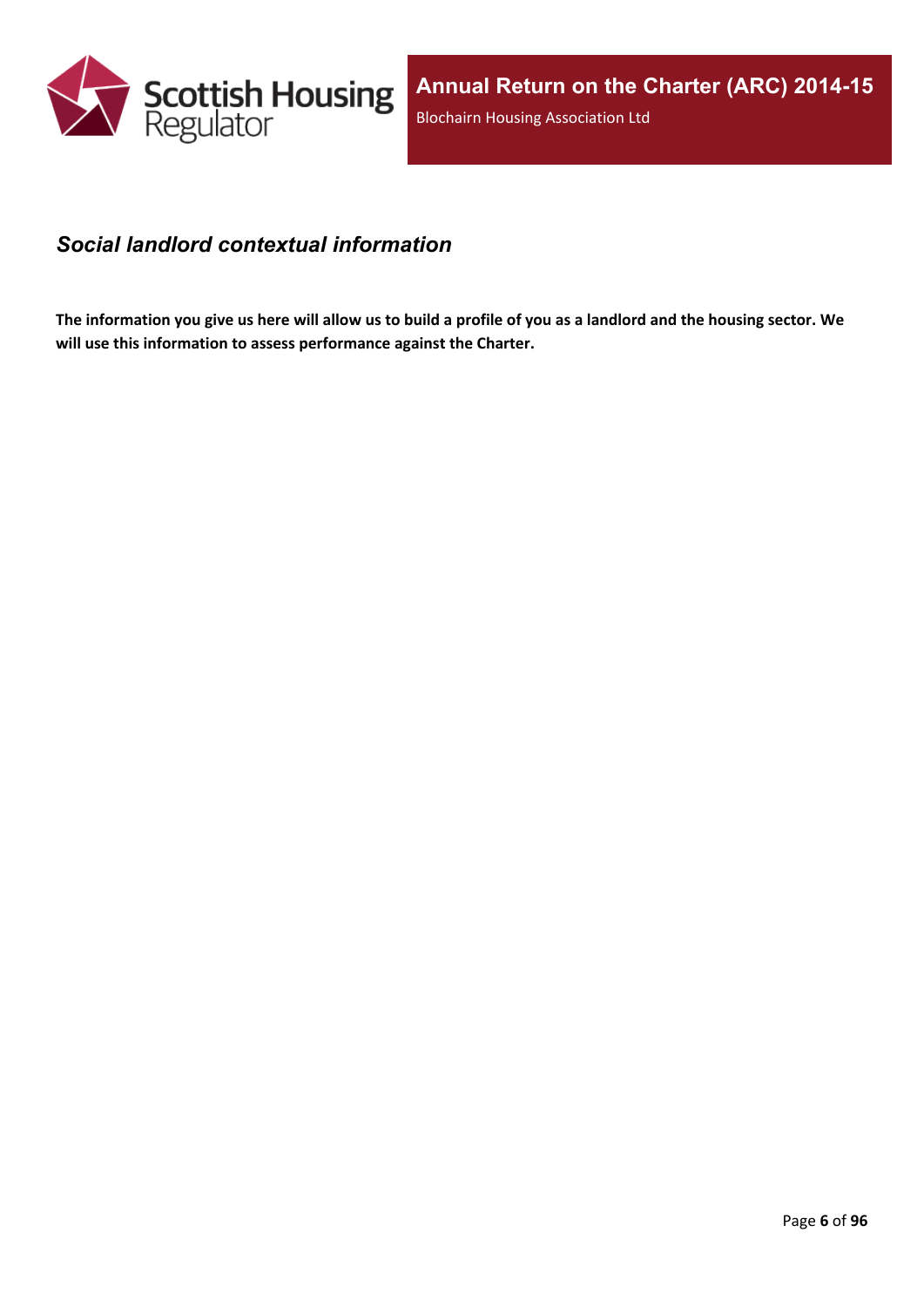

## <span id="page-6-0"></span>*Staff information, staff turnover and sickness rates (Indicator C1)*

The information you give us here will allow us to build a profile of you as a landlord and the housing sector. We **will use this information to assess performance against the Charter.**

| C1.2 Staff employed by the RSL:                                                            |                                                                                             |                |
|--------------------------------------------------------------------------------------------|---------------------------------------------------------------------------------------------|----------------|
| C1.2.1 the number of senior staff                                                          |                                                                                             | $\mathbf 1$    |
|                                                                                            |                                                                                             |                |
| C1.1 the name of Chief Executive                                                           | Michael Carberry                                                                            |                |
|                                                                                            |                                                                                             |                |
|                                                                                            |                                                                                             |                |
| C1.2.2 the number of office based staff                                                    |                                                                                             | $\mathsf 3$    |
|                                                                                            |                                                                                             |                |
| C1.2.3 the number of care / support staff                                                  |                                                                                             | 0              |
|                                                                                            |                                                                                             |                |
|                                                                                            |                                                                                             |                |
| C1.2.4 the number of concierge staff                                                       |                                                                                             | $\overline{0}$ |
|                                                                                            |                                                                                             |                |
| C1.2.5 the number of direct labour staff                                                   |                                                                                             | 0              |
|                                                                                            |                                                                                             |                |
|                                                                                            |                                                                                             |                |
| C1.2.6 the total number of staff                                                           |                                                                                             | 4.0            |
|                                                                                            |                                                                                             |                |
|                                                                                            |                                                                                             |                |
| C1.3 Staff turnover and sickness absence:                                                  | C1.3.1 the percentage of senior staff turnover in the year to the end of the reporting year | 0              |
|                                                                                            |                                                                                             |                |
|                                                                                            |                                                                                             |                |
| C1.3.2 the percentage of total staff turnover in the year to the end of the reporting year |                                                                                             | $\overline{0}$ |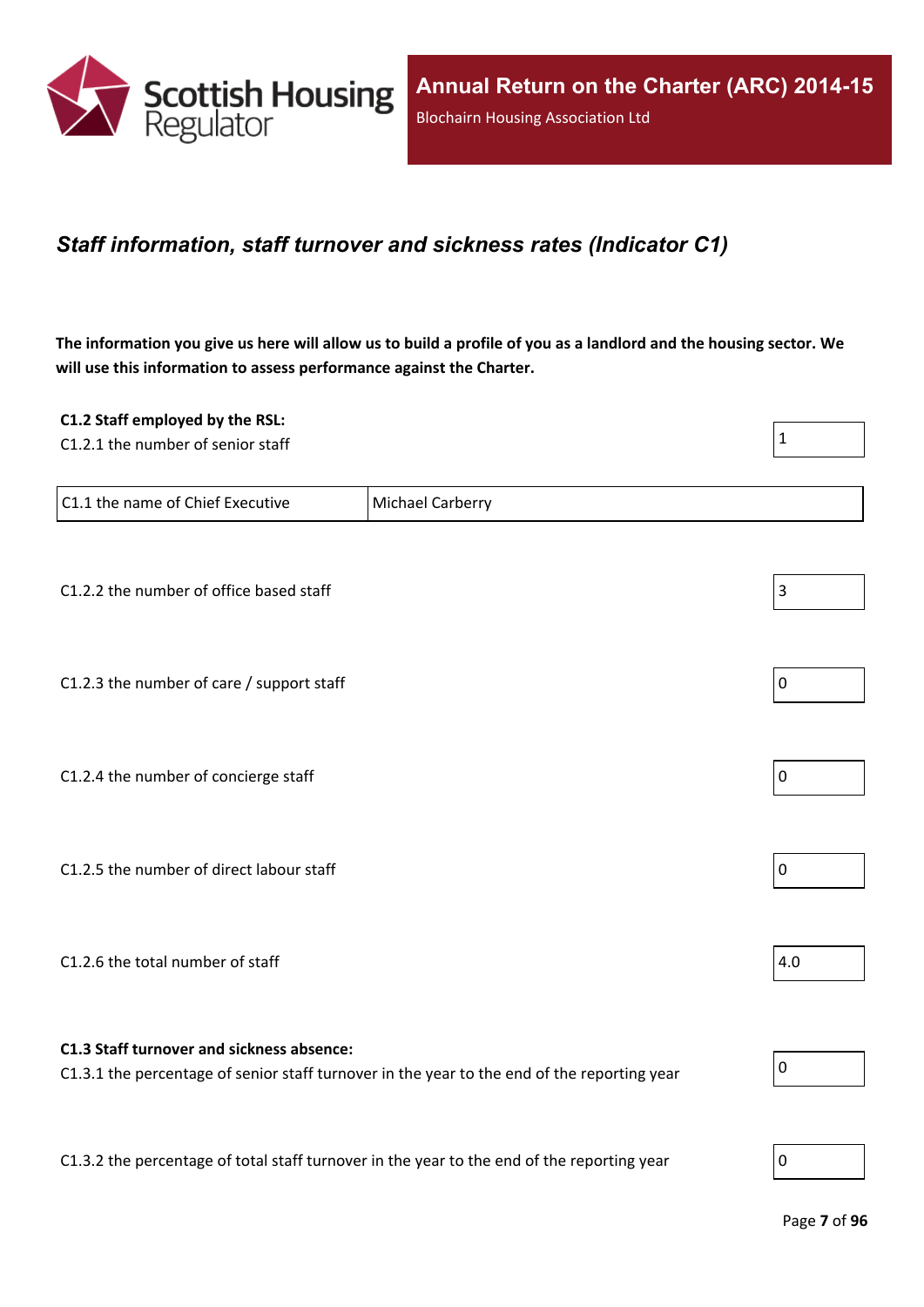

C1.3.3 the percentage of days lost through staff sickness absence in the reporting year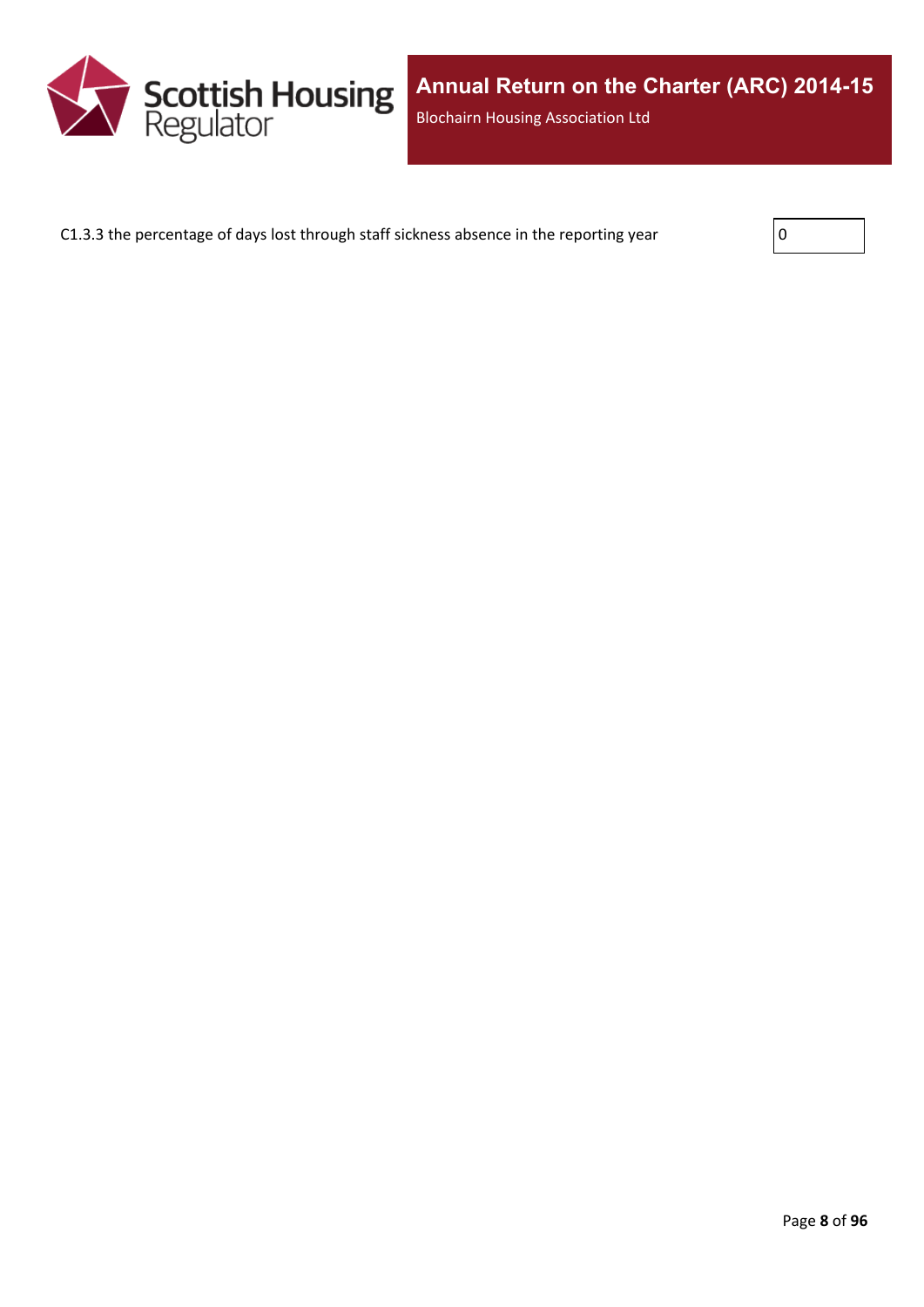

**Annual Return on the Charter (ARC) 2014-15** Blochairn Housing Association Ltd

#### <span id="page-8-0"></span>*Governance*

The information you give us here will tell us about your governing body and how your organisation is structured.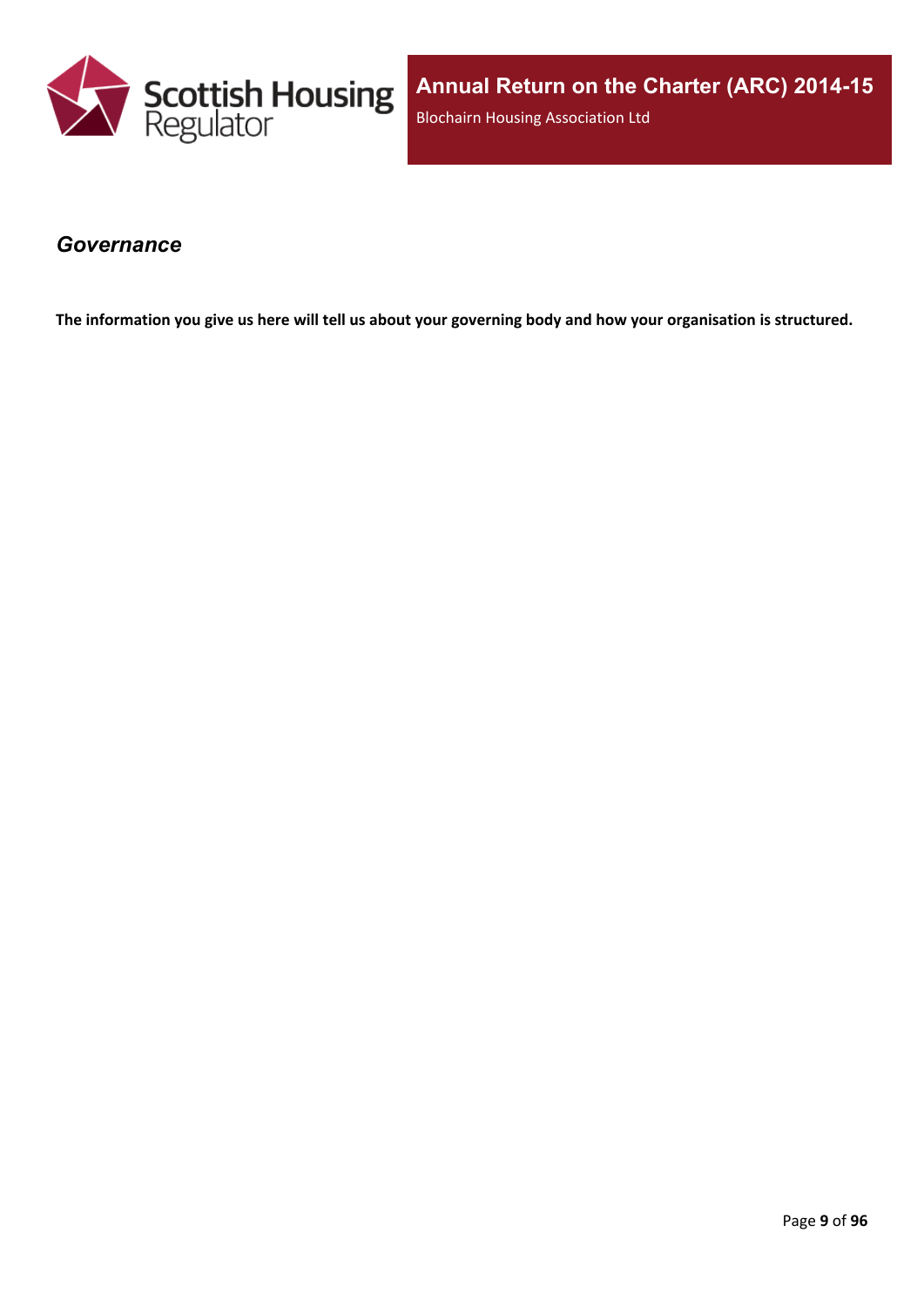

## <span id="page-9-0"></span>*Parent, subsidiary and other connected organisations (Indicator C2)*

**If parent organisation**

**C2.2 If subsidiary of another organisation, please state:**

C2.2.1 the name of the parent organisation

C2.2.2 the address of the parent organisation

**If connected with another organisation, please state:**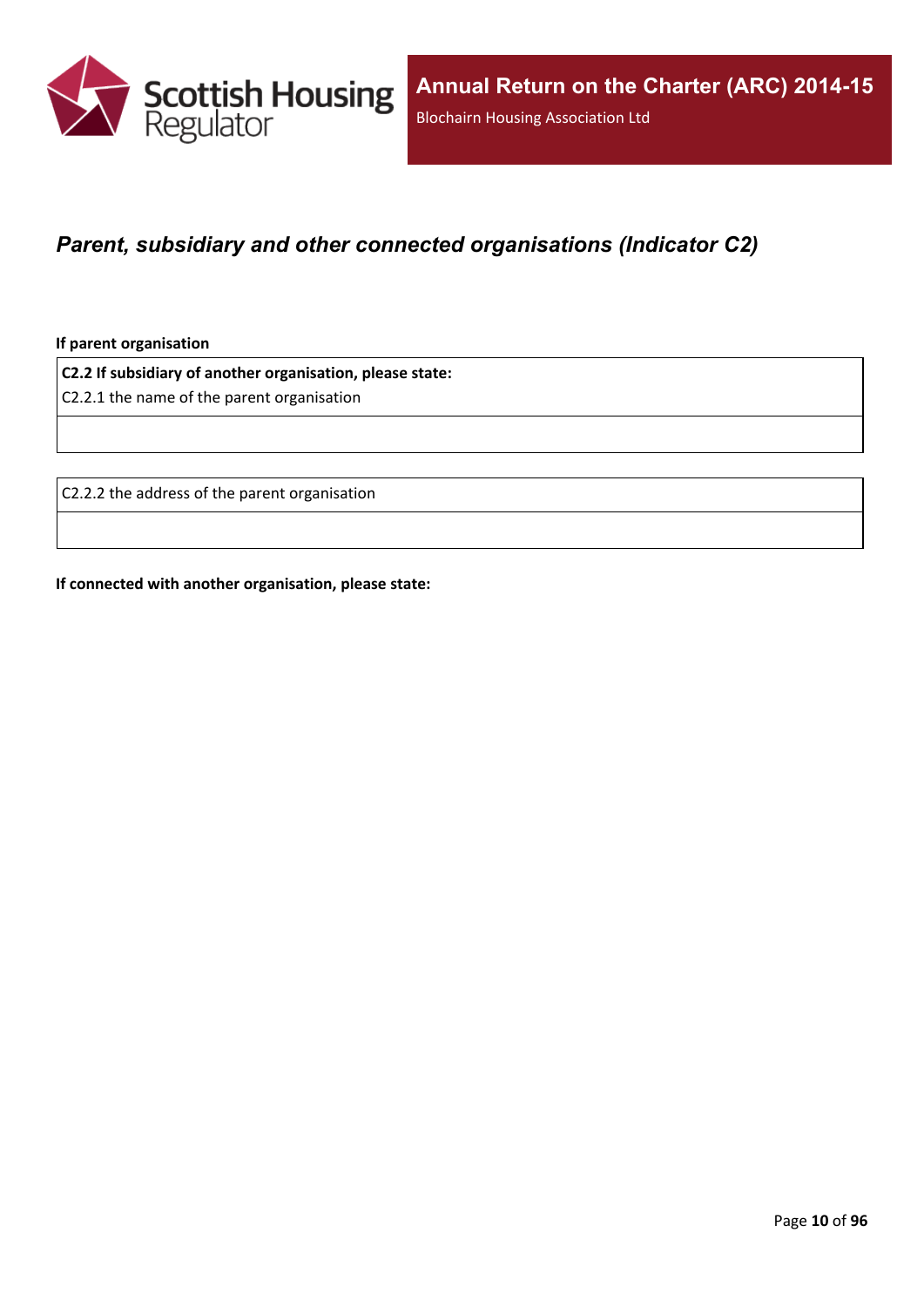

## <span id="page-10-0"></span>*Agent employed by the landlord to provide all of its services (Indicator C3)*

**If an agent is employed by the landlord to provide all its services, please state:**

#### **(i) the name of the organisation**

#### **(ii) contact details of the organisation**

C3.1 The name of organisation

C3.2.3 surname

C3.2 Contact name: C3.2.1 title (Select) C3.2.2 forename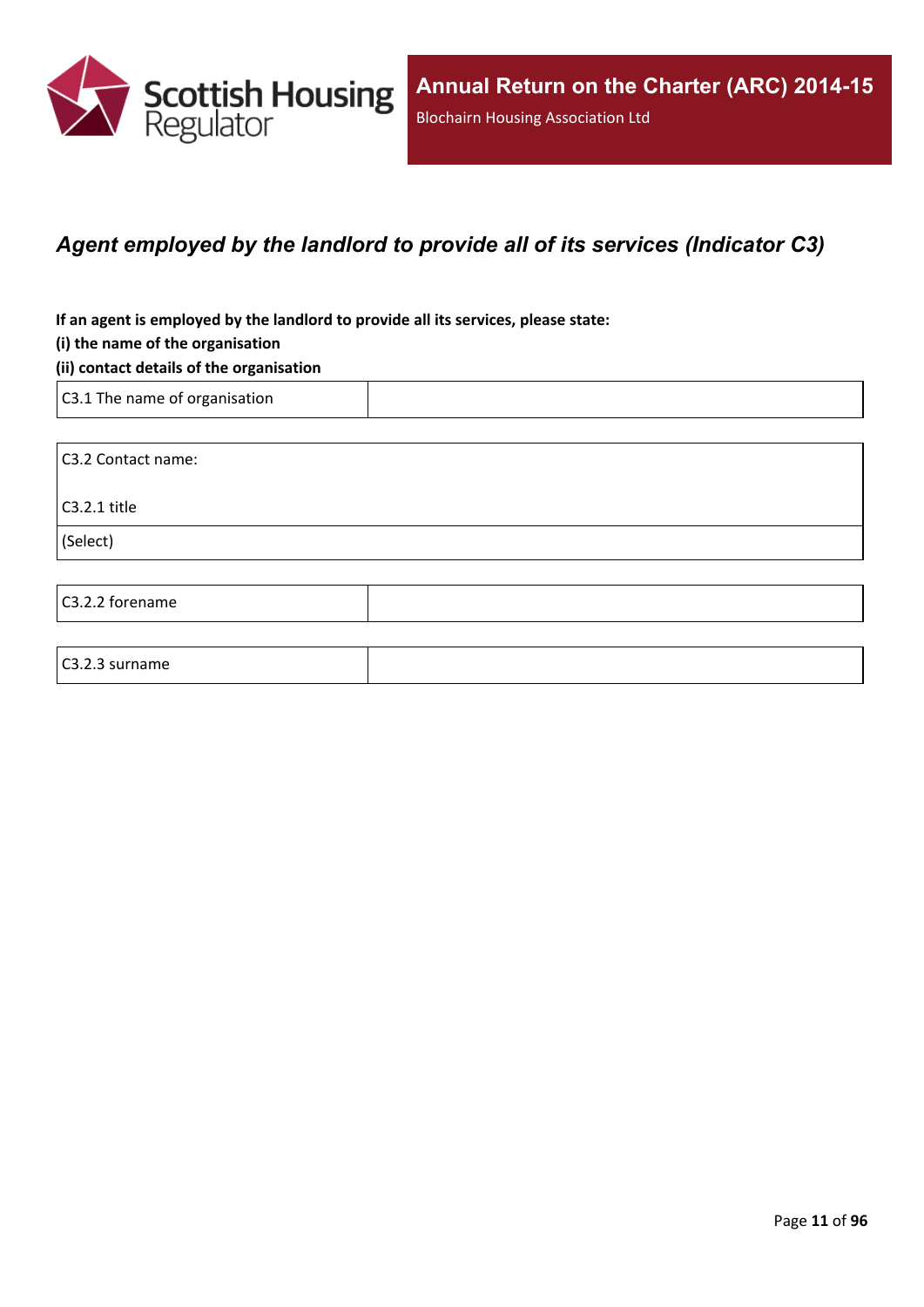

### <span id="page-11-0"></span>*RSL members (Indicator C4)*

**Please state:**

C4.1 The total number of RSL members as at the time of the last Annual General Meeting 200

C4.2 The number of members attending last RSL Annual General Meeting  $31$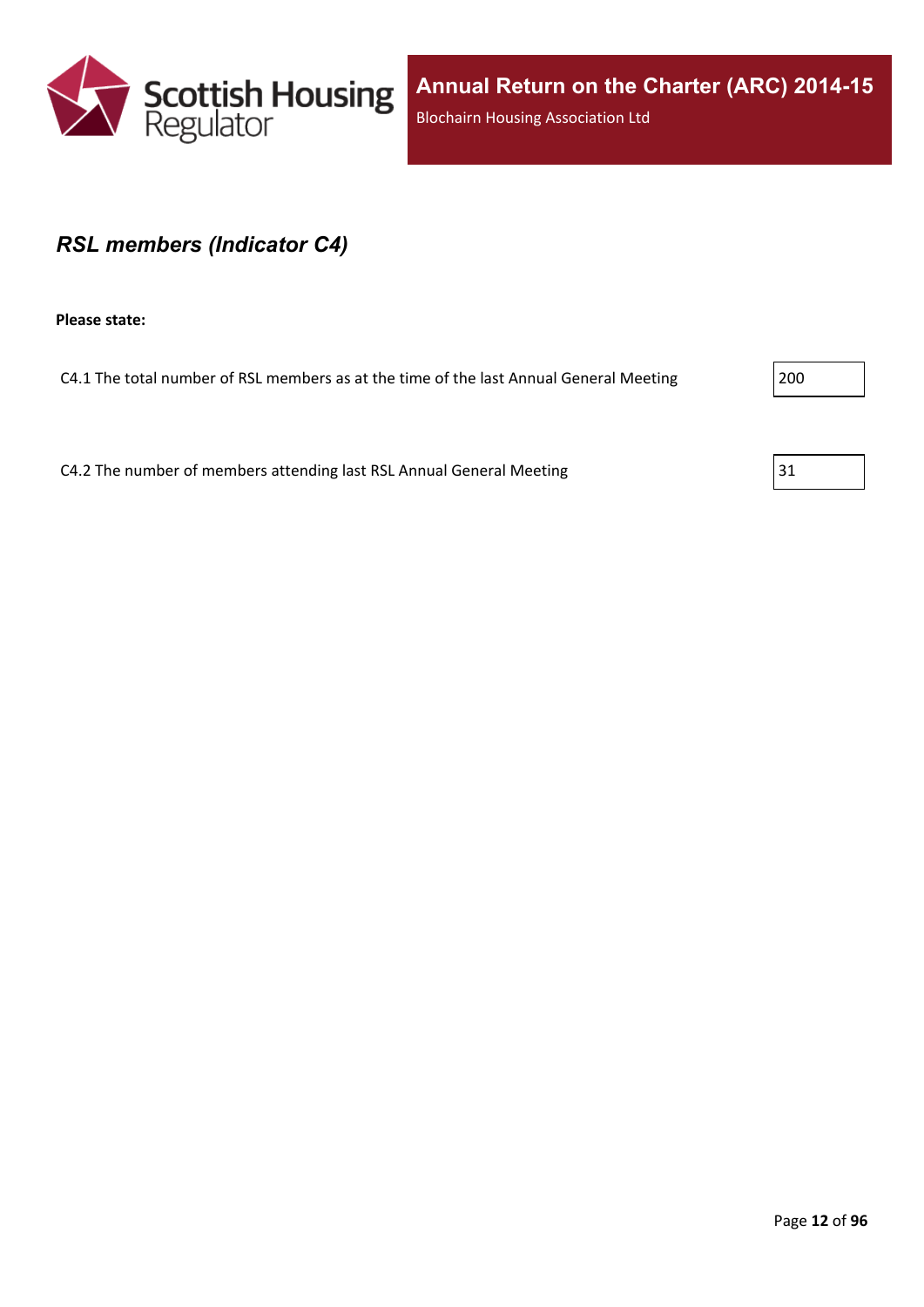

## <span id="page-12-0"></span>*Governing body appointments (Indicator C5)*

**Please state:**

C5.1 The number of governing body vacancies at last Annual General Meeting  $\vert 8 \vert$ 

C5.2 The number of candidates for the vacancies  $\begin{array}{c} \boxed{6} \\ \end{array}$ 

C5.3 The number of vacancies filled  $\vert 6 \vert$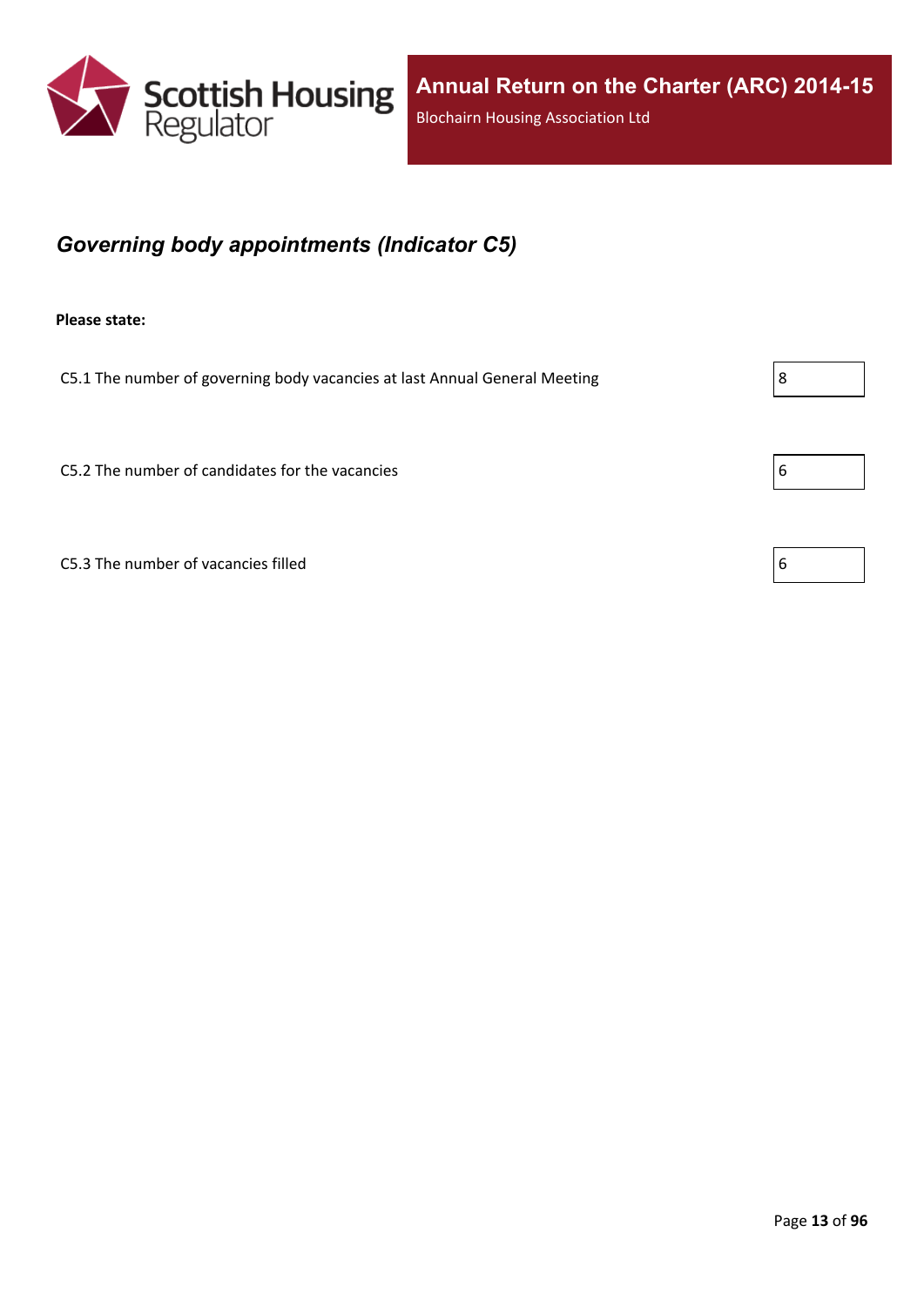

### <span id="page-13-0"></span>*Lets*

**The information you give us here will allow us to build a profile of your lets.**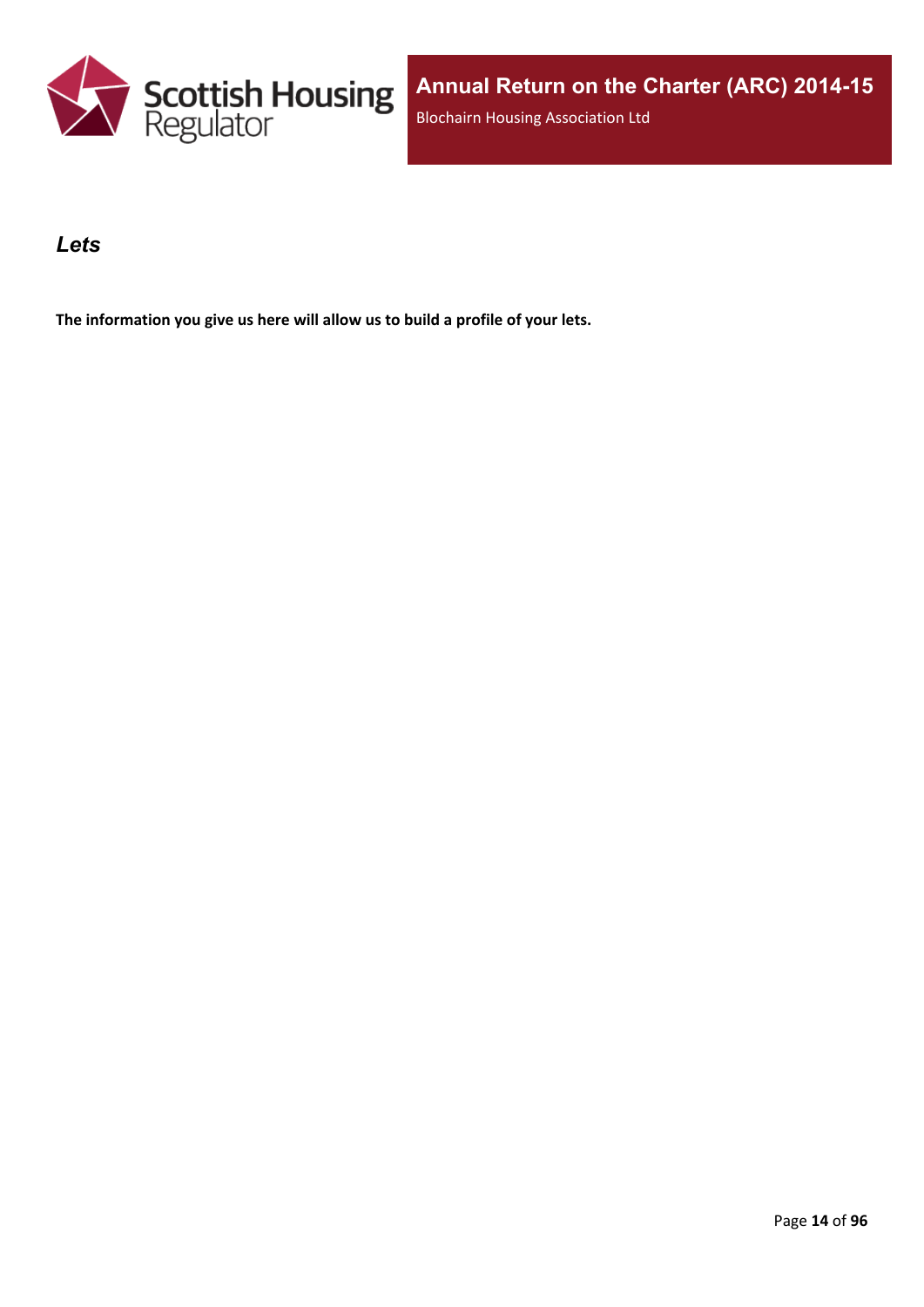

# <span id="page-14-0"></span>*Number of lets during the reporting year, split between 'general needs' and 'supported housing' (Indicator C7)*

**Please state:**

C7.1 The number of 'general needs' lets during the reporting year  $|11|$ 

C7.2 The number of 'supported housing' lets during the reporting year  $\vert 0 \rangle$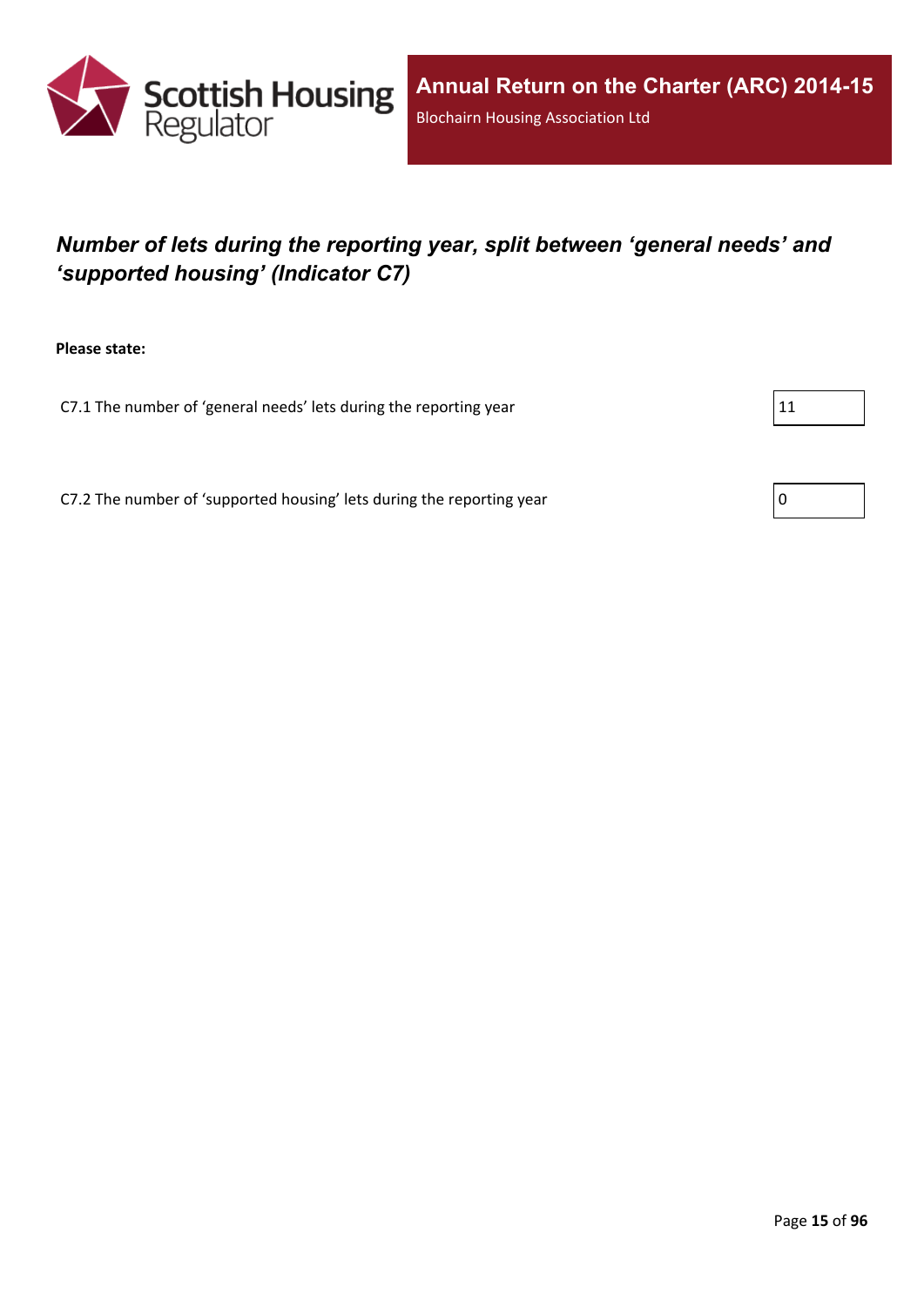

### <span id="page-15-0"></span>*The number of lets during the reporting year by source of let (Indicator C8)*

#### **Please state:**

| C8.1 The number of lets to existing tenants                                                                                              | $\overline{a}$ |
|------------------------------------------------------------------------------------------------------------------------------------------|----------------|
| C8.2 The number of lets to housing list applicants                                                                                       | 6              |
| C8.3 The number of mutual exchanges                                                                                                      | 1              |
| C8.4 The number of lets from other sources                                                                                               | 0              |
| C8.5 The number of applicants who have been assessed as statutorily homeless by the local<br>authority as:<br>C8.5.1 section 5 referrals | 1              |

C8.5.2 nominations from the local authority  $\vert$  0

 $\sim$  C8.5.3 other  $\sim$ 

C8.6 the number of other nominations from local authorities  $\vert_0$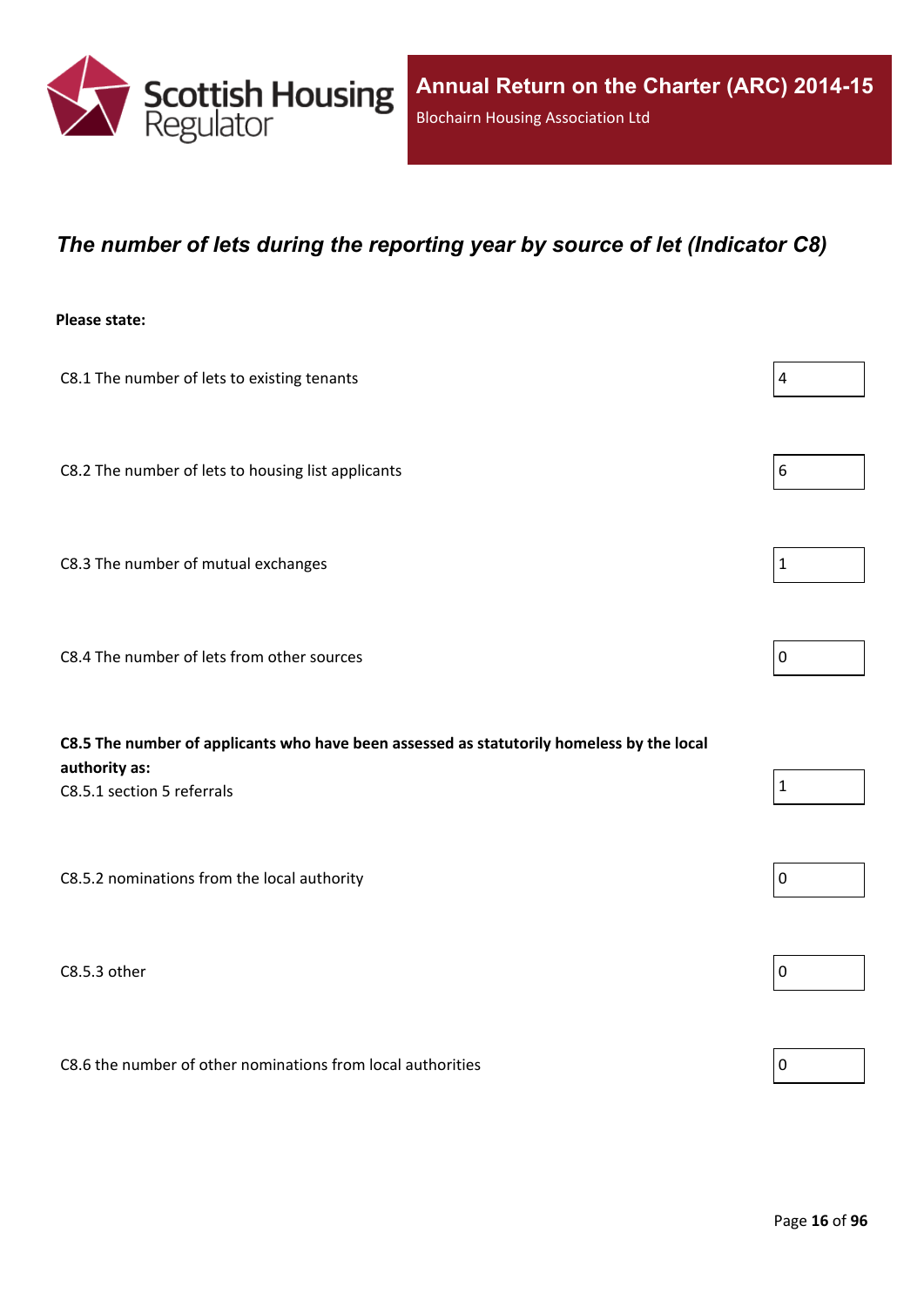

### <span id="page-16-0"></span>*Types of tenancies granted for lets during the reporting year (Indicator C9)*

#### **Please state:**

C9.1 The number of occupancy agreements granted in the reporting year  $\vert 0 \rangle$ 

C9.2 The number of short SSTs granted in the reporting year  $\vert$  0

C9.3 The number of SSTs granted in the reporting year  $11$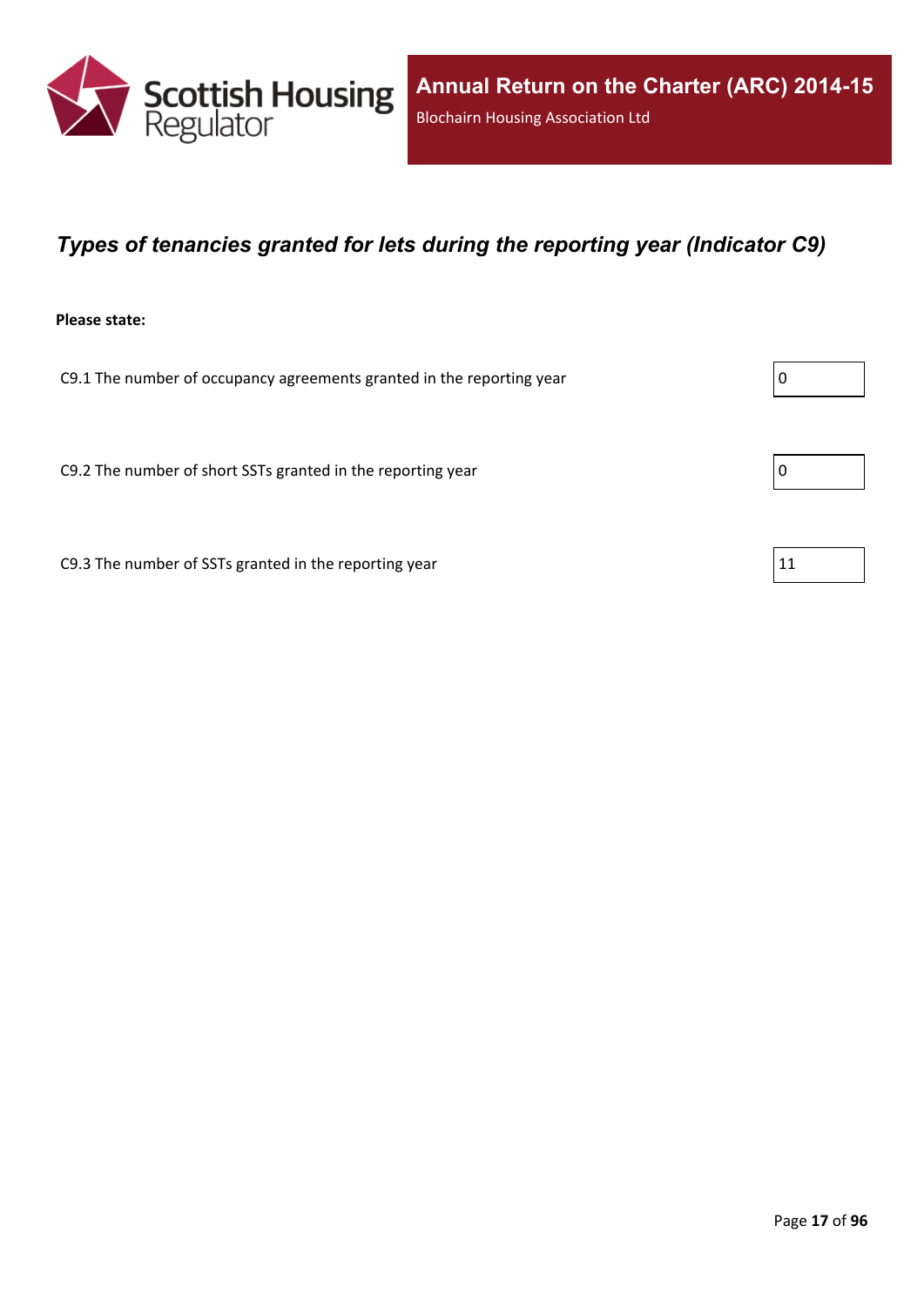

## <span id="page-17-0"></span>*Housing lists (Indicator C10)*

#### **Please state:**

C10.1 What type of housing list do you operate (select all that apply)

| Your own housing list                                                                      |    |
|--------------------------------------------------------------------------------------------|----|
|                                                                                            |    |
| C10.2 The number of new applicants added to the housing list(s)                            | 45 |
|                                                                                            |    |
| C10.3 The number of applicants on the housing list(s) at end of reporting year             | 81 |
|                                                                                            |    |
| C10.4 The number of suspensions from the housing list at end of reporting year             | 0  |
|                                                                                            |    |
| C10.5 The number of applications cancelled from the housing list during the reporting year | 69 |
|                                                                                            |    |
| C10.6 The number of Section 5 referrals received during the last reporting year            | 12 |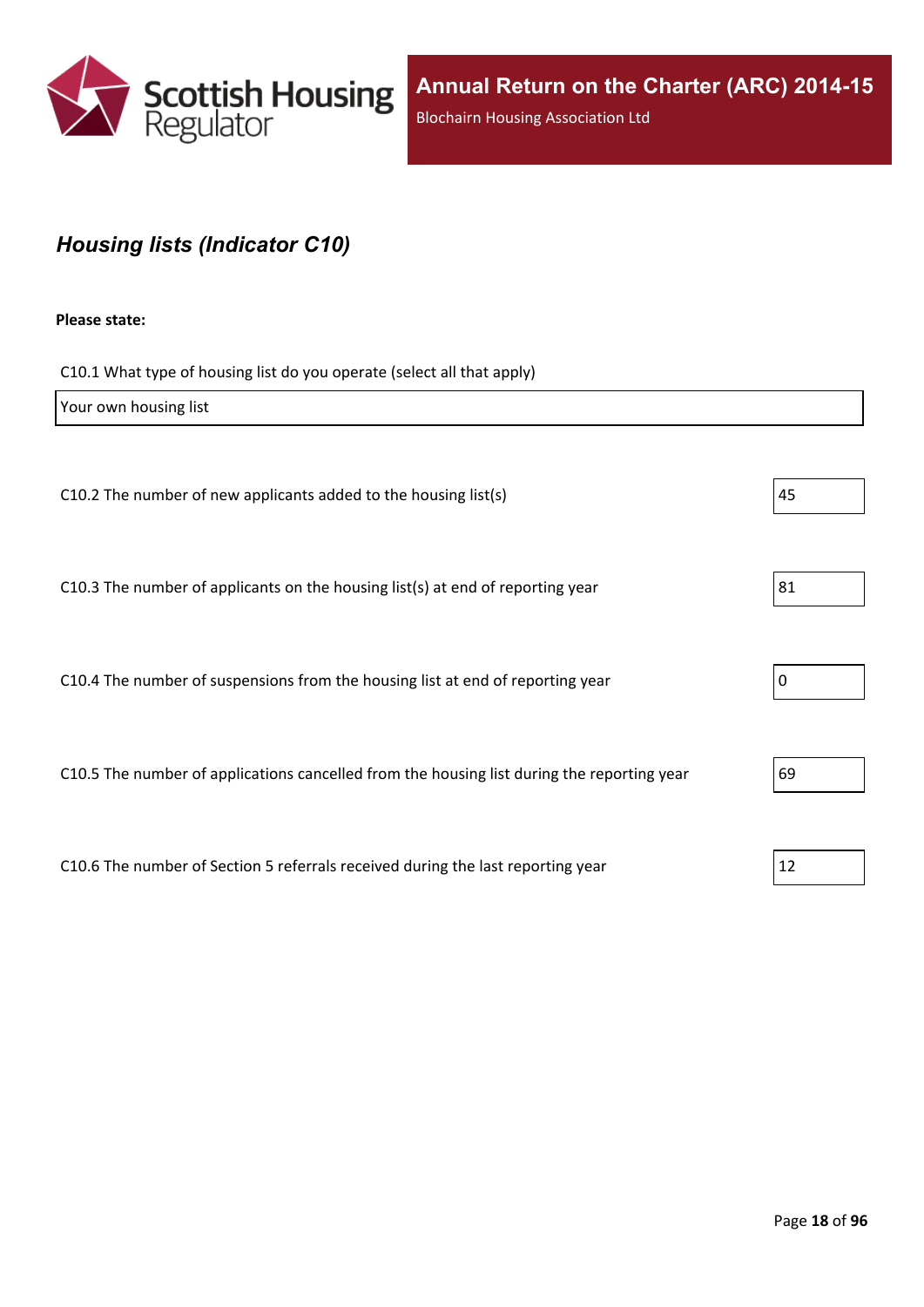

**Annual Return on the Charter (ARC) 2014-15** Blochairn Housing Association Ltd

#### <span id="page-18-0"></span>*Stock*

The information you give us here will allow us to build a profile of your stock and your average weekly rents.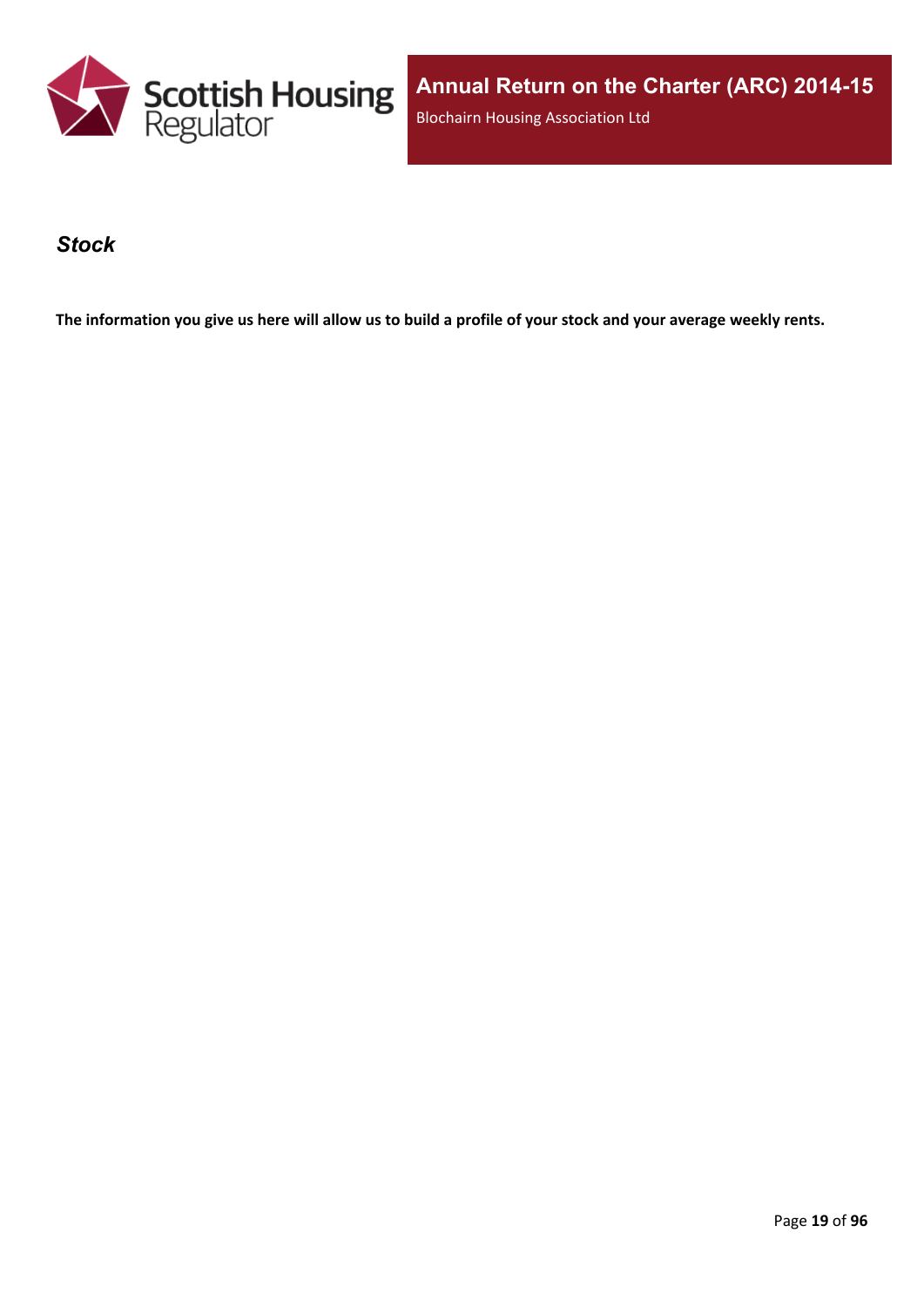

## <span id="page-19-0"></span>*The landlord's wholly owned stock (Indicator C14)*

**Self contained dwellings are properties where the household has exclusive use of WC, bathroom and kitchen facilities contained within the property.**

**Non-self contained units/bedspaces are properties where WC, bathroom or kitchen facilities are communal or shared.**

**Non-housing units are properties that could be used for respite care; commercial activities; office space.** Please note, parts (a), (b) and (c) of indicator C14 are located at the 'Organisation details' section on the Portal and are not included in the ARC return itself. Further information on this is available in the FAQs at the 'Help & **Guidance' section.**

**Please state:**

|                                                   |                                                                            | Of the<br>stock at<br>year end: |                  |                   |           |                                            |             |
|---------------------------------------------------|----------------------------------------------------------------------------|---------------------------------|------------------|-------------------|-----------|--------------------------------------------|-------------|
|                                                   |                                                                            | (d) Low<br>Demand               |                  | (e)<br>unlettable |           | (f) used for<br>temporary<br>accommodation |             |
| For the<br>landlord's<br>wholly<br>owned<br>stock | C14.1 The<br>number of<br>self-<br>contained<br>units                      | 0                               |                  | $\mathbf 0$       |           | $\mathbf 0$                                |             |
|                                                   | C14.2 The<br>number of<br>non self-<br>contained<br>units $/$<br>bedspaces | $\mathbf 0$                     | $\boldsymbol{0}$ | $\boldsymbol{0}$  | $\pmb{0}$ | $\mathbf 0$                                | $\mathbf 0$ |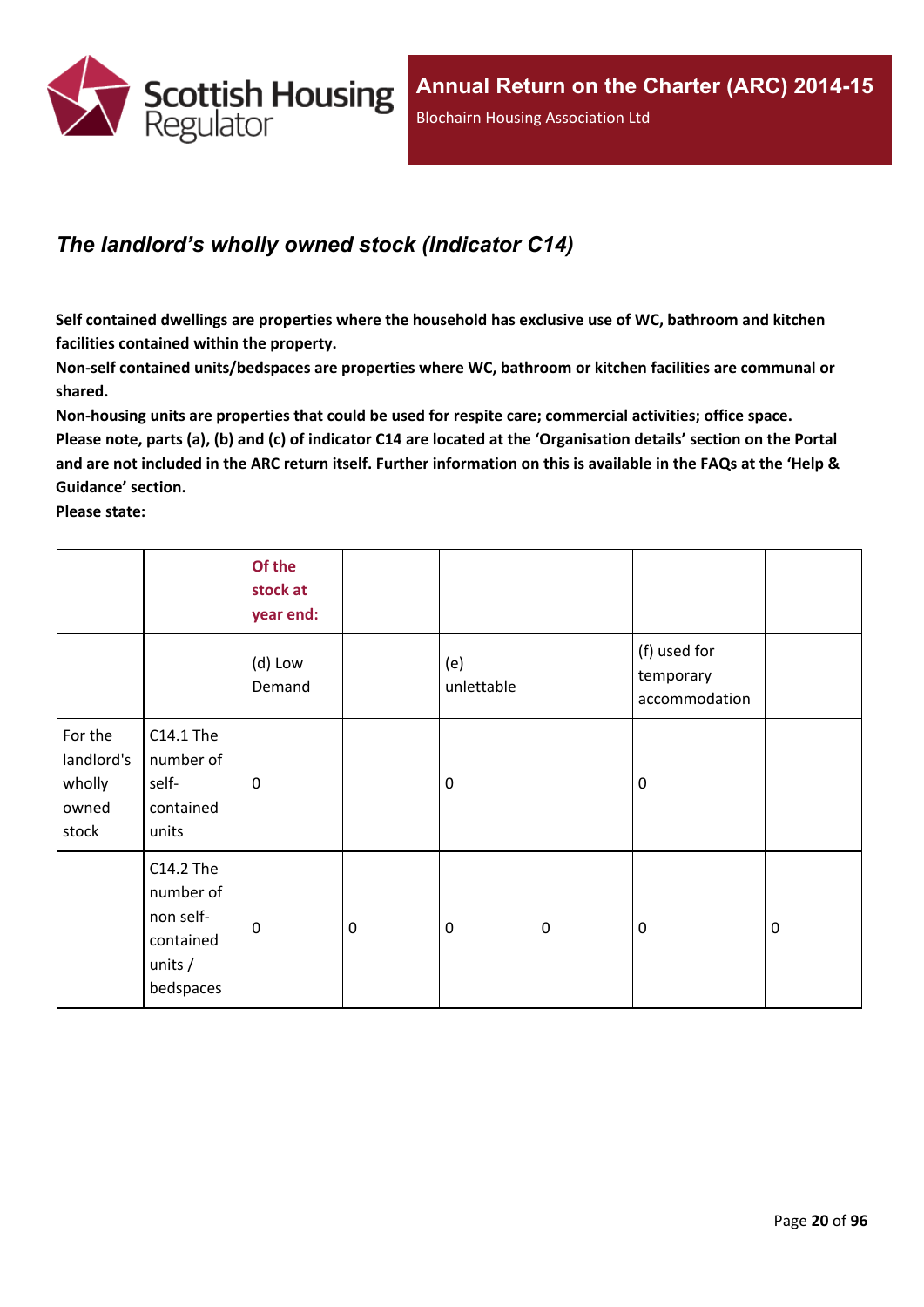

## <span id="page-20-0"></span>*Stock by house types, apartment sizes and average weekly rents (Indicator C17)*

The stock by type and apartment size reported in this indicator are wholly owned by the landlord and should **match the totals provided at C14.**

The average weekly rent in this indicator includes service or other charges and is calculated for lettable stock only. **For all wholly owned stock, please state:**

| C17 Stock<br>by type,<br>apartment<br>size and<br>rent | House          | High rise        | Tenement | 4 in a block     | Other flat<br>/ maisonett<br>e | Total       | Nos. of<br>lettable<br>units | Average<br>weekly rent<br>$\pmb{\mathsf{f}}$ |
|--------------------------------------------------------|----------------|------------------|----------|------------------|--------------------------------|-------------|------------------------------|----------------------------------------------|
| 1 Apt                                                  | $\overline{0}$ | $\mathbf 0$      | 0        | $\mathbf 0$      | 0                              | $\mathbf 0$ | 0                            | $\mathbf 0$                                  |
| 2 Apt                                                  | $\overline{0}$ | $\mathbf 0$      | 51       | $\overline{2}$   | 4                              | 57          | 57                           | 51.28                                        |
| 3 Apt                                                  | $\overline{0}$ | $\mathbf 0$      | 123      | 20               | 13                             | 156         | 156                          | 62.80                                        |
| 4 Apt                                                  | 5              | $\boldsymbol{0}$ | 51       | $\mathbf 0$      | 9                              | 65          | 65                           | 70.23                                        |
| $5$ Apt +                                              | $6\,$          | 0                | 2        | $\boldsymbol{0}$ | $\boldsymbol{0}$               | 8           | 8                            | 91.92                                        |
| <b>Total SC</b>                                        | 11             | $\mathbf 0$      | 227      | 22               | 26                             | 286         | 286                          | 63.01                                        |

Number of lettable non self contained units at year end  $\vert 0 \rangle$ 

Number of lettable non self contained bed spaces at year end  $\vert 0 \rangle$ 

Average weekly rent charge per bed space for the reporting year



| l<br>Π |  |
|--------|--|
|        |  |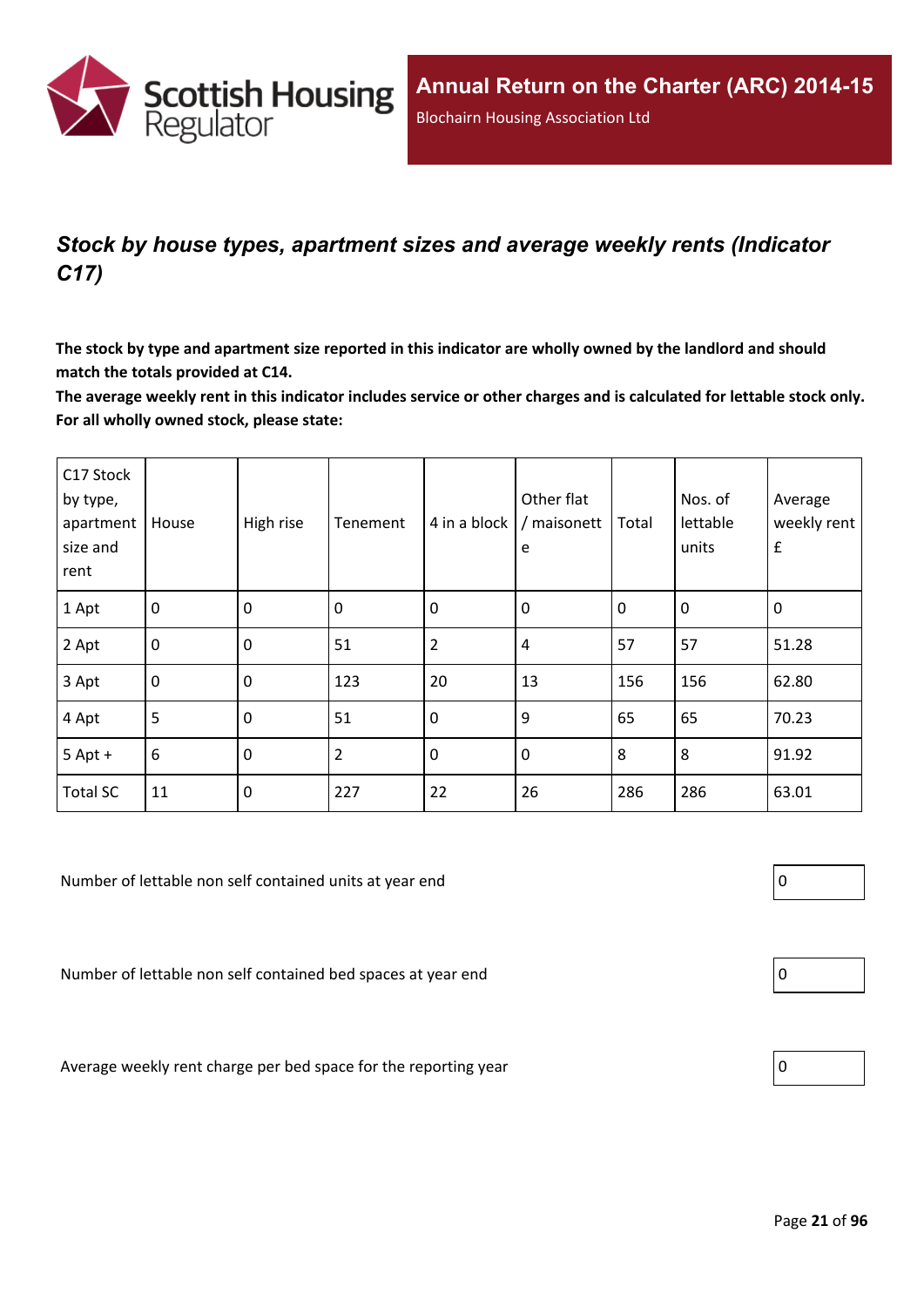

## <span id="page-21-0"></span>*The number of self-contained and non self-contained units and bedspaces, at the year end by age band (Indicator C19)*

The stock by age band reported in this indicator are wholly owned by the landlord and should match the totals **provided at C14.**

**For all wholly owned stock, please state:**

|                                                   | (a)<br>pre-<br>1919 | (b)<br>1919<br>1944 | (c)<br>1945<br>1964 | (d)<br>1965<br>1982 | (e)<br>1983<br>2002 | (f)<br>Post-<br>2002 | Total |
|---------------------------------------------------|---------------------|---------------------|---------------------|---------------------|---------------------|----------------------|-------|
| C19.1 The number of self-contained units          | 0                   | 171                 | 0                   | 0                   | 45                  | 70                   | 286   |
| C19.2 The number of non self-contained units      | 0                   | $\Omega$            | 0                   | 0                   | 0                   | 0                    | 0     |
| C19.2 The number of non self-contained bed spaces | 0                   | 0                   | 0                   | 0                   | 0                   | 0                    | 0     |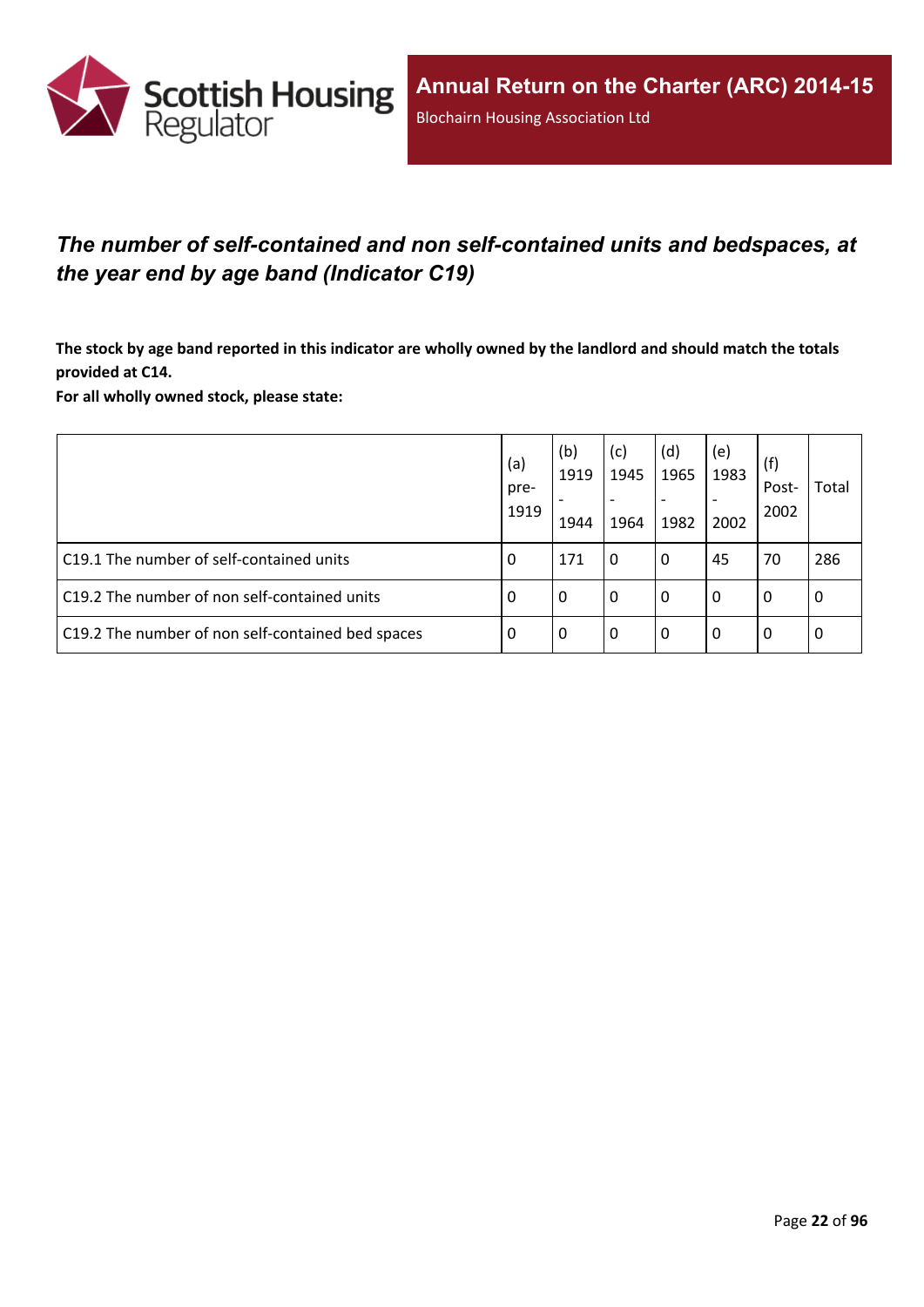

## <span id="page-22-0"></span>*The number of self-contained properties void at the year end and of those, the number that have been void for more than six months (Indicator C20)*

**Please state the number of self-contained properties that:**

C20.1 were void at the year end

Г

C20.2 have been void for more than six months  $\vert 0 \rangle$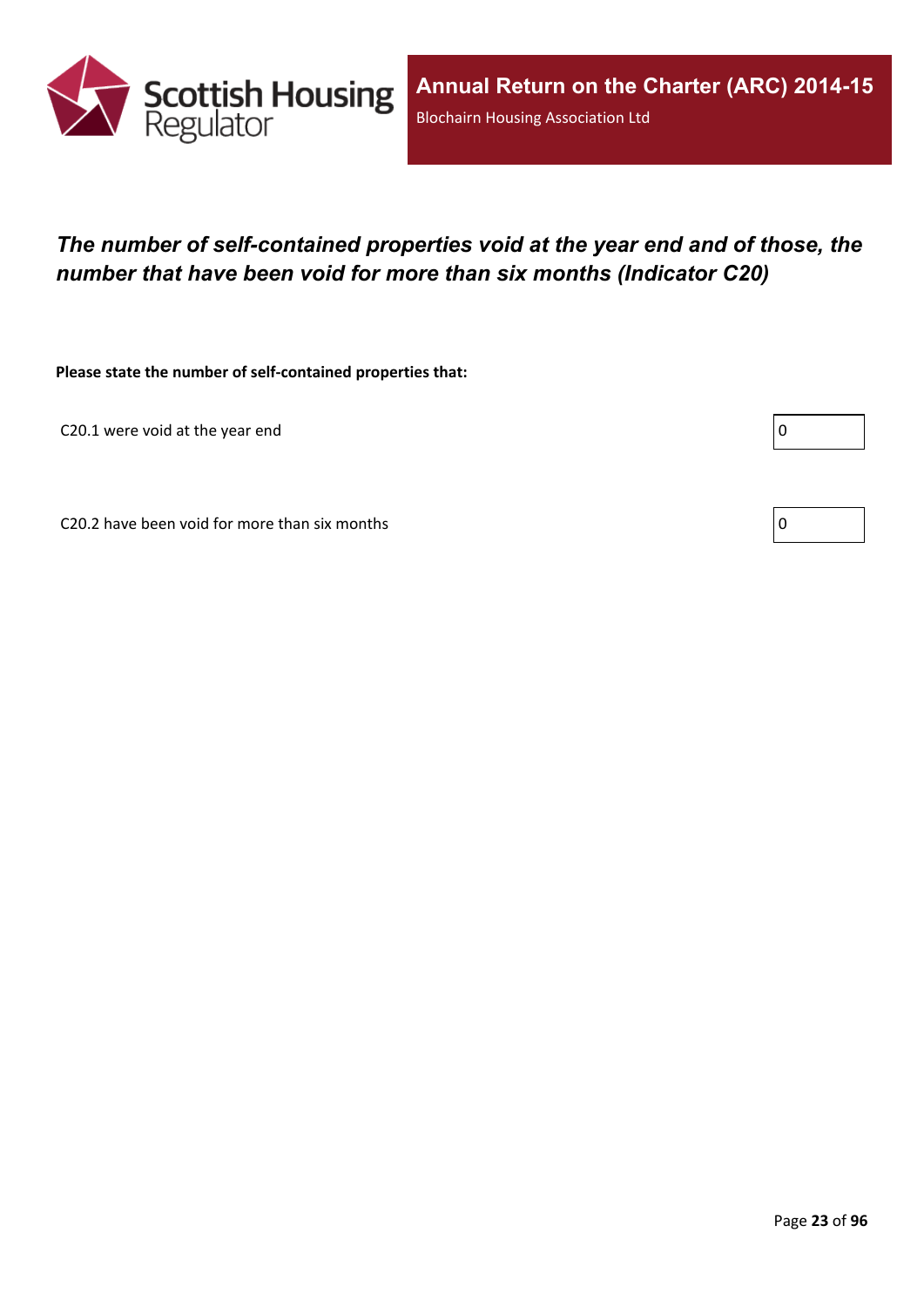

## <span id="page-23-0"></span>*Development programme – New units and value (excluding Scottish Government funded developments) (Indicator C32)*

**Please state:**

|                       | in the current reporting year |                          |                         |
|-----------------------|-------------------------------|--------------------------|-------------------------|
|                       | Social letting                | Midmarket / market rents | Low cost home ownership |
| C32.1.1 RSL           | υ                             | υ                        | ∣U                      |
| C32.1.2<br>subsidiary | 0                             | υ                        | -0                      |

|                       | projected for the next<br>reporting year |                          |                         |
|-----------------------|------------------------------------------|--------------------------|-------------------------|
|                       | Social letting                           | Midmarket / market rents | Low cost home ownership |
| C32.1.1 RSL           | 0                                        | J.                       | 0                       |
| C32.1.2<br>subsidiary | 0                                        | 0                        | 0                       |

|                       | projected for the following<br>year |                          |                         |
|-----------------------|-------------------------------------|--------------------------|-------------------------|
|                       | Social letting                      | Midmarket / market rents | Low cost home ownership |
| C32.1.1 RSL           | 0                                   | -U                       | 0                       |
| C32.1.2<br>subsidiary | 0                                   | 0                        | 0                       |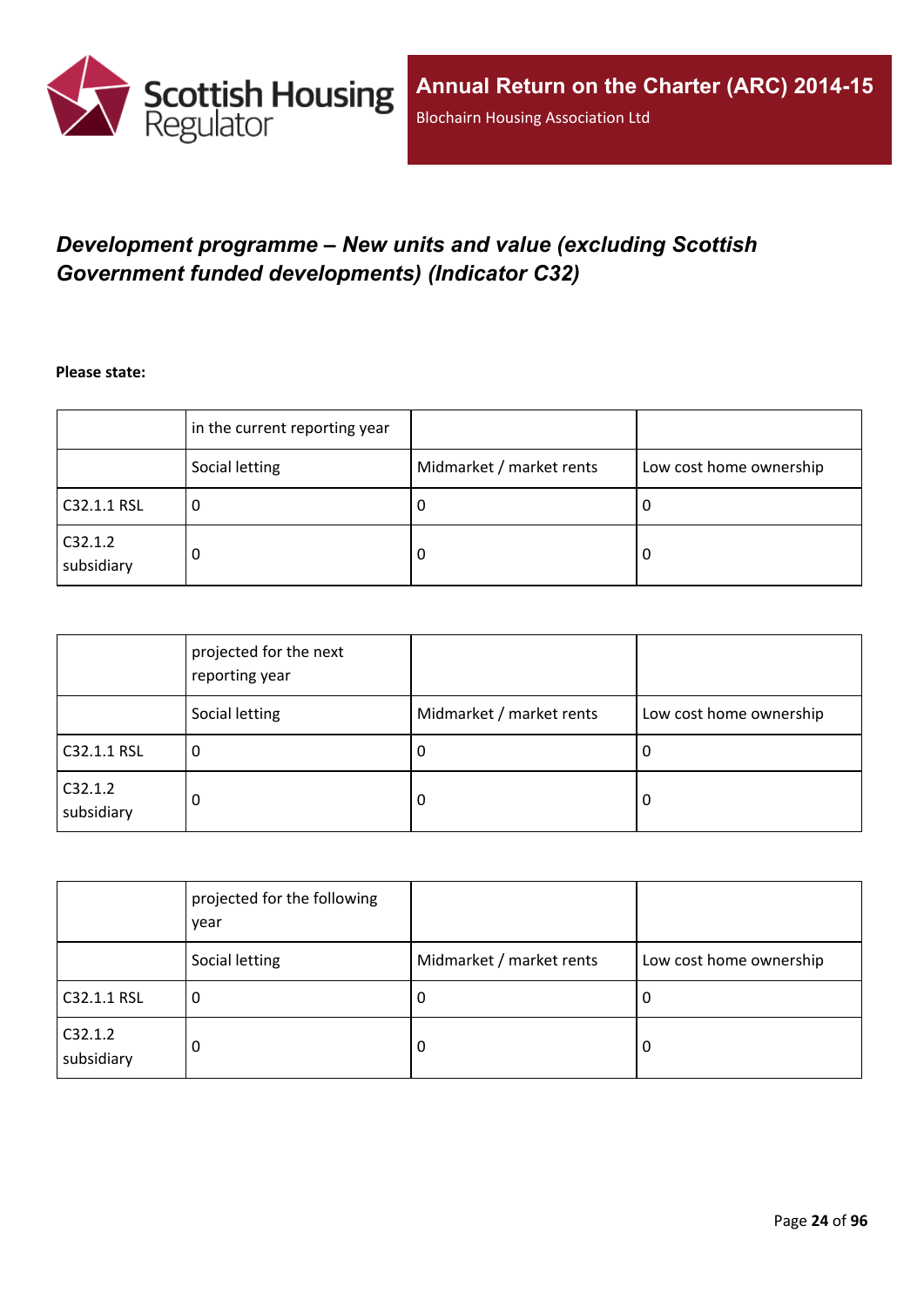

Blochairn Housing Association Ltd

|                                                     | in the current reporting year | projected for the next<br>reporting year | projected for the following<br>year |
|-----------------------------------------------------|-------------------------------|------------------------------------------|-------------------------------------|
| C32.2.1 funded<br>through own<br>cash / reserves    | 0                             | 0                                        | 0                                   |
| C32.2.2 funded<br>through private<br>finance        | 0                             | 0                                        | 0                                   |
| C32.2.3 funded<br>through other<br>grants / sources | 0                             | 0                                        | 0                                   |
| C32.2.4 funded<br>through sales                     | 0                             | 0                                        | 0                                   |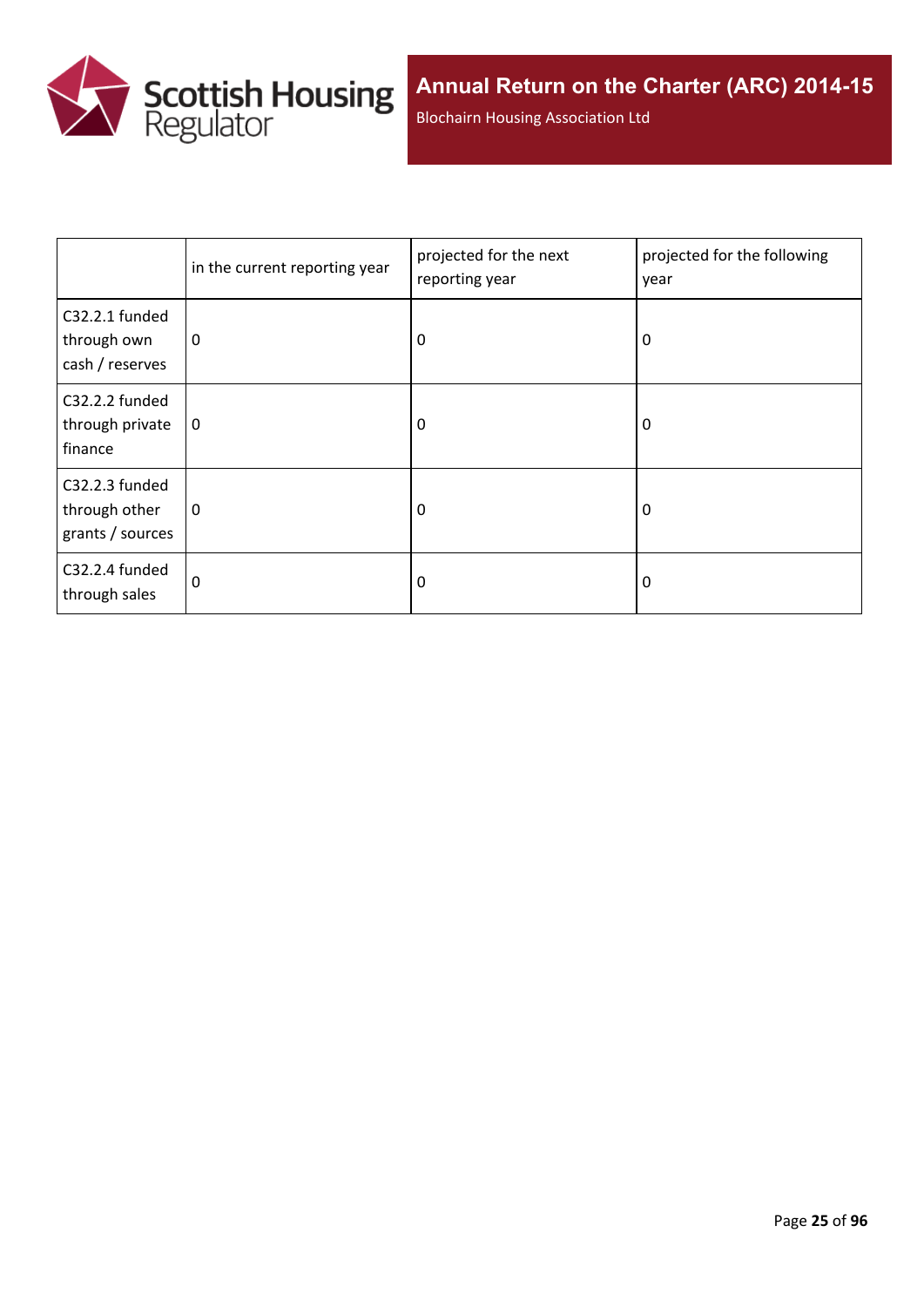

## <span id="page-25-0"></span>*Comments (Social landlord contextual information)*

Please use the comment field below to tell the regulator about any exceptional circumstances regards the figures **supplied in the "Social landlord contextual information" section.**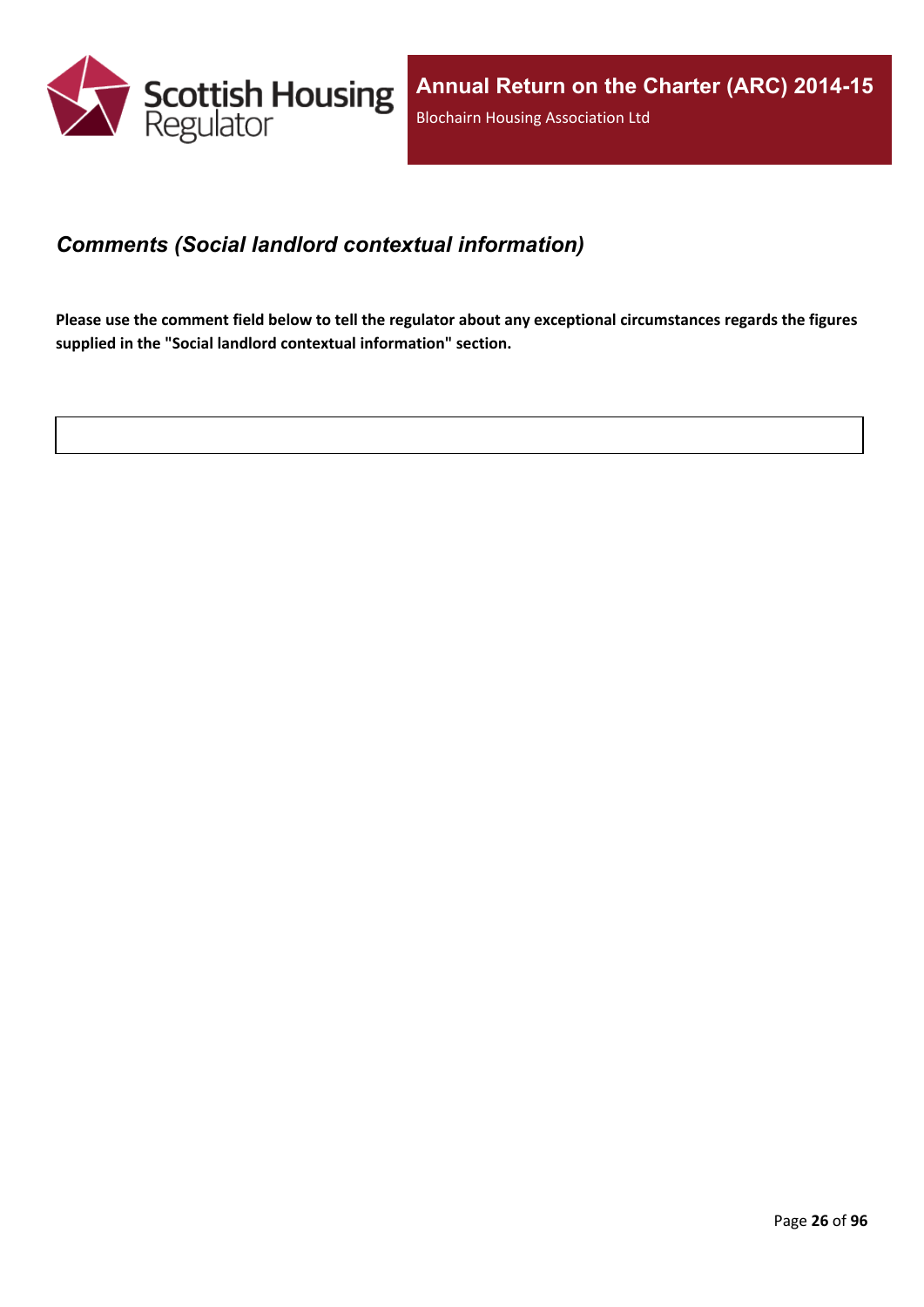

**Annual Return on the Charter (ARC) 2014-15** Blochairn Housing Association Ltd

### <span id="page-26-0"></span>*Overall satisfaction*

The information you give us here will tell us how satisfied your tenants are with the overall service you provide.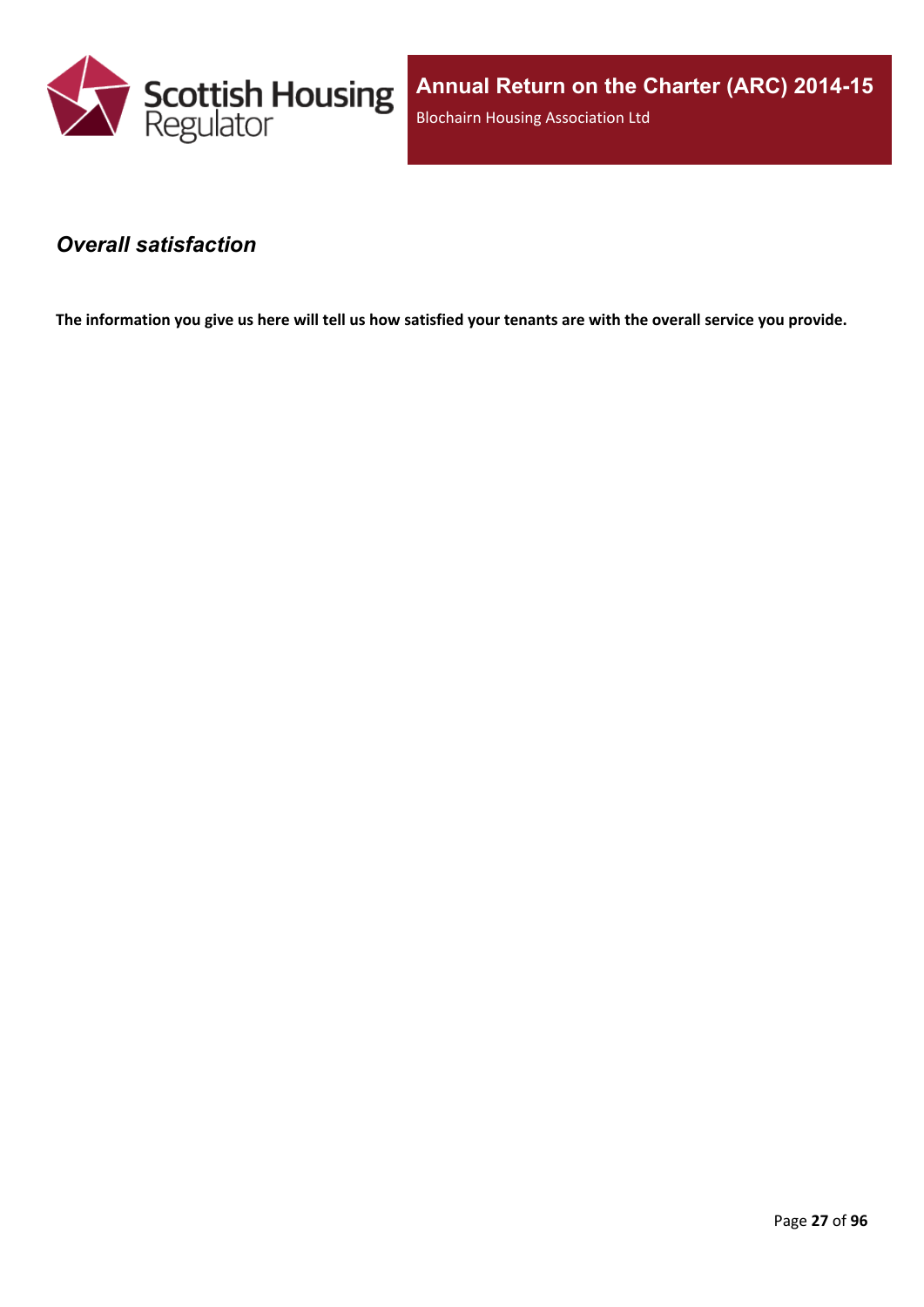

# <span id="page-27-0"></span>*Percentage of tenants satisfied with the overall service provided by their landlord (Indicator 1)*

| 1.1 In relation to the overall tenant satisfaction survey carried out, please state:<br>1.1.1 the number of tenants who were surveyed                 | 151              |
|-------------------------------------------------------------------------------------------------------------------------------------------------------|------------------|
| 1.1.2 the fieldwork dates of the survey                                                                                                               | <b>June 2014</b> |
| 1.1.3 the method(s) of administering the survey                                                                                                       |                  |
| Post<br>Face-to-Face                                                                                                                                  |                  |
| 1.2 In relation to the tenant satisfaction question on overall services, please state the number of<br>tenants who responded:<br>1.2.1 very satisfied | 99               |
| 1.2.2 fairly satisfied                                                                                                                                | 46               |
| 1.2.3 neither satisfied nor dissatisfied                                                                                                              | $\overline{4}$   |
| 1.2.4 fairly dissatisfied                                                                                                                             | $\mathbf 1$      |
|                                                                                                                                                       |                  |

1.2.5 very dissatisfied  $\vert$  1

Page **28** of **96**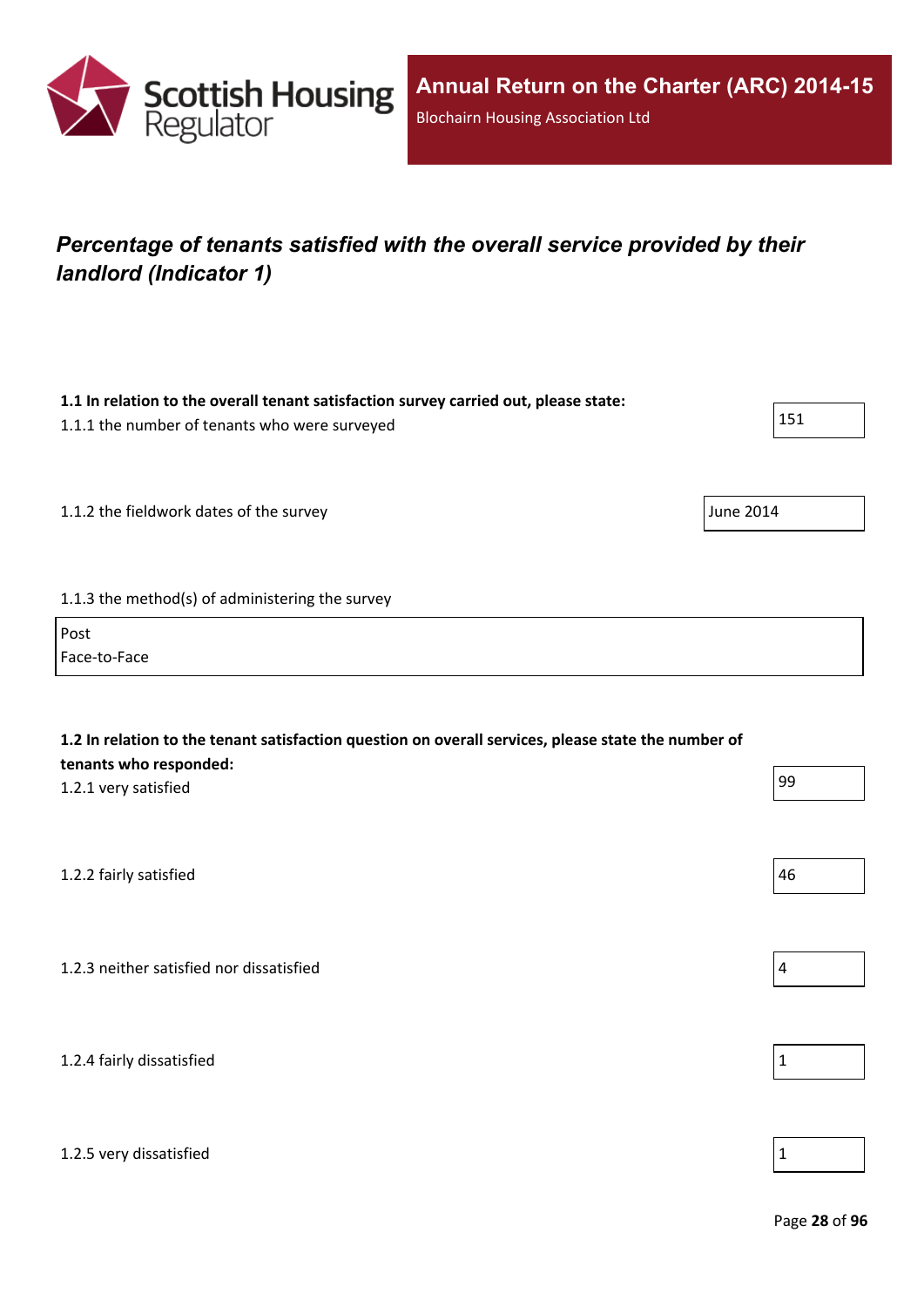

Blochairn Housing Association Ltd

#### 1.2.6 no opinion



| Percentage of tenants satisfied with the overall service provided by their landlord | 96.03 | '% |
|-------------------------------------------------------------------------------------|-------|----|
| (Indicator 1)                                                                       |       |    |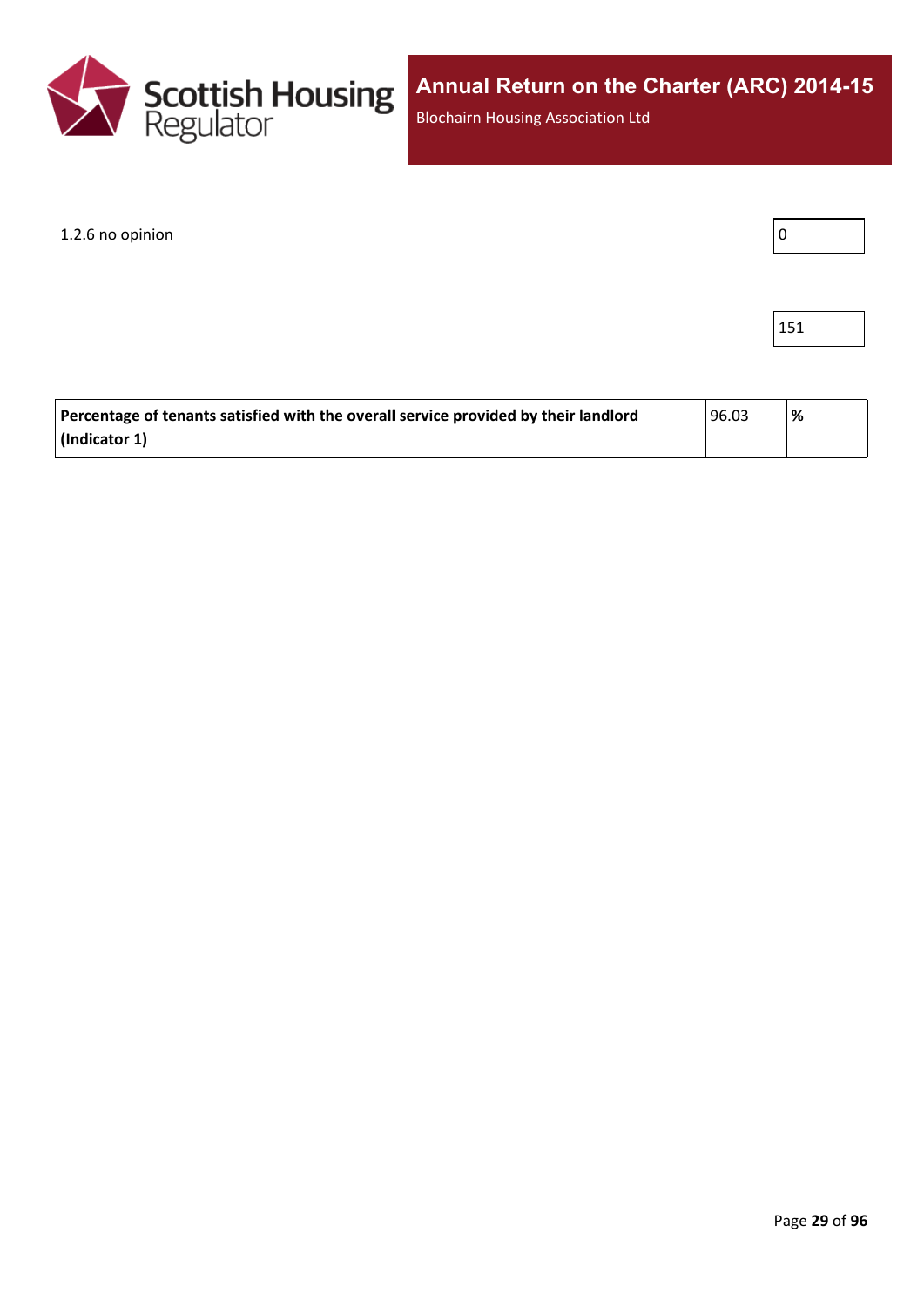

### <span id="page-29-0"></span>*Comments (Overall satisfaction)*

Please use the comment field below to tell the regulator about any exceptional circumstances regards the figures **supplied in the "Overall satisfaction" section.**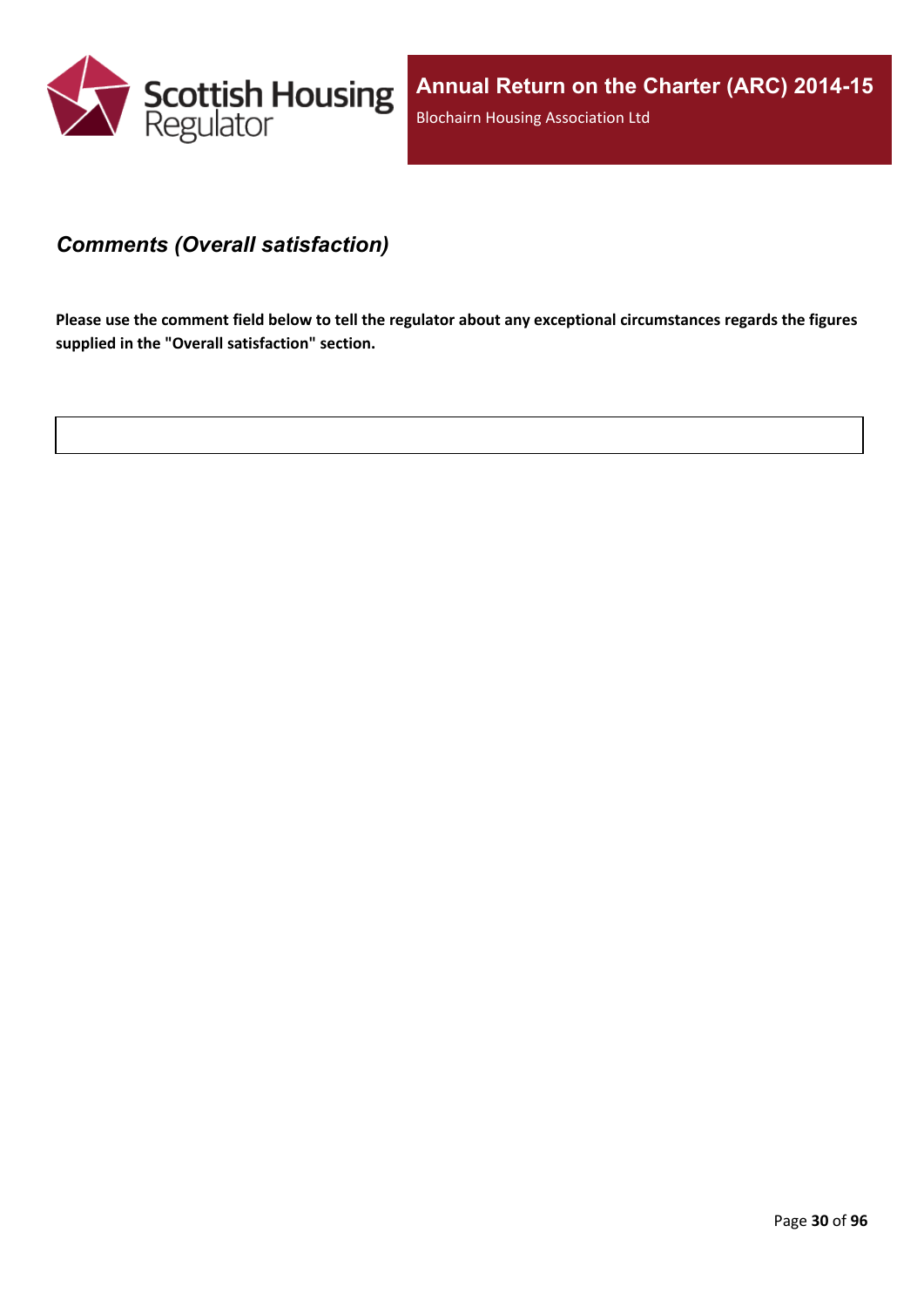

### <span id="page-30-0"></span>*The Customer/Landlord relationship*

The information you give us here will tell us about the relationships you have with your tenants and other service **users.**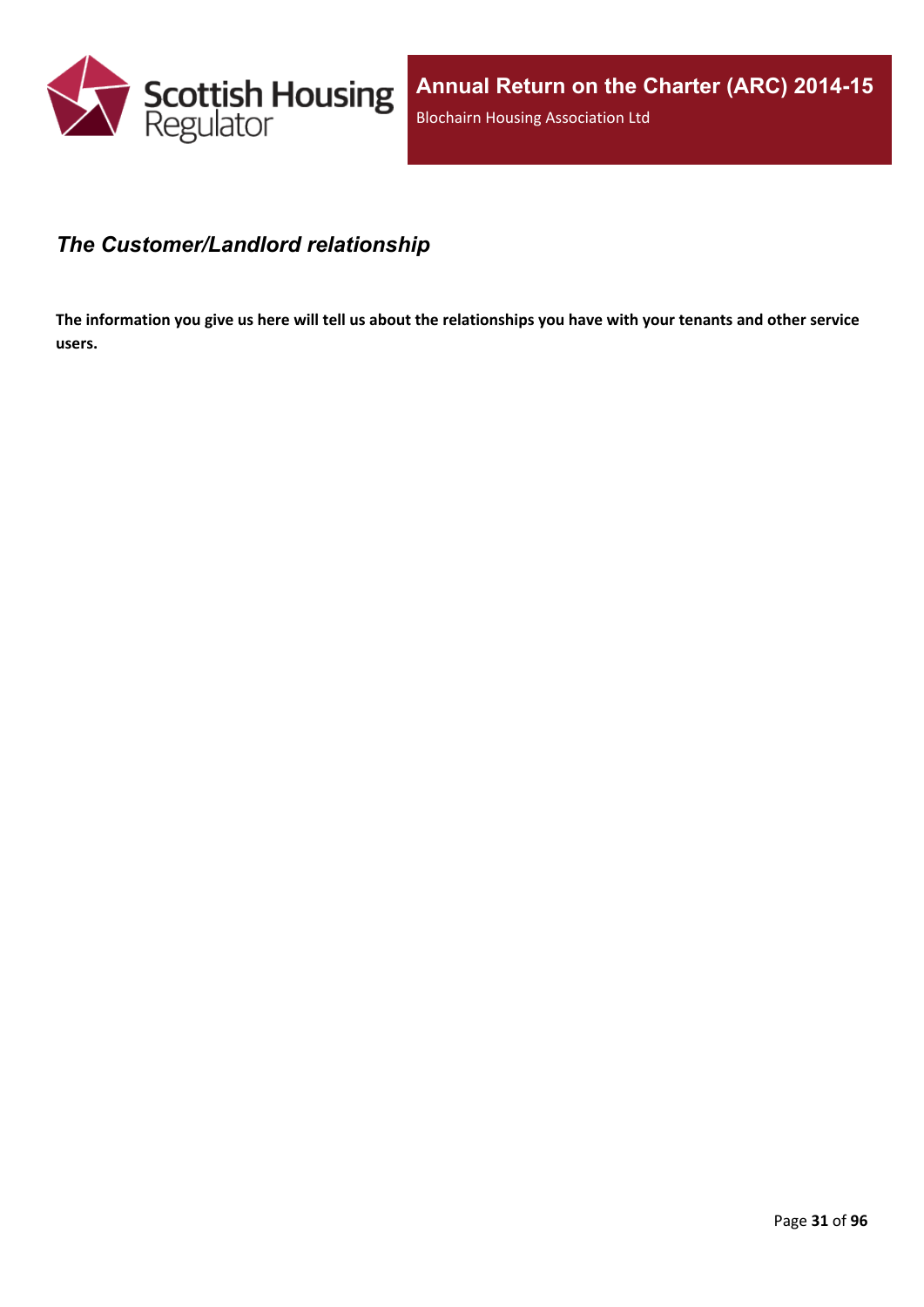

## <span id="page-31-0"></span>*Ethnic origins and disability details of service users, staff and for RSLs only, governing body members (Indicator 2)*

Ethnic origins are as based on The Scottish Government and General Register Office for Scotland official Ethnicity **Classification for Scottish Official Statistics. Disability is as defined under the Equality Act 2010. Please state:**

2.1 The ethnic origins of:

2.2 The number of people who consider themselves to have a disability by:

|       |                                                      | (a) staff      | (b) existing<br>tenants | (c) applicants<br>on housing list | (d) new tenants | (e) governing<br>body members |
|-------|------------------------------------------------------|----------------|-------------------------|-----------------------------------|-----------------|-------------------------------|
| 2.1.1 | <b>White (total)</b>                                 | $\overline{4}$ | 265                     | 55                                | 10              | 13                            |
|       | (a) Scottish                                         | $\overline{4}$ | 236                     | 44                                | 8               | 12                            |
|       | (b) Other British                                    | $\mathbf 0$    | $\overline{2}$          | $\overline{2}$                    | $\mathbf 0$     | $\mathbf 0$                   |
|       | (c) Irish                                            | $\mathbf 0$    | $\mathbf{1}$            | $\mathbf 0$                       | $\pmb{0}$       | $\mathbf 0$                   |
|       | (d)<br>Gypsy/traveller                               | $\mathbf 0$    | 0                       | $\mathbf 0$                       | $\mathbf 0$     | $\mathbf 0$                   |
|       | (e) Polish                                           | $\mathbf 0$    | 12                      | $\overline{7}$                    | $\mathbf{1}$    | $\mathbf 0$                   |
|       | (f) any other<br>white backgroun $ 0$<br>d           |                | 14                      | $\overline{2}$                    | $\mathbf{1}$    | $\mathbf{1}$                  |
| 2.1.2 | <b>Mixed or</b><br>multiple<br>ethnic backgrou<br>nd | $\mathbf 0$    | 4                       | $\mathbf{1}$                      | $\mathbf 0$     | $\mathbf 0$                   |
|       | Asian, Asian                                         |                |                         |                                   |                 |                               |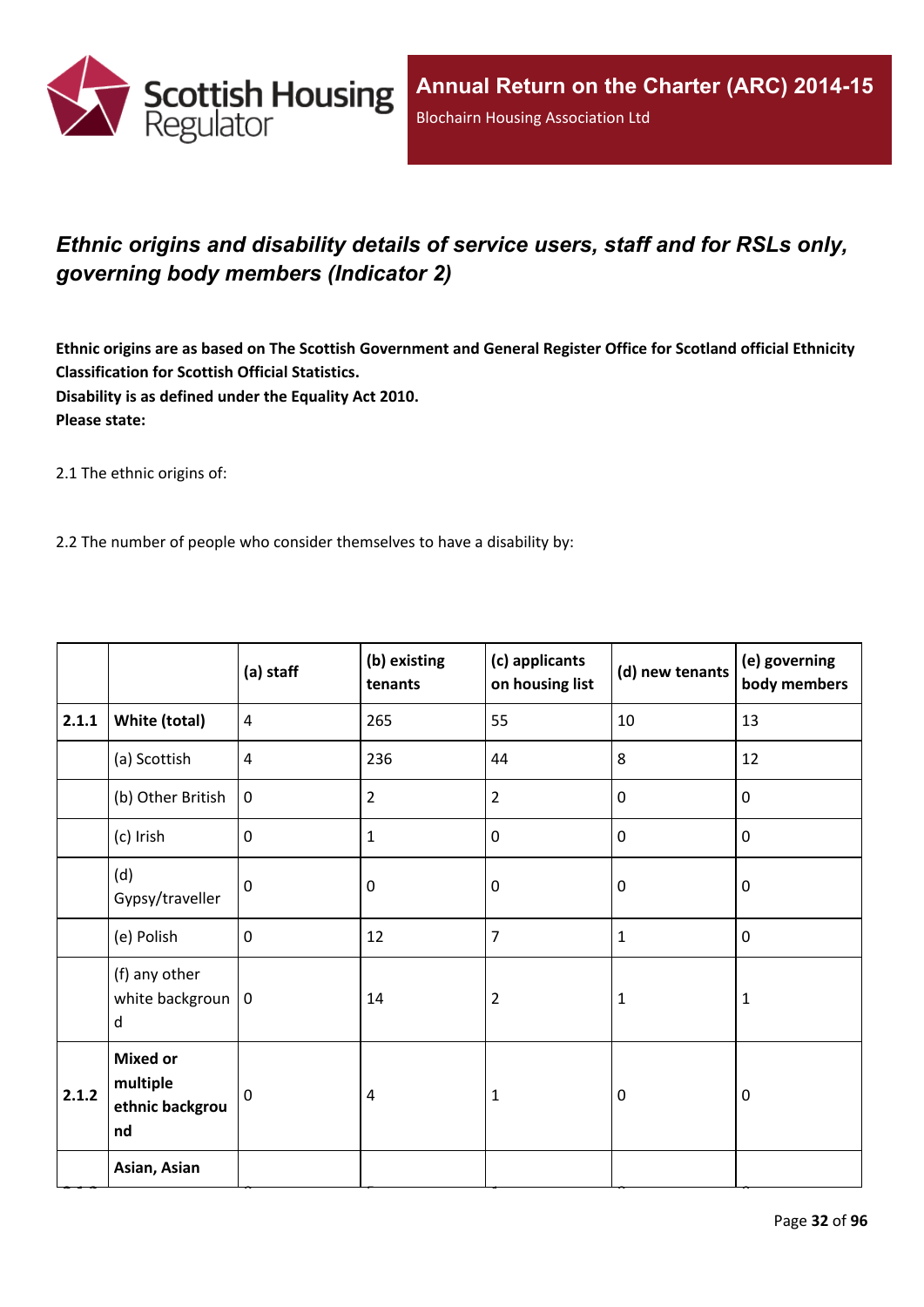

Blochairn Housing Association Ltd

|       | Scottish, Asian<br><b>British (total)</b>                               |                  |                |                |                  |           |
|-------|-------------------------------------------------------------------------|------------------|----------------|----------------|------------------|-----------|
|       | (a) Indian                                                              | $\mathbf 0$      | $\mathbf{1}$   | $\pmb{0}$      | $\pmb{0}$        | $\pmb{0}$ |
|       | (b) Pakistani                                                           | $\boldsymbol{0}$ | $\pmb{0}$      | $\pmb{0}$      | $\pmb{0}$        | $\pmb{0}$ |
|       | (c) Bangladeshi                                                         | $\boldsymbol{0}$ | $\overline{2}$ | $\mathbf{1}$   | $\pmb{0}$        | $\pmb{0}$ |
|       | (d) Chinese                                                             | $\mathbf 0$      | $\pmb{0}$      | $\mathbf 0$    | $\pmb{0}$        | $\pmb{0}$ |
|       | (e) Any other<br>Asian backgroun<br>$\sf d$                             | $\boldsymbol{0}$ | $\overline{2}$ | $\mathbf 0$    | $\boldsymbol{0}$ | $\pmb{0}$ |
| 2.1.4 | <b>Black, Black</b><br><b>Scottish, Black</b><br><b>British (total)</b> | $\pmb{0}$        | 10             | 21             | $\mathbf{1}$     | $\pmb{0}$ |
|       | (a) Caribbean                                                           | $\mathbf 0$      | $\pmb{0}$      | $\pmb{0}$      | $\pmb{0}$        | $\pmb{0}$ |
|       | (b) African                                                             | $\pmb{0}$        | 10             | 20             | $\mathbf{1}$     | $\pmb{0}$ |
|       | (c) Any other<br>black backgroun<br>d                                   | $\pmb{0}$        | $\pmb{0}$      | $\mathbf 1$    | $\boldsymbol{0}$ | $\pmb{0}$ |
| 2.1.5 | Other<br>ethnic backgrou<br>nd                                          | $\pmb{0}$        | $\overline{2}$ | $\overline{2}$ | $\boldsymbol{0}$ | $\pmb{0}$ |
|       | (a) Arab, Arab<br>Scottish or Arab<br>British                           | $\mathbf 0$      | $\overline{2}$ | $\overline{2}$ | $\boldsymbol{0}$ | $\pmb{0}$ |
|       | (b) any other<br>group                                                  | $\pmb{0}$        | $\pmb{0}$      | $\pmb{0}$      | $\pmb{0}$        | $\pmb{0}$ |
| 2.1.6 | <b>Unknown</b>                                                          | $\pmb{0}$        | $\pmb{0}$      | $\mathbf 1$    | $\boldsymbol{0}$ | $\pmb{0}$ |
| 2.1.7 | <b>Total</b>                                                            | $\overline{4}$   | 286            | 81             | 11               | 13        |

| (a) staff | (b) existing<br>tenants | $(c)$ applicants on<br>housing list | $\vert$ (d) new tenants $\vert$ . | $\vert$ (e) governing<br>body members |
|-----------|-------------------------|-------------------------------------|-----------------------------------|---------------------------------------|
|           | 135                     | 29                                  |                                   |                                       |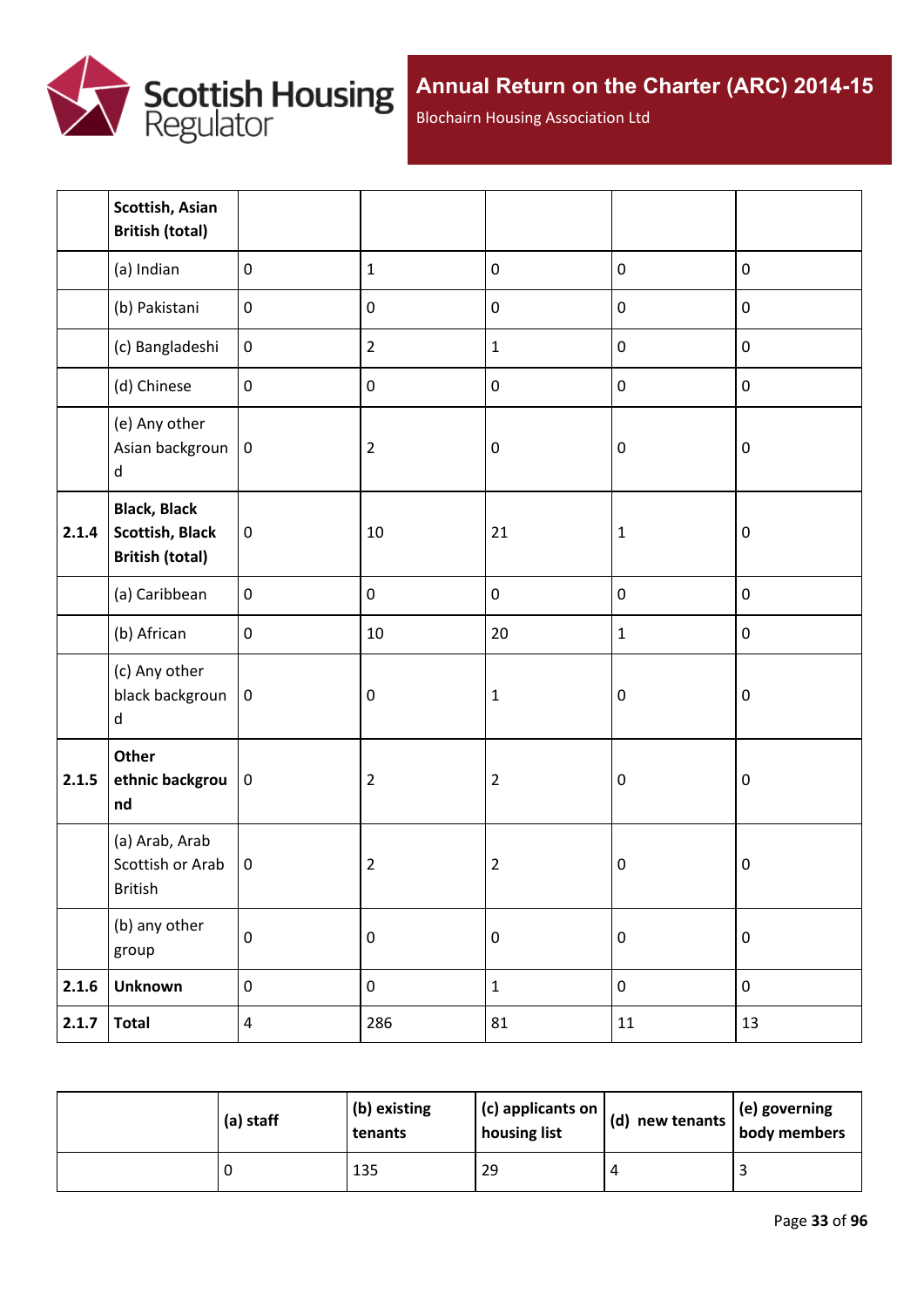

## <span id="page-33-0"></span>*Percentage of tenants who feel their landlord is good at keeping them informed about their services and decisions (Indicator 3)*

In relation to satisfaction with how well their landlord keeps tenants informed about their services, please state:

| 3.1 "How many tenants answered the question How good or poor do you feel your landlord is at<br>keeping you informed about their services and decisions?" | 151            |
|-----------------------------------------------------------------------------------------------------------------------------------------------------------|----------------|
| 3.2 Of the tenants who answered, how many said that their landlord was:<br>3.2.1 very good at keeping them informed                                       | 101            |
| 3.2.2 fairly good at keeping them informed                                                                                                                | 47             |
| 3.2.3 neither good nor poor at keeping them informed                                                                                                      | $\overline{2}$ |
| 3.2.4 fairly poor at keeping them informed                                                                                                                | $\mathbf{1}$   |
| 3.2.5 very poor at keeping them informed                                                                                                                  | $\mathbf 0$    |
|                                                                                                                                                           | 151            |

| Percentage of tenants who feel their landlord is good at keeping them informed about | 98.01 | '% |
|--------------------------------------------------------------------------------------|-------|----|
| their services and decisions (Indicator 3)                                           |       |    |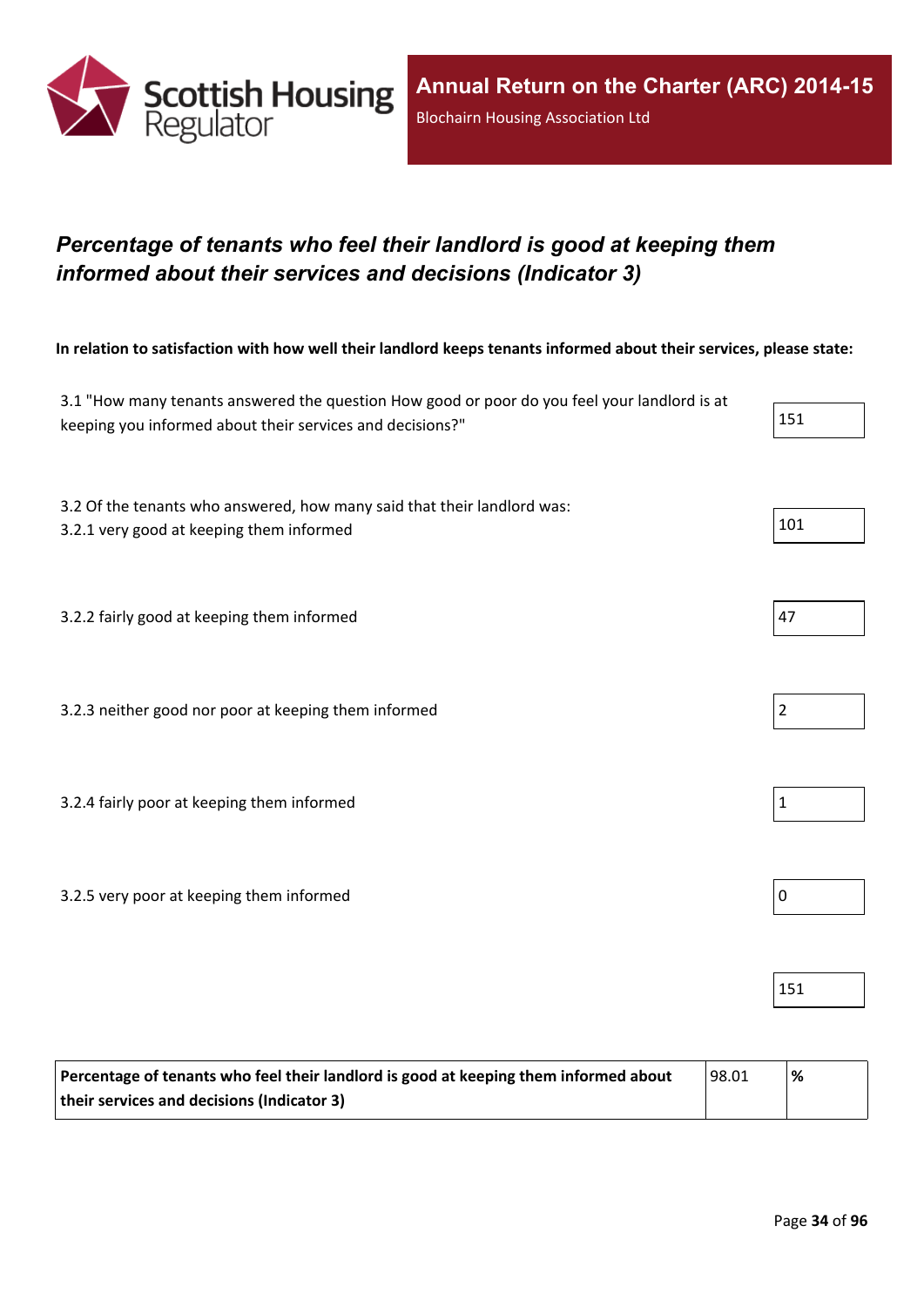

## <span id="page-34-0"></span>*Percentage of tenants satisfied with the opportunities given to them to participate in their landlord's decision making processes (Indicator 6)*

In relation to satisfaction with opportunities given to tenants to participate in their landlord's decision making **process, please state:**

| 6.1 "How many tenants answered the question How satisfied or dissatisfied are you with   |     |
|------------------------------------------------------------------------------------------|-----|
| opportunities given to you to participate in your landlord's decision making processes?" | 151 |

6.2 Of the tenants who answered, how many said that they were: 6.2.1 very satisfied 75

6.2.2 fairly satisfied 52

6.2.3 neither satisfied nor dissatisfied 22

6.2.4 fairly dissatisfied 1

6.2.5 very dissatisfied and a set of the set of the set of the set of the set of the set of the set of the set of the set of the set of the set of the set of the set of the set of the set of the set of the set of the set o

| Percentage of tenants satisfied with the opportunities given to them to participate in<br> 84.11 |  | '% |
|--------------------------------------------------------------------------------------------------|--|----|
| their landlord's decision making processes (Indicator 6)                                         |  |    |







151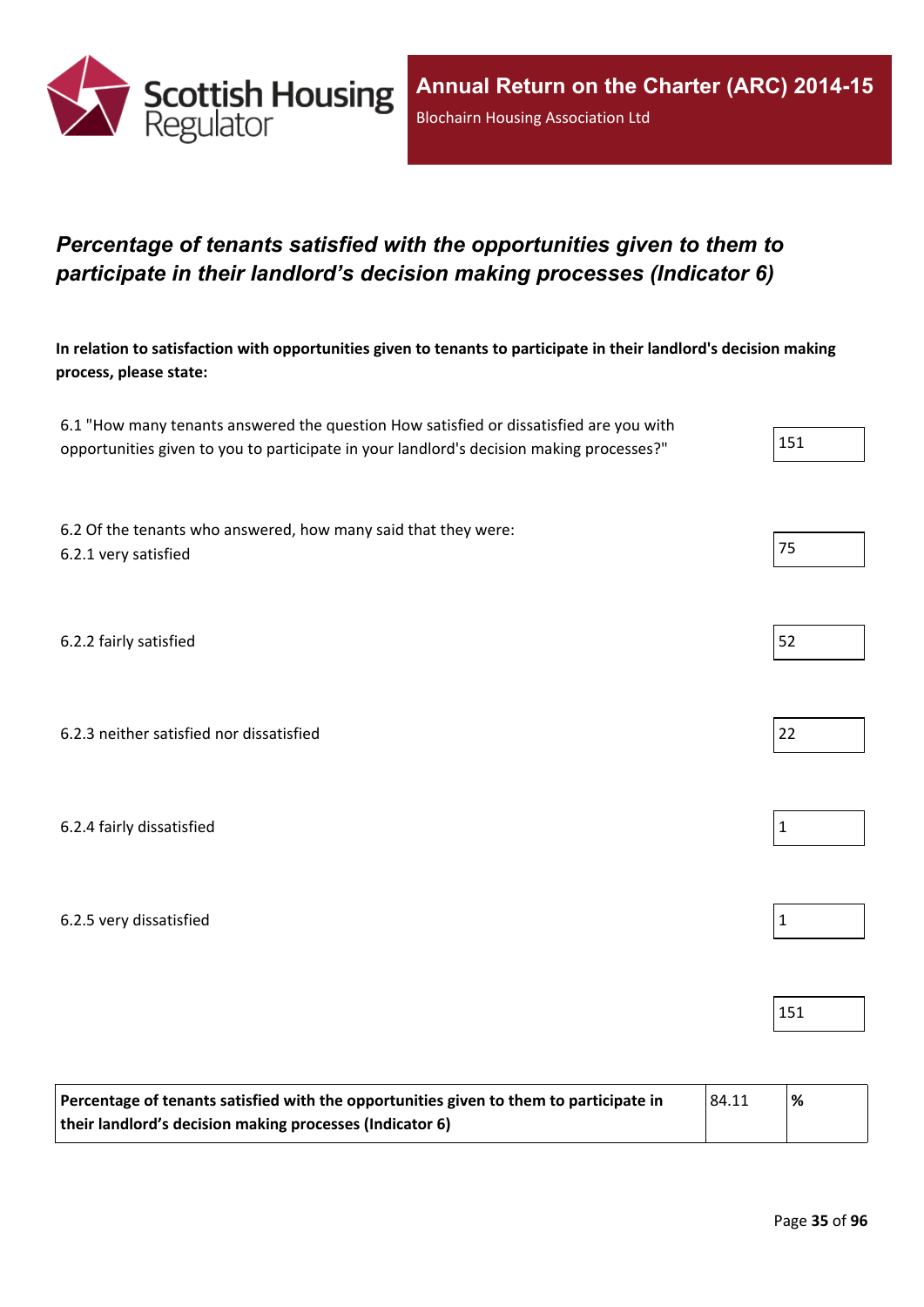

## <span id="page-35-0"></span>*Comments (The customer / landlord relationship)*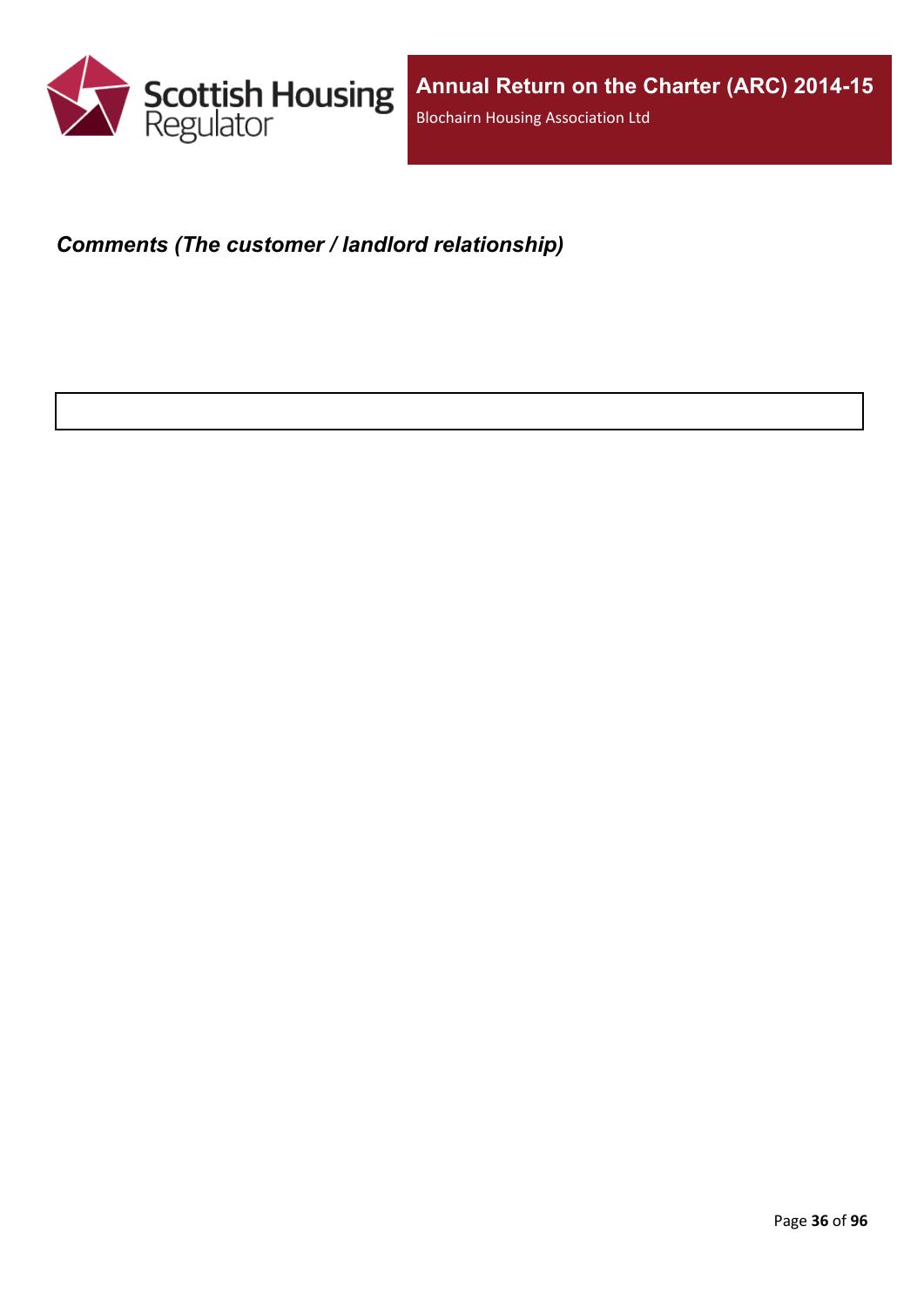

# *Housing Quality and Maintenance*

The information you give us here will tell us about the quality of the housing you provide and the repairs service **you offer.**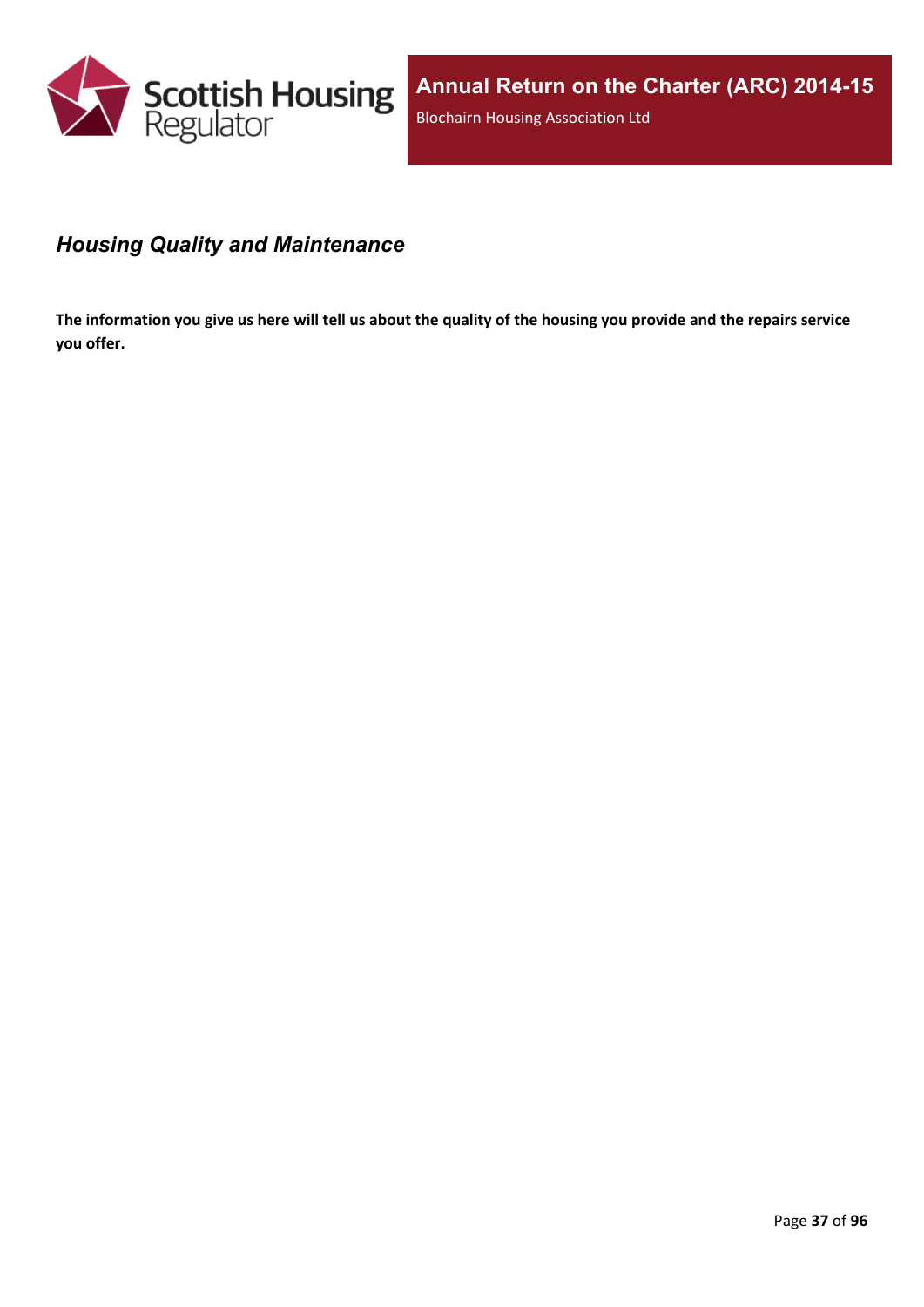

**Annual Return on the Charter (ARC) 2014-15** Blochairn Housing Association Ltd

### *Quality of Housing*

The information you give us here will allow us to monitor the quality of the housing your organisation gives its **tenants.**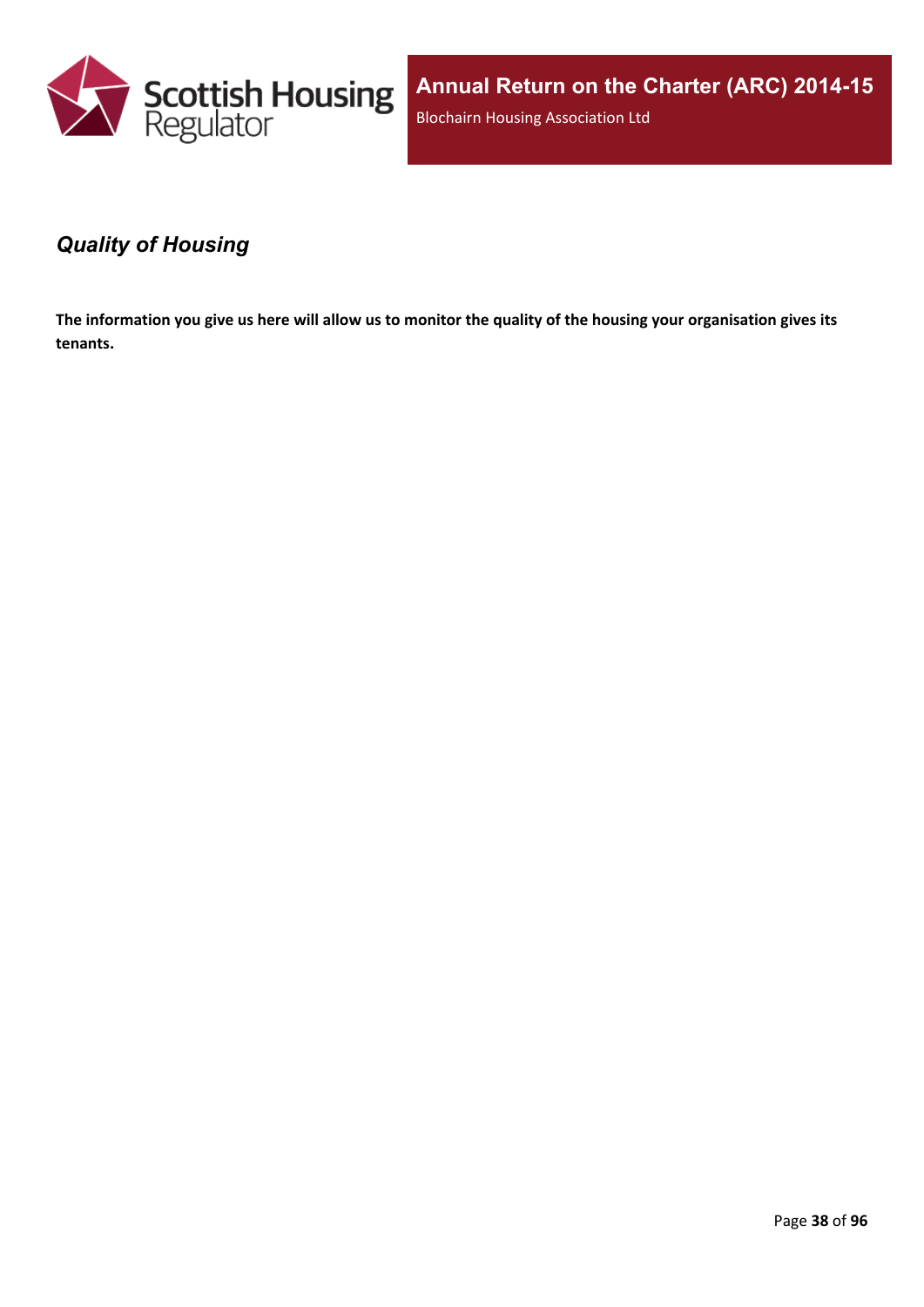

# *Scottish Housing Quality Standard (SHQS) – Stock condition survey information (Indicator C24)*

**Please state:**

C24.1 The date your organisation's stock was last surveyed or assessed for compliance with the SHQS November 2011

C24.2 What percentage of stock did your organisation fully assess for compliance between 1 April 2011 to 31 March 2015? 2011 15

C24.3 The date of your next scheduled stock condition survey or assessment November 2015

C24.4 What percentage of your organisation's stock will be fully assessed in the next survey 25

C24.5 How did your organisation use the survey data stated at C24.2 to establish how the stock complied overall with the SHOS

Blochairn's 286 houses are fully modernised (1992 – 1997) or new build (2002 and 2011). They are located in a tight, geographical area. The housing stock is monitored on an ongoing basis. Staff are on site every day. Planned maintenance deals with component renewal (e.g. kitchens, boilers, bathrooms) in a rolling programme. Issues identified outwith this, e.g. during the annual gas safety check, are attended to. Inspection of voids allows a full inspection and a further opportunity to deal with issues that arise.

The 2011 survey assessed stock against the SHQS, including energy ratings. The survey looked at 35 (15%) of the Association's houses, excluding the 70 new build houses which came off site in July 2011.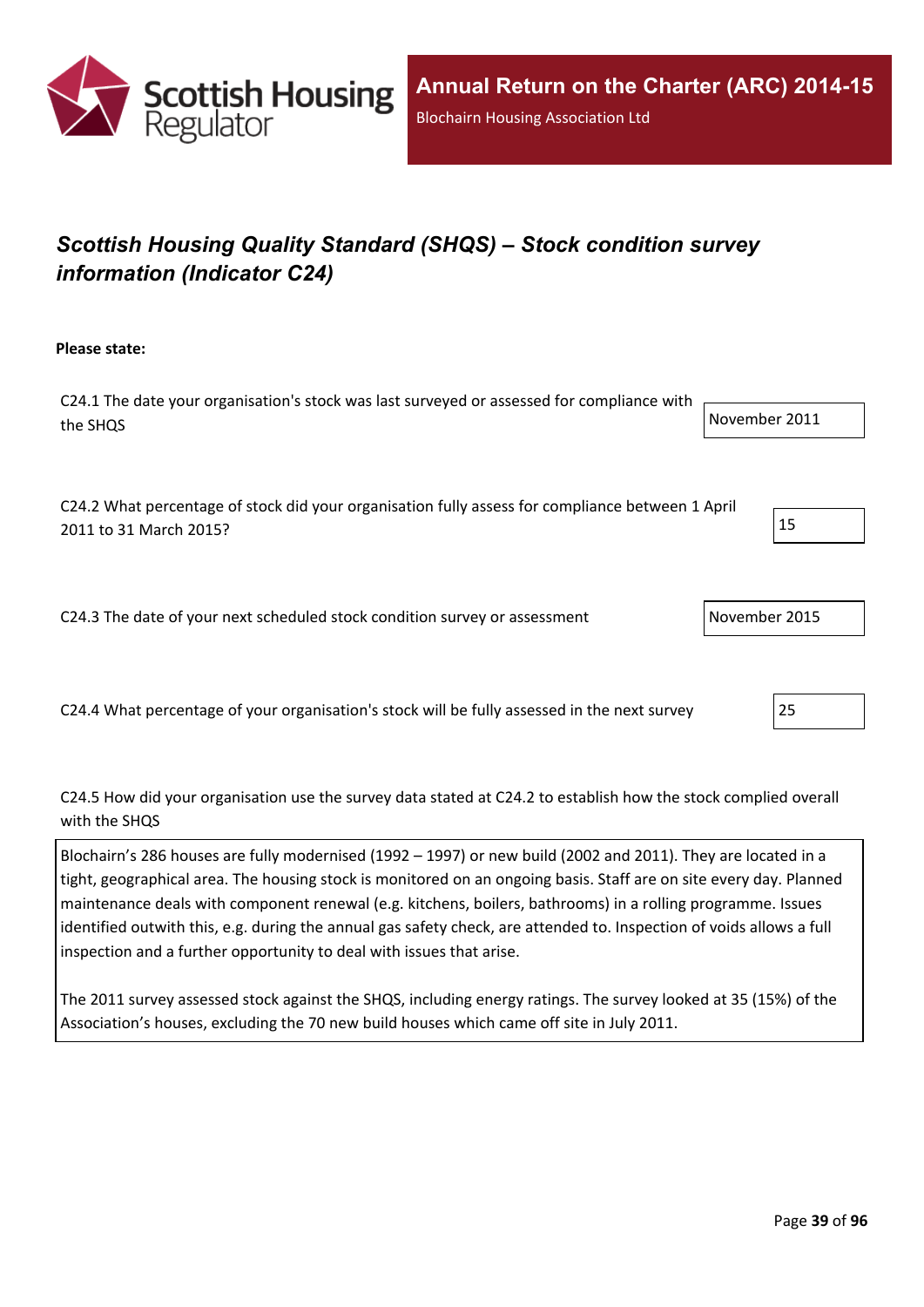

# *Scottish Housing Quality Standard (SHQS) – Stock summary (Indicator C25)*

#### **Please state:**

|                                                                    | End of the reporting<br>year | End of the next<br>reporting year |
|--------------------------------------------------------------------|------------------------------|-----------------------------------|
| C25.1 Total self-contained stock                                   | 286                          | 285                               |
| C25.2 Self-contained stock exempt from SHQS                        | 0                            | 0                                 |
| C25.3 Self-contained stock in abeyance from SHQS                   | 0                            | 0                                 |
| C25.4.1 Self-contained stock failing SHQS for one criterion        | 0                            | 0                                 |
| C25.4.2 Self-contained stock failing SHQS for two or more criteria | $\Omega$                     | 0                                 |
| C25.4.3 Total self-contained stock failing SHQS                    | 0                            | 0                                 |
| C25.5 Stock meeting the SHQS                                       | 286                          | 285                               |

#### **C25.6 Total self-contained stock meeting the SHQS by local authority**

| Aberdeen City              | 0        | 0           |
|----------------------------|----------|-------------|
| Aberdeenshire              | 0        | $\mathbf 0$ |
| Angus                      | 0        | $\mathbf 0$ |
| Argyll & Bute              | 0        | 0           |
| City of Edinburgh          | 0        | $\mathbf 0$ |
| Clackmannanshire           | 0        | 0           |
| Dumfries & Galloway        | $\Omega$ | $\Omega$    |
| Dundee City                | $\Omega$ | 0           |
| East Ayrshire              | 0        | 0           |
| <b>East Dunbartonshire</b> | $\Omega$ | 0           |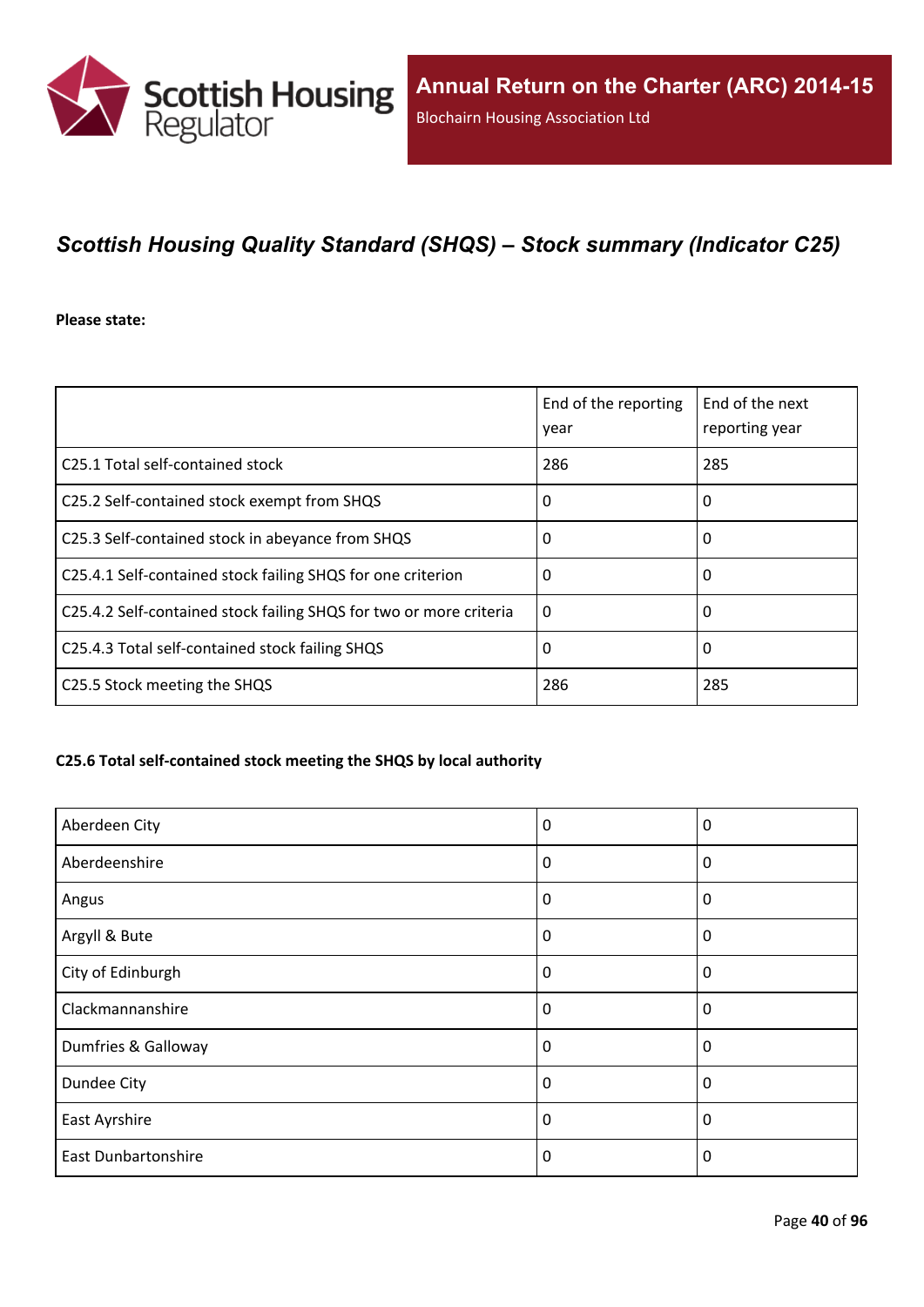

Blochairn Housing Association Ltd

| East Lothian            | $\pmb{0}$        | $\boldsymbol{0}$ |
|-------------------------|------------------|------------------|
| East Renfrewshire       | $\pmb{0}$        | $\pmb{0}$        |
| Eilean Siar             | $\pmb{0}$        | $\boldsymbol{0}$ |
| Falkirk                 | $\pmb{0}$        | $\boldsymbol{0}$ |
| Fife                    | $\pmb{0}$        | $\pmb{0}$        |
| Glasgow City            | 286              | 285              |
| Highland                | $\pmb{0}$        | $\boldsymbol{0}$ |
| Inverclyde              | $\pmb{0}$        | $\pmb{0}$        |
| Midlothian              | $\pmb{0}$        | $\boldsymbol{0}$ |
| Moray                   | $\pmb{0}$        | $\pmb{0}$        |
| North Aryshire          | $\pmb{0}$        | $\pmb{0}$        |
| North Lanarkshire       | $\pmb{0}$        | $\pmb{0}$        |
| Orkney Islands          | $\pmb{0}$        | $\boldsymbol{0}$ |
| Perth & Kinross         | $\pmb{0}$        | $\pmb{0}$        |
| Renfrewshire            | $\pmb{0}$        | $\pmb{0}$        |
| <b>Scottish Borders</b> | $\pmb{0}$        | $\pmb{0}$        |
| Shetland Islands        | $\pmb{0}$        | $\boldsymbol{0}$ |
| South Ayrshire          | $\pmb{0}$        | $\boldsymbol{0}$ |
| South Lanarkshire       | $\pmb{0}$        | $\pmb{0}$        |
| Stirling                | $\pmb{0}$        | $\pmb{0}$        |
| West Dunbartonshire     | $\pmb{0}$        | $\pmb{0}$        |
| West Lothian            | $\boldsymbol{0}$ | $\pmb{0}$        |

| $T_{\text{other}}$<br>Totals | 286 | 285 |
|------------------------------|-----|-----|
|                              |     |     |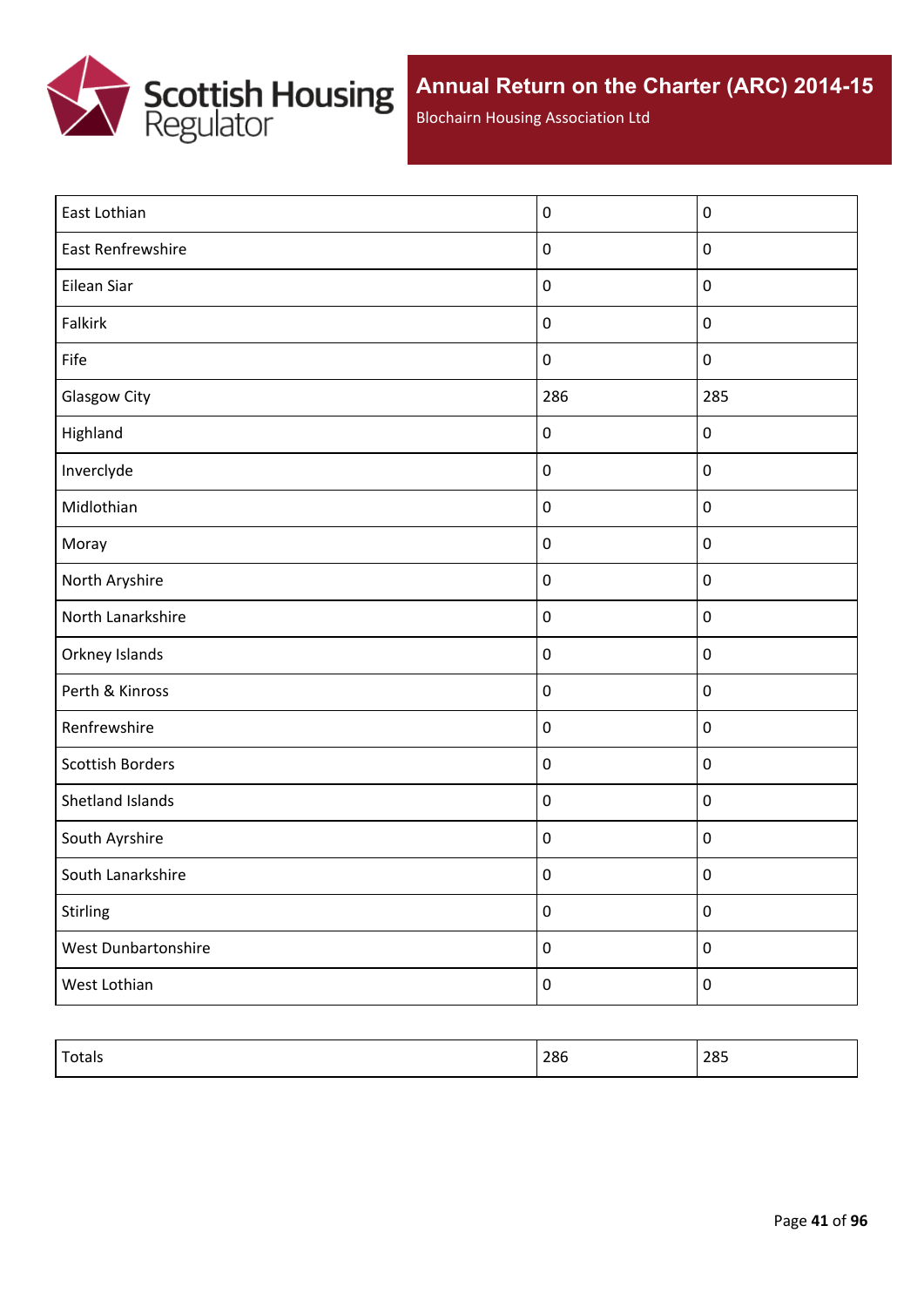

# *Scottish Housing Quality Standard (SHQS) – Stock failing by criterion (Indicator C26)*

How many of your organisation's properties did not meet the Standard at the end of the reporting year, and how **many are projected to not meet the Standard in 2015?**

|                                                                   | End of the reporting year | End of the next reporting year |
|-------------------------------------------------------------------|---------------------------|--------------------------------|
| C26.1 Because they were Below the<br>tolerable standard           | 0                         | 0                              |
| C26.2 Because they were in serious<br>disrepair                   | 0                         | 0                              |
| C26.3 Because they were not energy<br>efficient                   | 0                         | 0                              |
| C26.4 Because they did not have<br>modern facilities and services | 0                         | 0                              |
| C26.5 Because they were not healthy,<br>safe and secure           | 0                         | 0                              |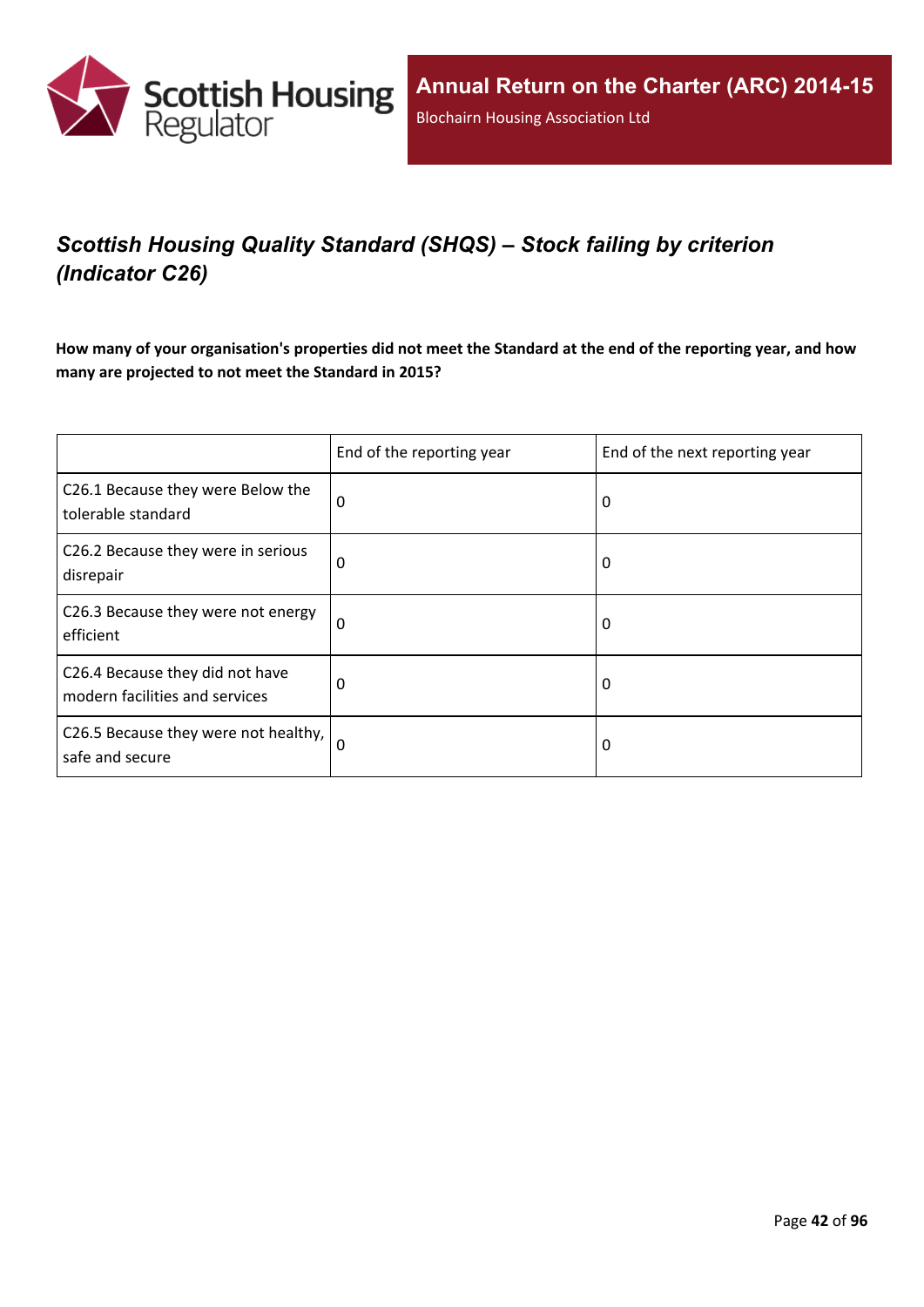

# *Scottish Housing Quality Standard (SHQS) – Working towards the standard (Indicator C27)*

**Please state:**

C27.1 How many properties did your organisation plan to bring fully up to the SHQS during the reporting year?  $\boxed{0}$ 

C27.2 How many properties did your organisation fully bring up to the SHQS during the reporting year  $|0$ 

C27.3 If C27.1 and C27.2 are not the same, please provide an explanation for the difference

C27.4 How many properties does your organisation plan to bring fully up to the SHQS during the next reporting year  $\begin{bmatrix} 0 \end{bmatrix}$ 

C27.5 The number of properties at C27.4 should equal the difference between the projected pass rates for the end of the reporting year and the end of the next reporting year (as reported at C25.5). If it does not, please explain the difference

The number is less because we have lost a house through Right to Buy.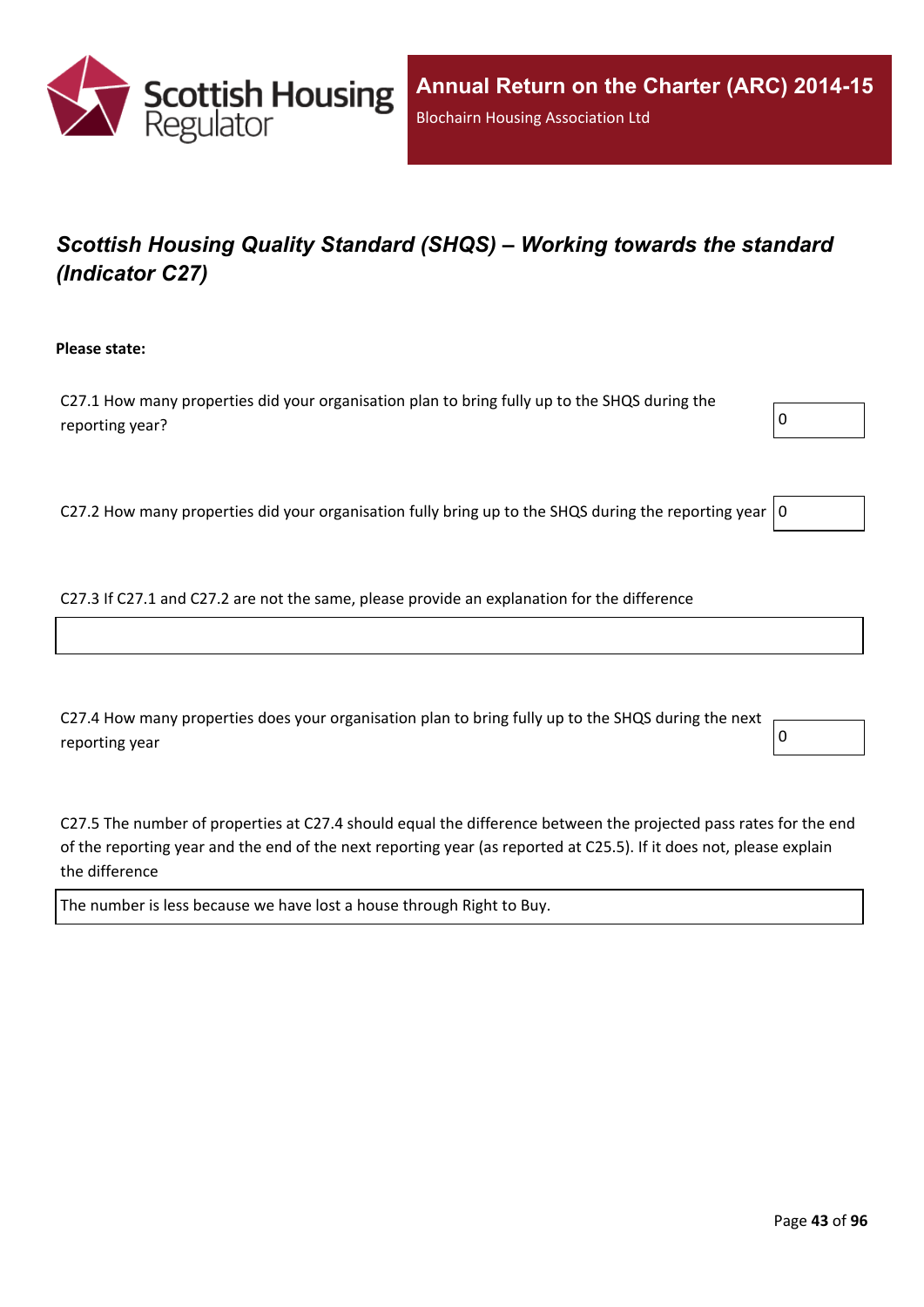

## *Scottish Housing Quality Standard (SHQS) (Indicator C28.1)*

**Please state:**

C28.1.1 The number of self-contained properties with exemptions at the year end  $\vert$  0

C28.1.2 The range of elements not met

C28.1.3 The reason(s) the elements are not met

C28.1.4 What action is your organisation taking or planning to take to address these exemptions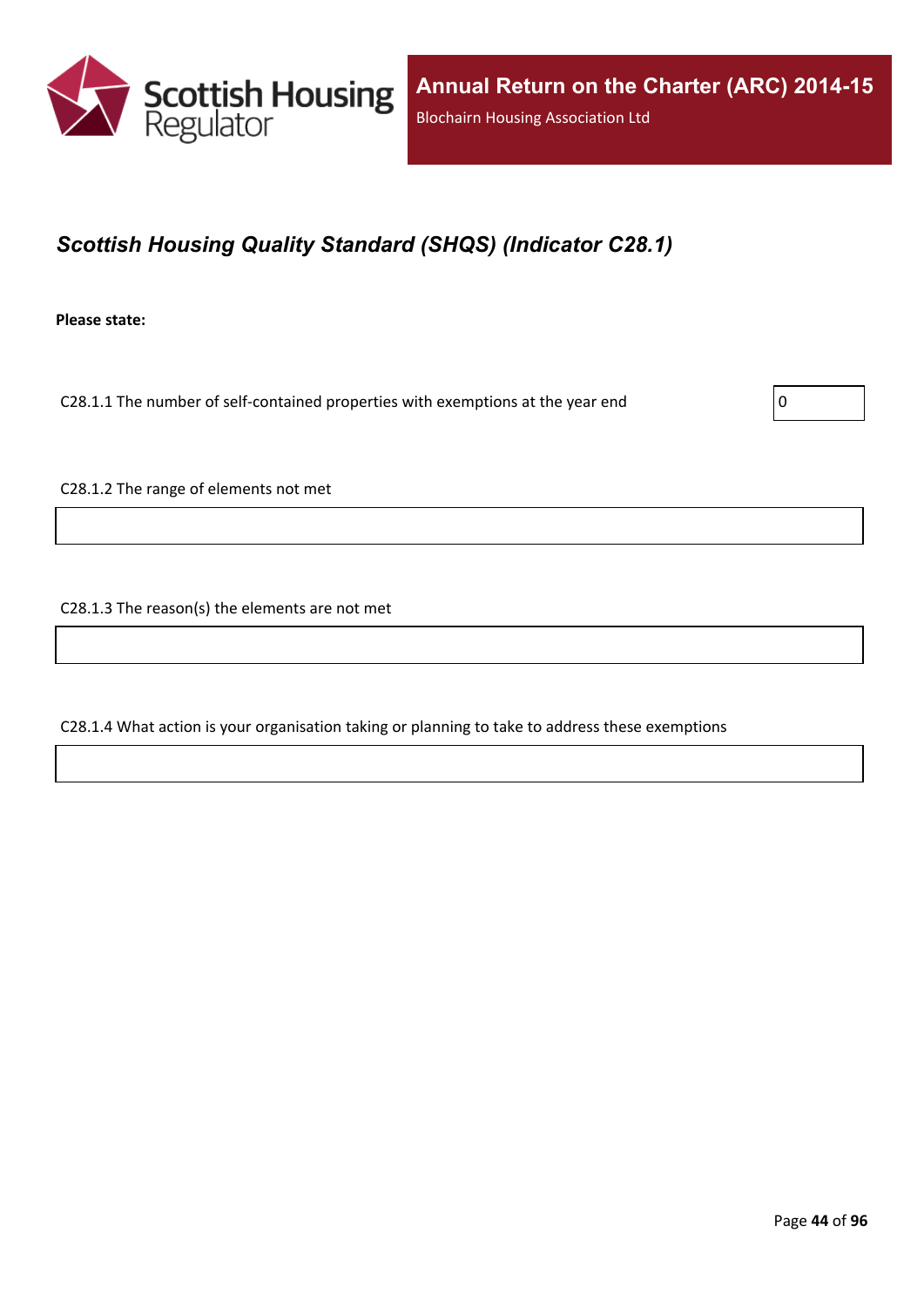

# *Scottish Housing Quality Standard (SHQS) – Abeyances at the year end (Indicator C28.2)*

**Please state:**

C28.2.1 The number of self-contained properties with abeyances at the year end  $\vert$  0

C28.2.2 The range of elements not met

C28.2.3 The reason(s) the elements are not met

C28.2.4 What action is your organisation taking or planning to take to address these abeyances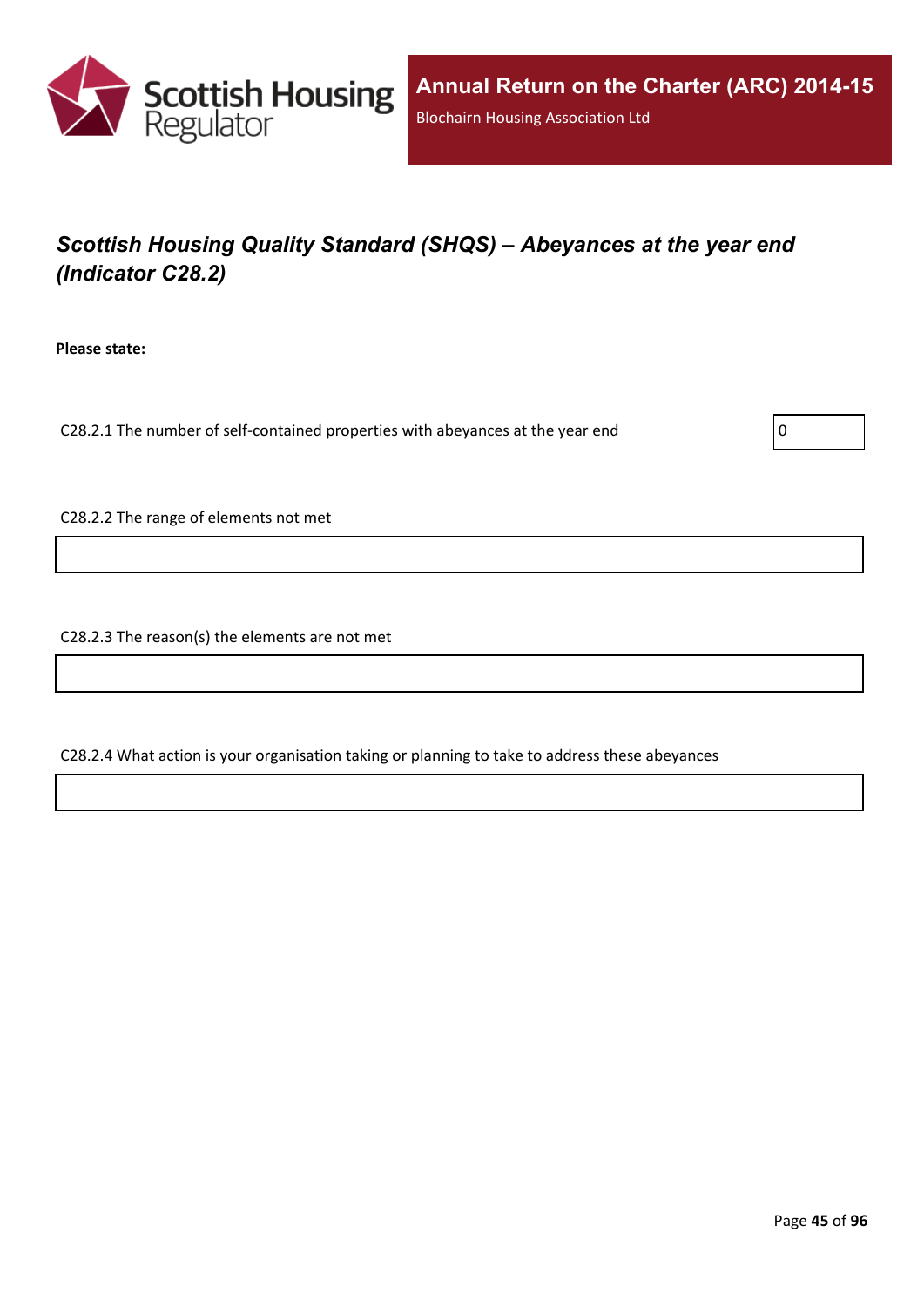

# *Scottish Housing Quality Standard (SHQS) – Actual and projected investment by criteria/element (Indicator C29)*

#### **Please state:**

|                                                                                                                 | (i) in the reporting<br>year                  |                                 | (ii) projected for the<br>next reporting year       |                                       |
|-----------------------------------------------------------------------------------------------------------------|-----------------------------------------------|---------------------------------|-----------------------------------------------------|---------------------------------------|
|                                                                                                                 | (a) the actual<br>number of homes<br>improved | (b) the amount<br>invested (£s) | (a) the actual<br>number of homes<br>to be improved | (b) the amount to<br>be invested (£s) |
| C29.1 Because they<br>were/are below the<br>tolerable standard                                                  | $\mathbf 0$                                   | $\mathbf 0$                     | 0                                                   | $\mathbf 0$                           |
| C29.2 Because they<br>were/are in serious<br>disrepair                                                          | $\mathbf 0$                                   | $\pmb{0}$                       | 0                                                   | $\boldsymbol{0}$                      |
| C29.3 Because they<br>were/are not energy<br>efficient                                                          | $\mathbf 0$                                   | $\mathbf 0$                     | 0                                                   | $\mathbf 0$                           |
| C29.4 Because they<br>did/do not have modern<br>facilities and services                                         | $\mathbf 0$                                   | $\mathbf 0$                     | 0                                                   | $\boldsymbol{0}$                      |
| C29.5 Because they<br>were/are not healthy,<br>safe and secure                                                  | $\boldsymbol{0}$                              | $\mathbf 0$                     | 0                                                   | $\boldsymbol{0}$                      |
| C29.6 The total number<br>of properties improved                                                                | $\mathbf 0$                                   | $\mathbf 0$                     | 0                                                   | $\mathbf 0$                           |
| C29.7 The number of<br>properties demolished as<br>a direct result of the<br>SHQS and the cost of<br>demolition | $\pmb{0}$                                     | $\mathbf 0$                     | 0                                                   | $\mathbf 0$                           |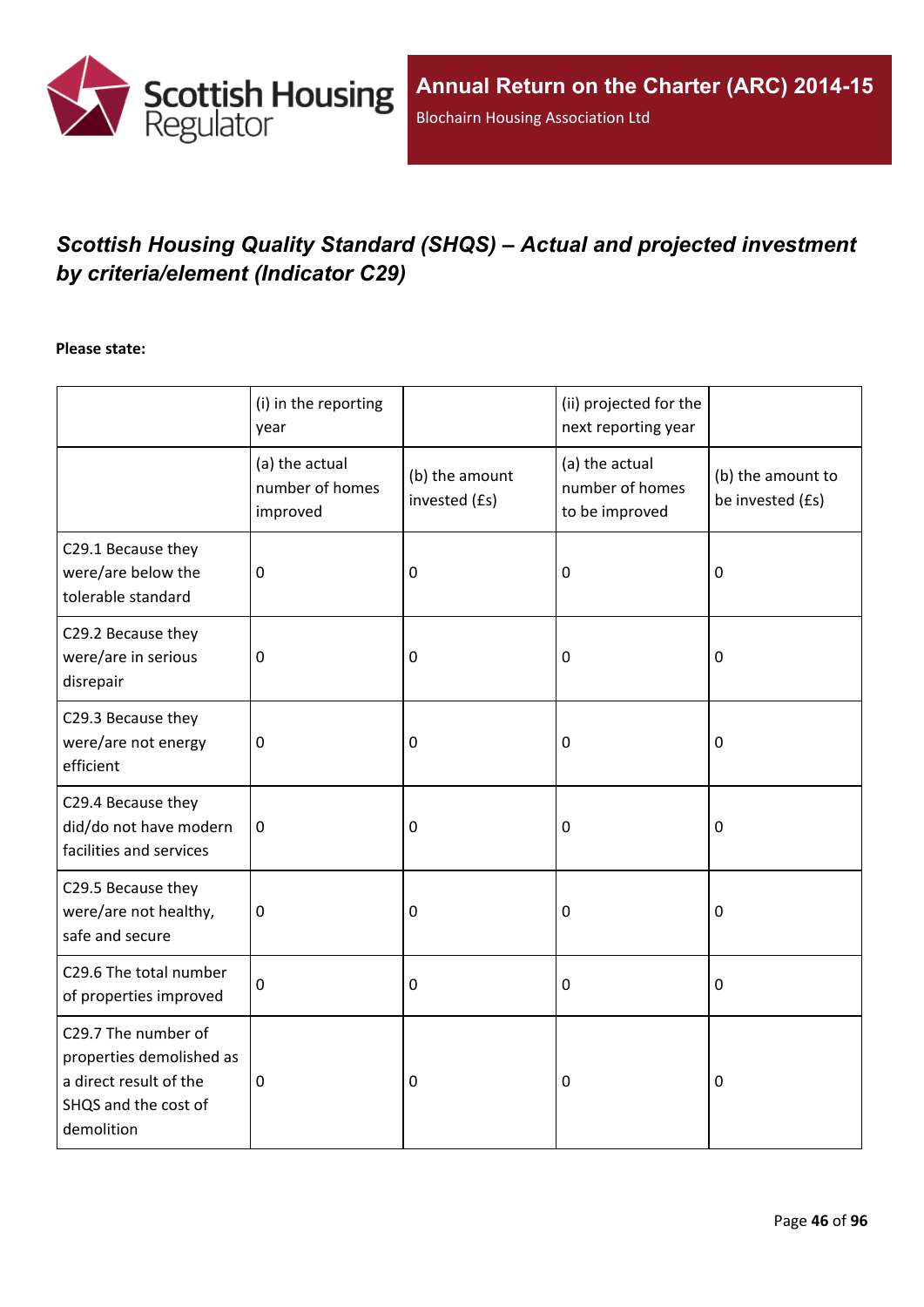

## *Percentage of stock meeting the Scottish Housing Quality Standard (SHQS) (Indicator 7)*

#### **For properties within scope of the SHQS, please state:**

| 7.1 The total number of properties within scope of the SHQS:<br>7.1.1 at the end of the reporting year |        | 286 |
|--------------------------------------------------------------------------------------------------------|--------|-----|
| 7.1.2 projected to the end of the next reporting year                                                  |        | 285 |
| 7.2 The number of properties meeting the SHQS:<br>7.2.1 at the end of the reporting year               |        | 286 |
| 7.2.2 projected to the end of the next reporting year                                                  |        | 285 |
| Percentage of stock meeting the SHQS at the end of the reporting year (Indicator 7)                    | 100.00 | %   |

| Percentage of stock meeting the SHQS projected to the end of the next reporting year | 100.00 | ℅ |
|--------------------------------------------------------------------------------------|--------|---|
| (Indicator 7)                                                                        |        |   |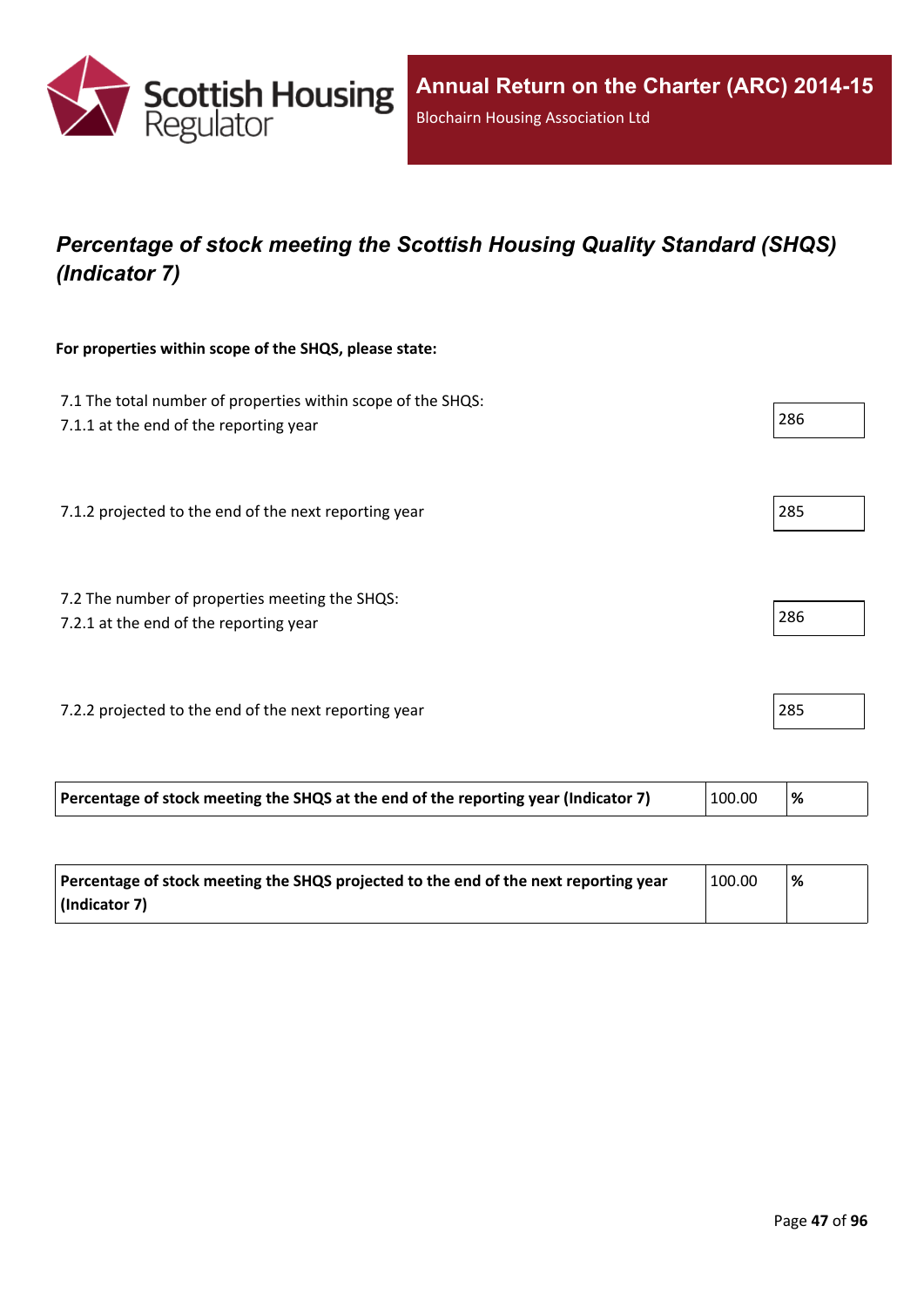

## *Percentage of properties at or above the appropriate NHER or SAP ratings specified in element 35 of the SHQS, as at 31 March each year (Indicator 8)*

| 8.1 The total number of properties within scope of the SHQS:<br>8.1.1 at the end of the reporting year           | 286 |
|------------------------------------------------------------------------------------------------------------------|-----|
|                                                                                                                  |     |
| 8.1.2 projected to the end of the next reporting year                                                            | 285 |
|                                                                                                                  |     |
| 8.2 The number of properties meeting the appropriate NHER or SAP ratings specified in element 35 of<br>the SHQS: |     |
| 8.2.1 at the end of the reporting year                                                                           | 286 |
|                                                                                                                  |     |
| 8.2.2 projected to the end of the next reporting year                                                            | 285 |
|                                                                                                                  |     |

| Percentage of properties at or above the appropriate NHER or SAP ratings specified in | 100.00 | '% |  |
|---------------------------------------------------------------------------------------|--------|----|--|
| element 35 of the SHQS at the end of the reporting year (Indicator 8)                 |        |    |  |

| Percentage of properties at or above the appropriate NHER or SAP ratings specified in | 100.00 | <u>%</u> |
|---------------------------------------------------------------------------------------|--------|----------|
| element 35 of the SHQS projected to the end of the next reporting year(Indicator 8)   |        |          |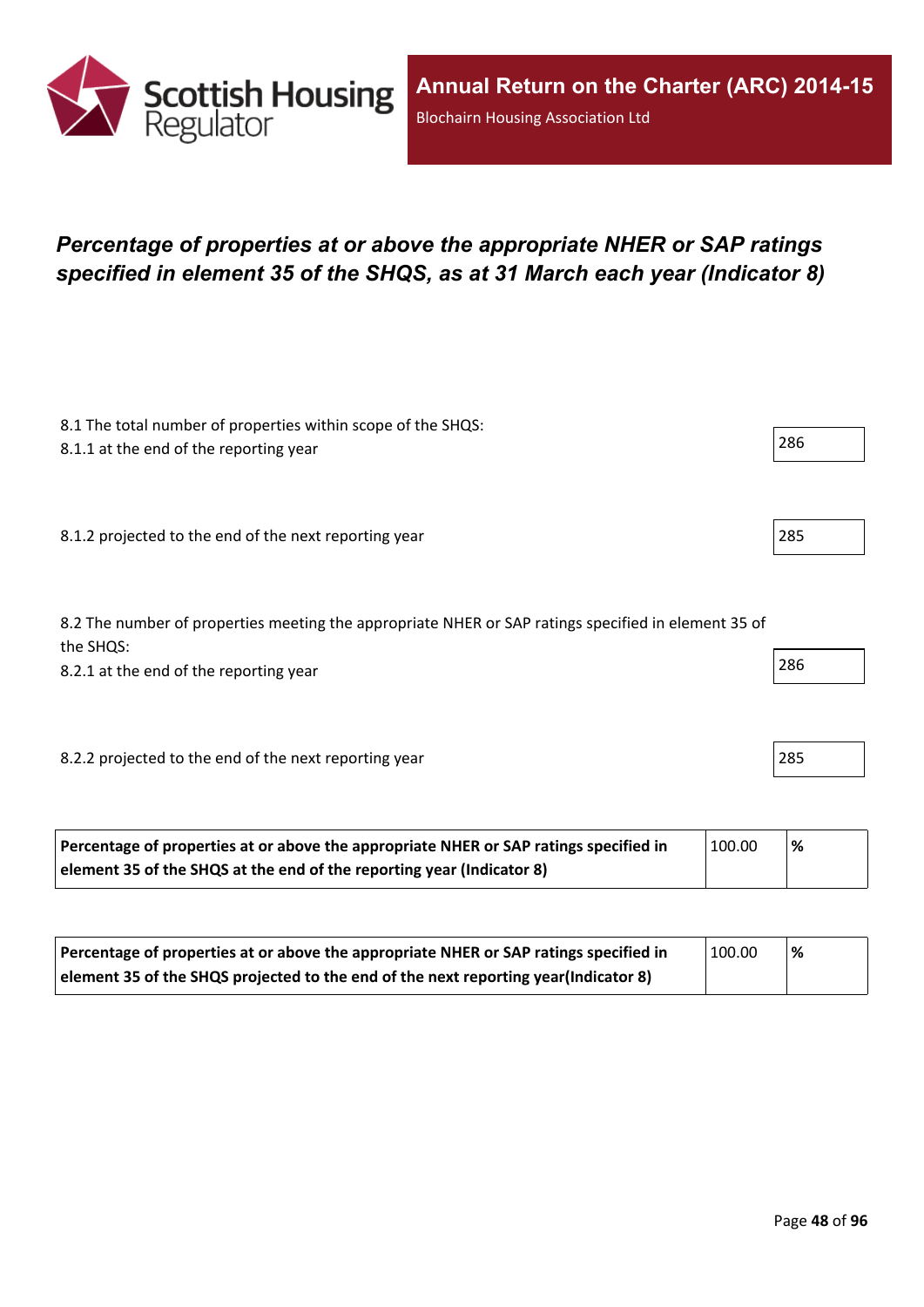

## *Percentage of tenants satisfied with the standard of their home when moving in (Indicator 9)*

In relation to tenant satisfaction with the standard of their home when moving in this year, please state:

9.1 Of the tenants who moved into their property in the last year, how many answered the question "Thinking about when you moved in, how satisfied or dissatisfied were you with the standard of your home?" 0

9.2 Of the tenants who answered, how many said that they were: **9.2.1 very satisfied** 0

**9.2.2 fairly satisfied** 0

**9.2.3 neither satisfied nor dissatisfied** 0

**9.2.4 fairly dissatisfied** 0

**9.2.5 very dissatisfied** 0

| Percentage of tenants satisfied with the standard of their home when moving in | 0.0 | % |
|--------------------------------------------------------------------------------|-----|---|
| (Indicator 9)                                                                  |     |   |





 $\overline{0}$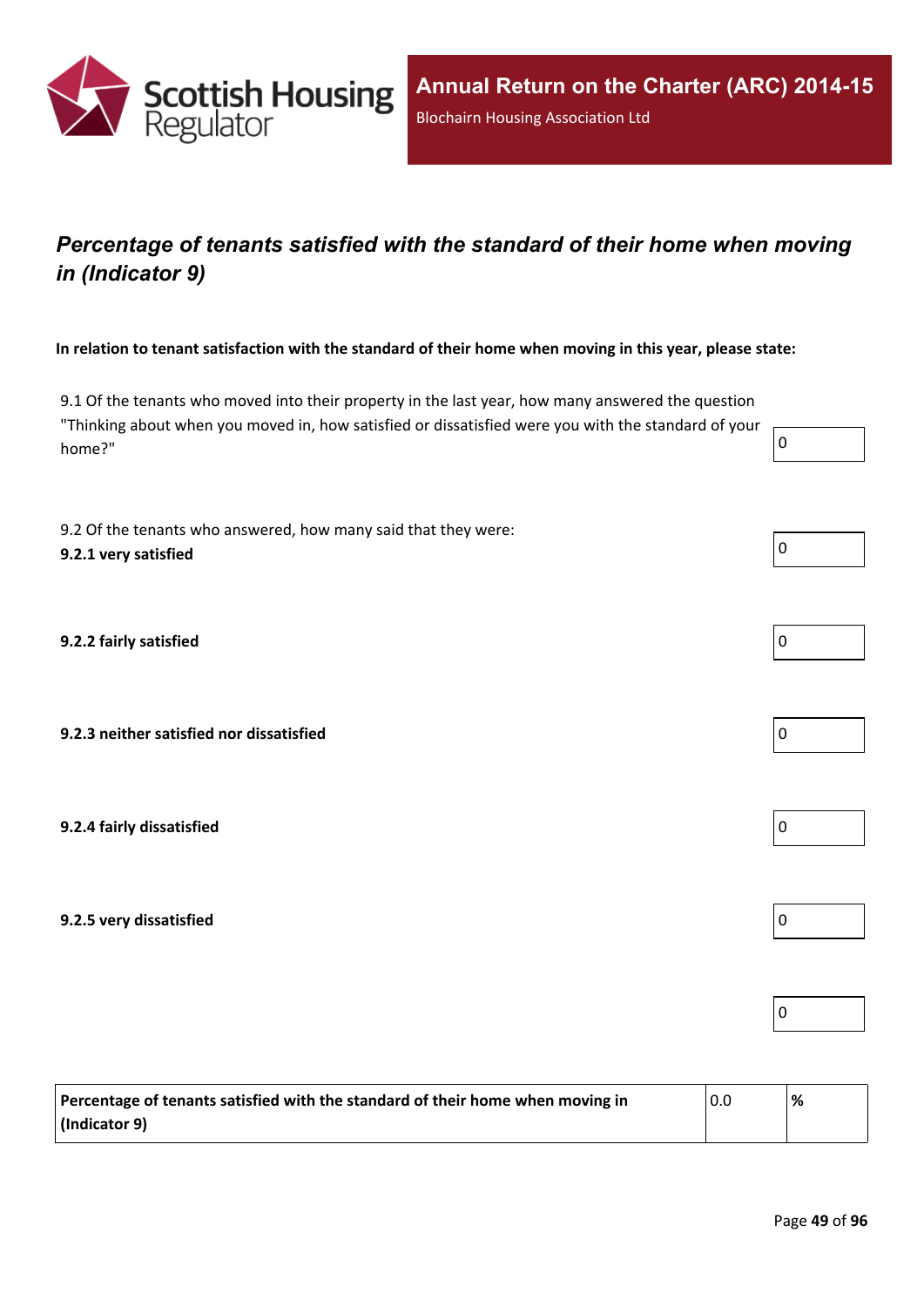

#### *Percentage of tenants satisfied with the quality of their home (Indicator 10)*

#### **In relation to tenant satisfaction with the quality of their home, please state:**

10.1 How many tenants answered the question "Overall, how satisfied or dissatisfied are you with the quality of your home?" 151

| 10.2 Of the tenants who answered, how many said that they were:<br>10.2.1 very satisfied | 84             |
|------------------------------------------------------------------------------------------|----------------|
| 10.2.2 fairly satisfied                                                                  | 61             |
| 10.2.3 neither satisfied nor dissatisfied                                                | $\vert$ 4      |
| 10.2.4 fairly dissatisfied                                                               | $\overline{0}$ |
| 10.2.5 very dissatisfied                                                                 | $\overline{2}$ |

| 96.03<br>Percentage of tenants satisfied with the quality of their home (Indicator 10) |  |  |  |
|----------------------------------------------------------------------------------------|--|--|--|
|----------------------------------------------------------------------------------------|--|--|--|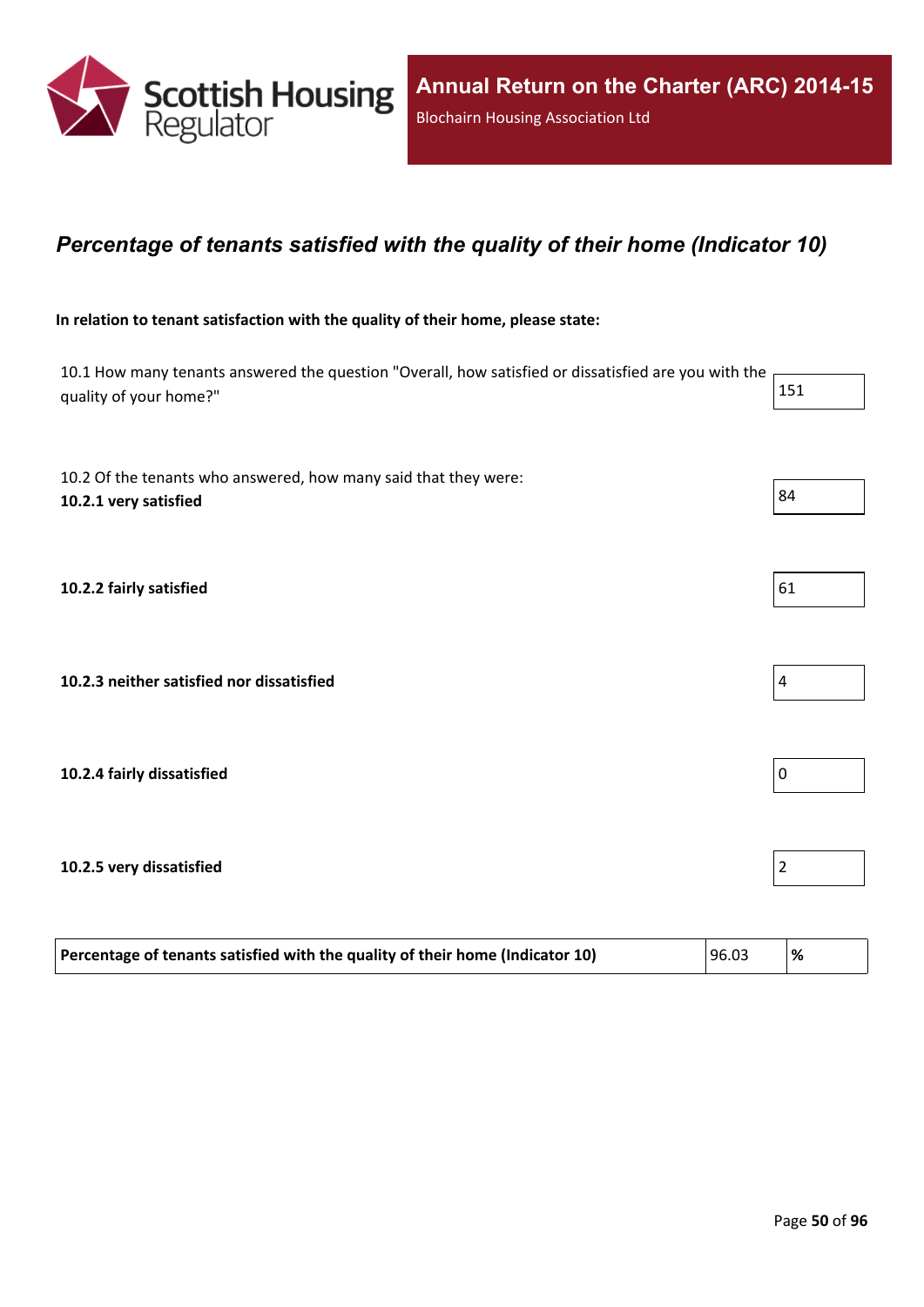

#### *Repairs, Maintenance & Improvements*

**The information you give us here will tell us about the repairs service you offer.**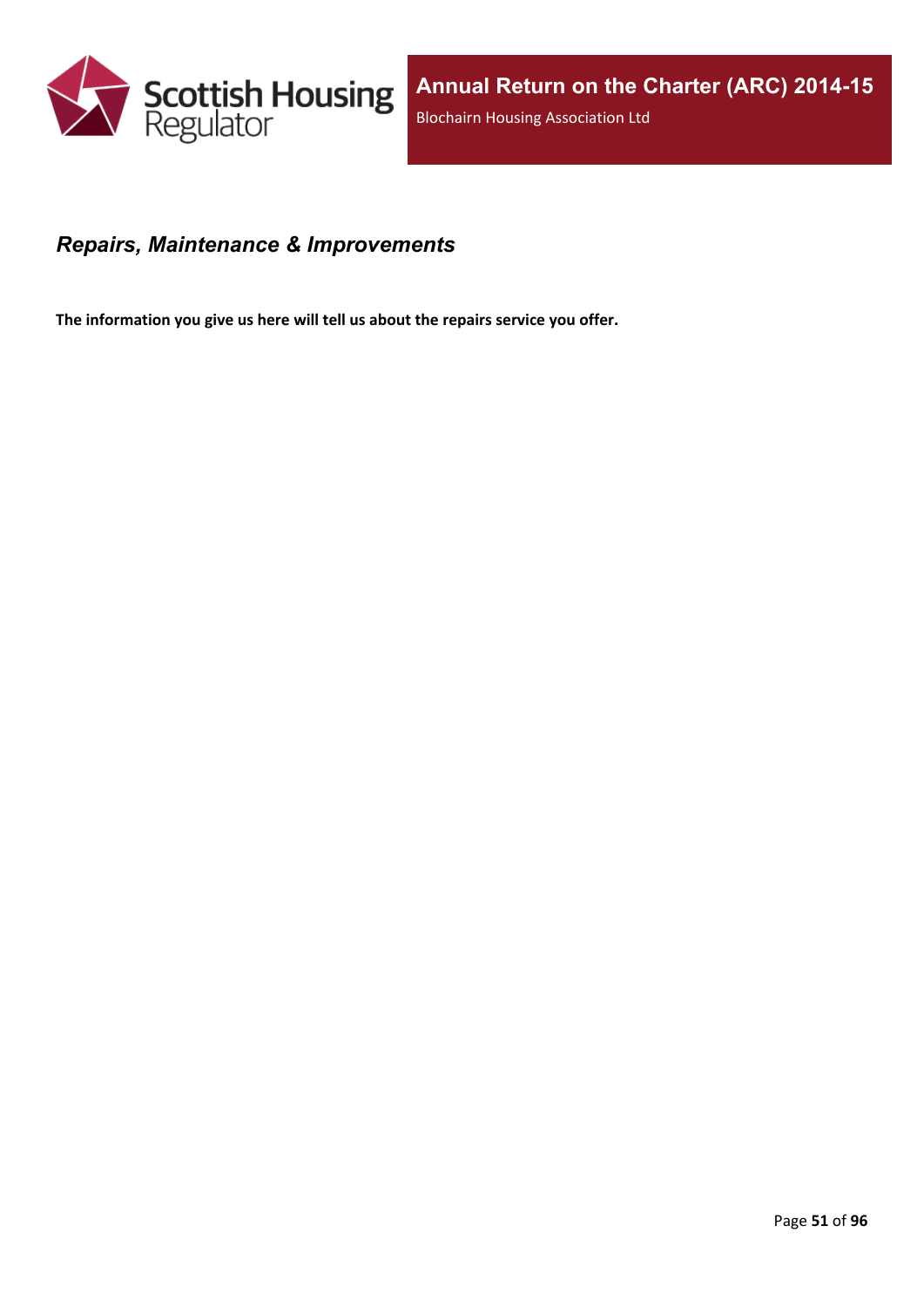

# *Average number of reactive repairs completed per occupied property (Indicator C13)*

**Please state:**

| C13.1 The total number of reactive repairs completed during the reporting year | 997.0 |
|--------------------------------------------------------------------------------|-------|
|                                                                                |       |
|                                                                                |       |
| C13.2 The number of occupied properties during the reporting year              | 286   |
|                                                                                |       |
|                                                                                |       |

| Average number of reactive repairs completed per occupied property (Indicator C13) | 3.49 |  |
|------------------------------------------------------------------------------------|------|--|
|------------------------------------------------------------------------------------|------|--|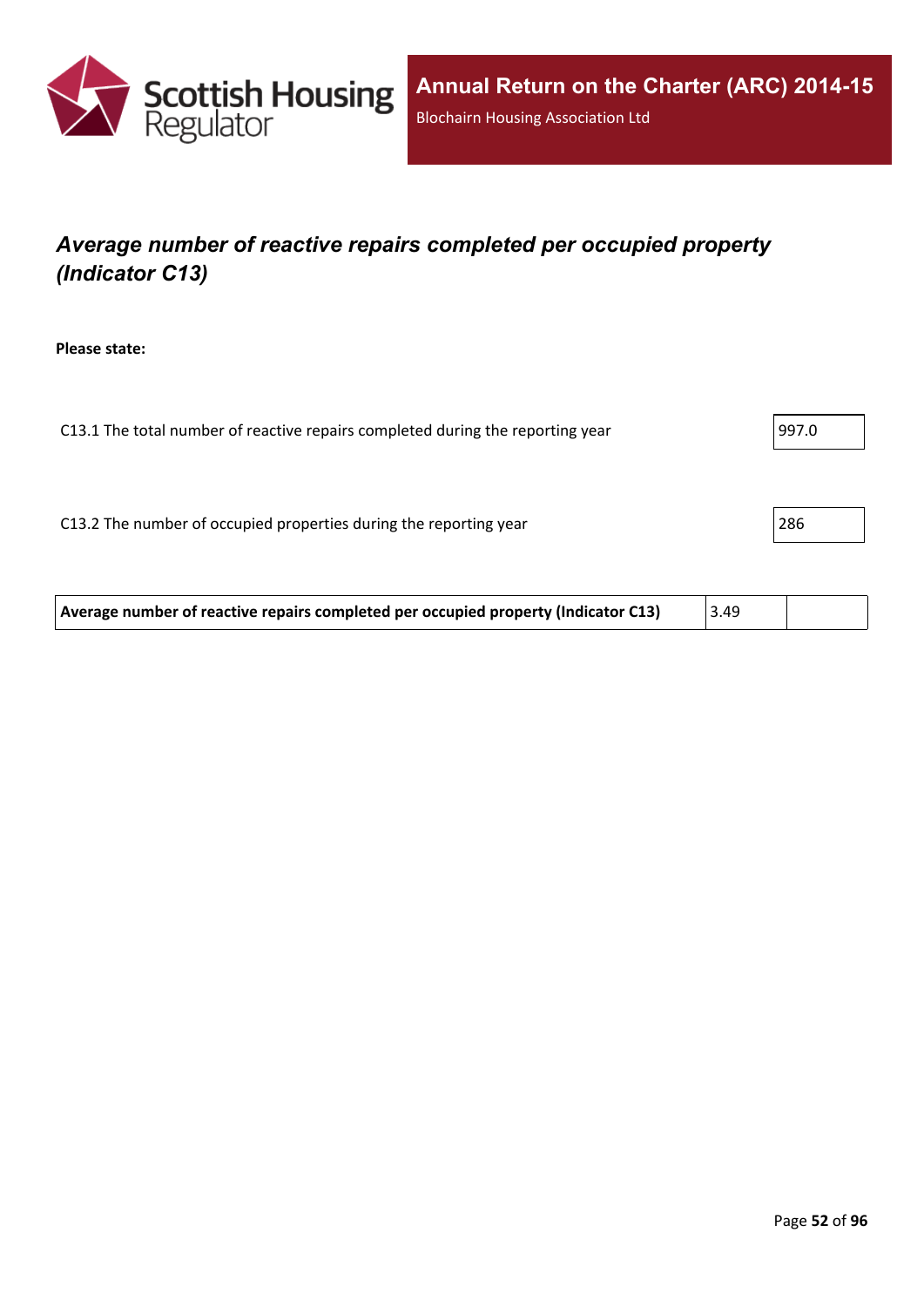

#### *Average length of time taken to complete emergency repairs (Indicator 11)*

Emergency repairs are reactive repairs necessary to prevent serious damage to the building, danger to health, risk **to safety or risk of serious loss or damage to the occupier's property. Please state:**

| 11.1 The number of emergency repairs completed in the reporting year | b |
|----------------------------------------------------------------------|---|
|                                                                      |   |
| 11.2 The total number of hours taken to complete emergency repairs   |   |

| Average length of time taken to complete emergency repairs (Indicator 11) | 0.83 | hours |
|---------------------------------------------------------------------------|------|-------|
|---------------------------------------------------------------------------|------|-------|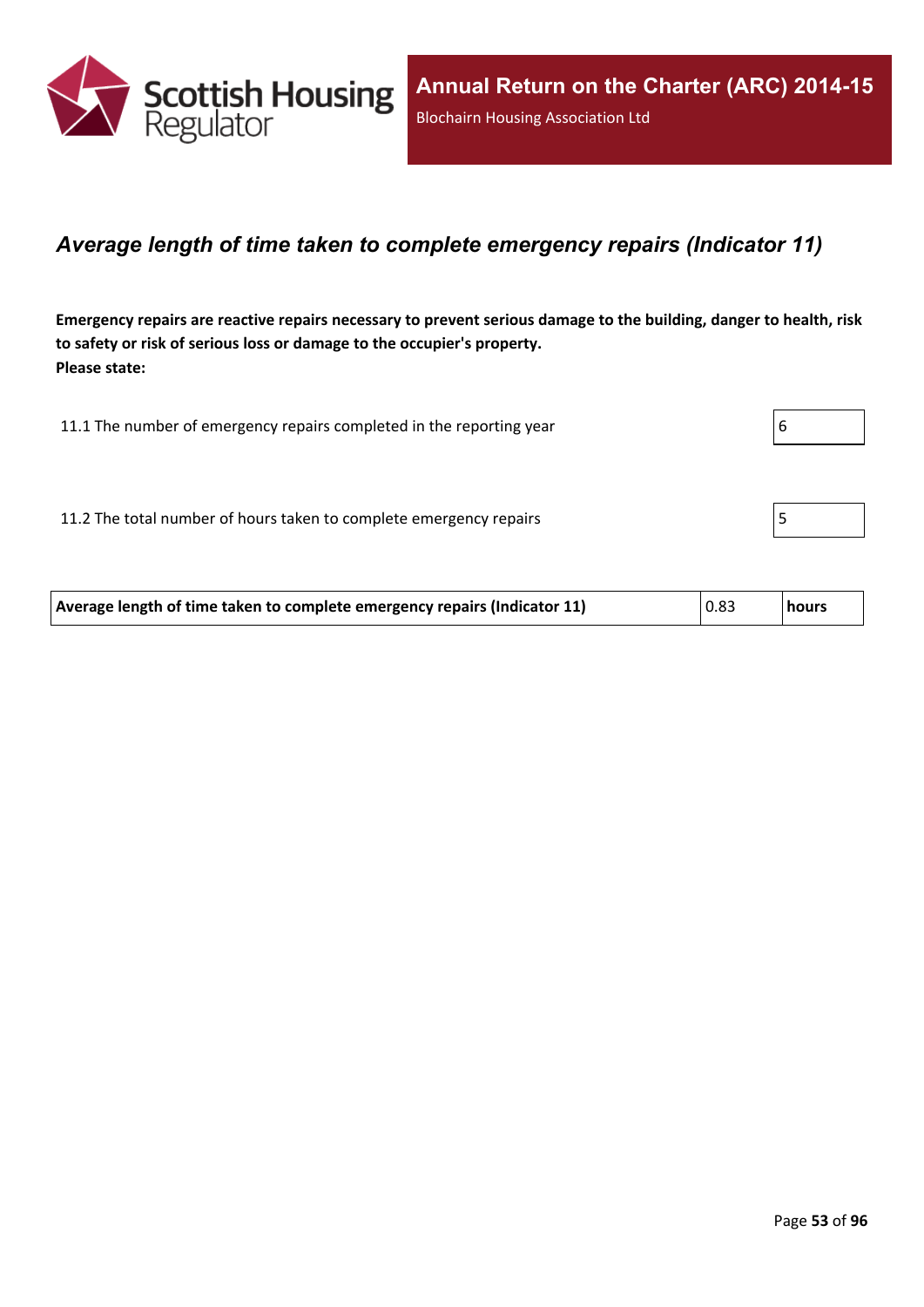

## *Average length of time taken to complete non-emergency repairs (Indicator 12)*

**Non-emergency repairs are reactive repairs that are not categorised as emergency. Please state:**

**Please state:**

**(i) The number of non-emergency repairs completed in the reporting year**

**(ii) The total number of working days taken to complete non-emergency repairs in the reporting year**

12.1 The total number of non-emergency repairs completed in the reporting year 991

12.2 The total number of working days taken to complete non-emergency repairs 1985

| Average length of time taken to complete non-emergency repairs (Indicator 12) | 2.00 | days |
|-------------------------------------------------------------------------------|------|------|
|-------------------------------------------------------------------------------|------|------|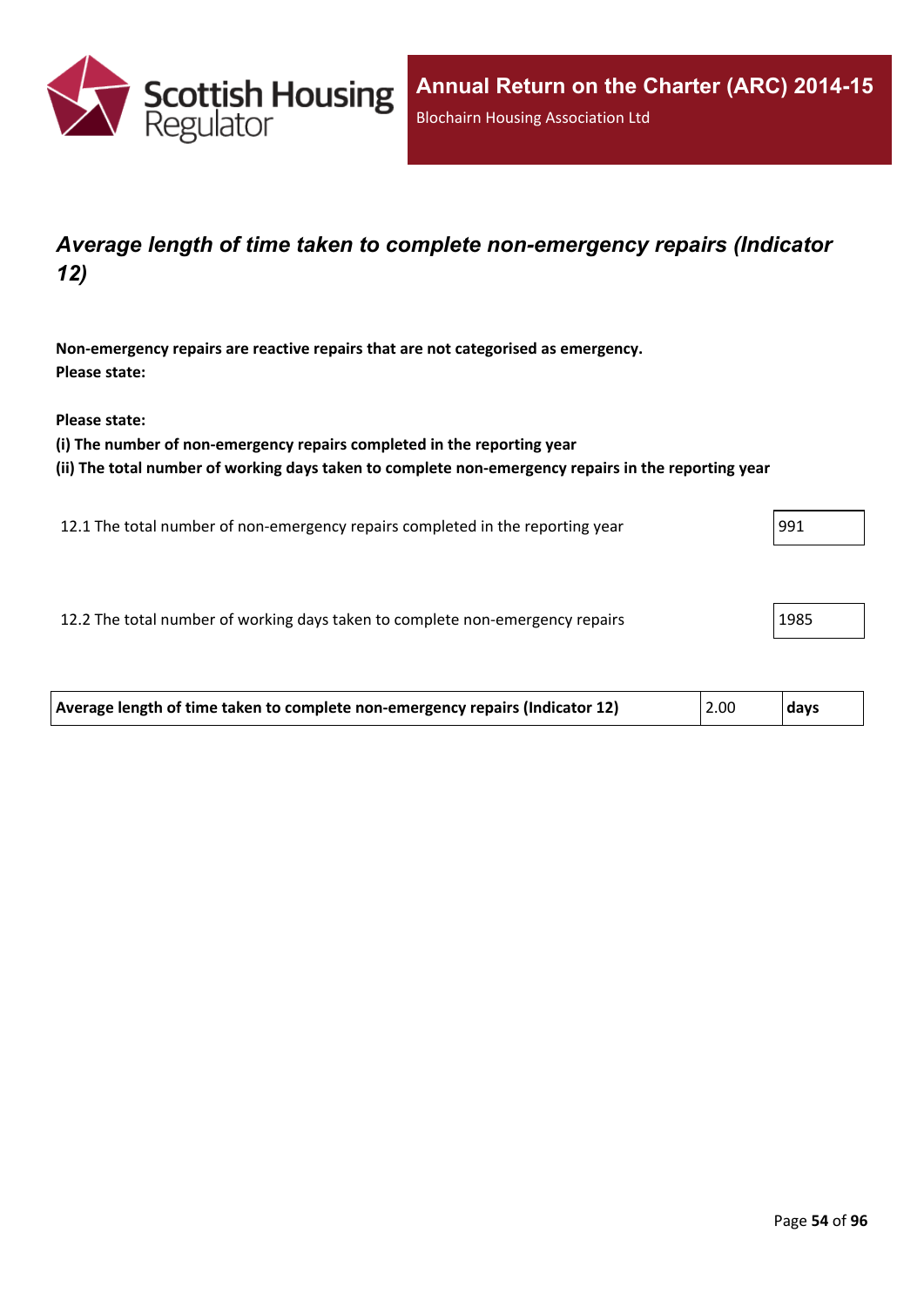

## *Percentage of reactive repairs carried out in the last year completed right first time (Indicator 13)*

#### **Please state:**

13.1 The number of reactive repairs completed right first time during the reporting year  $|914|$ 

13.2 The total number of reactive repairs completed during the reporting year | 951

| Percentage of reactive repairs carried out in the last year completed right first time | ' 96.11 | % |
|----------------------------------------------------------------------------------------|---------|---|
| (Indicator 13)                                                                         |         |   |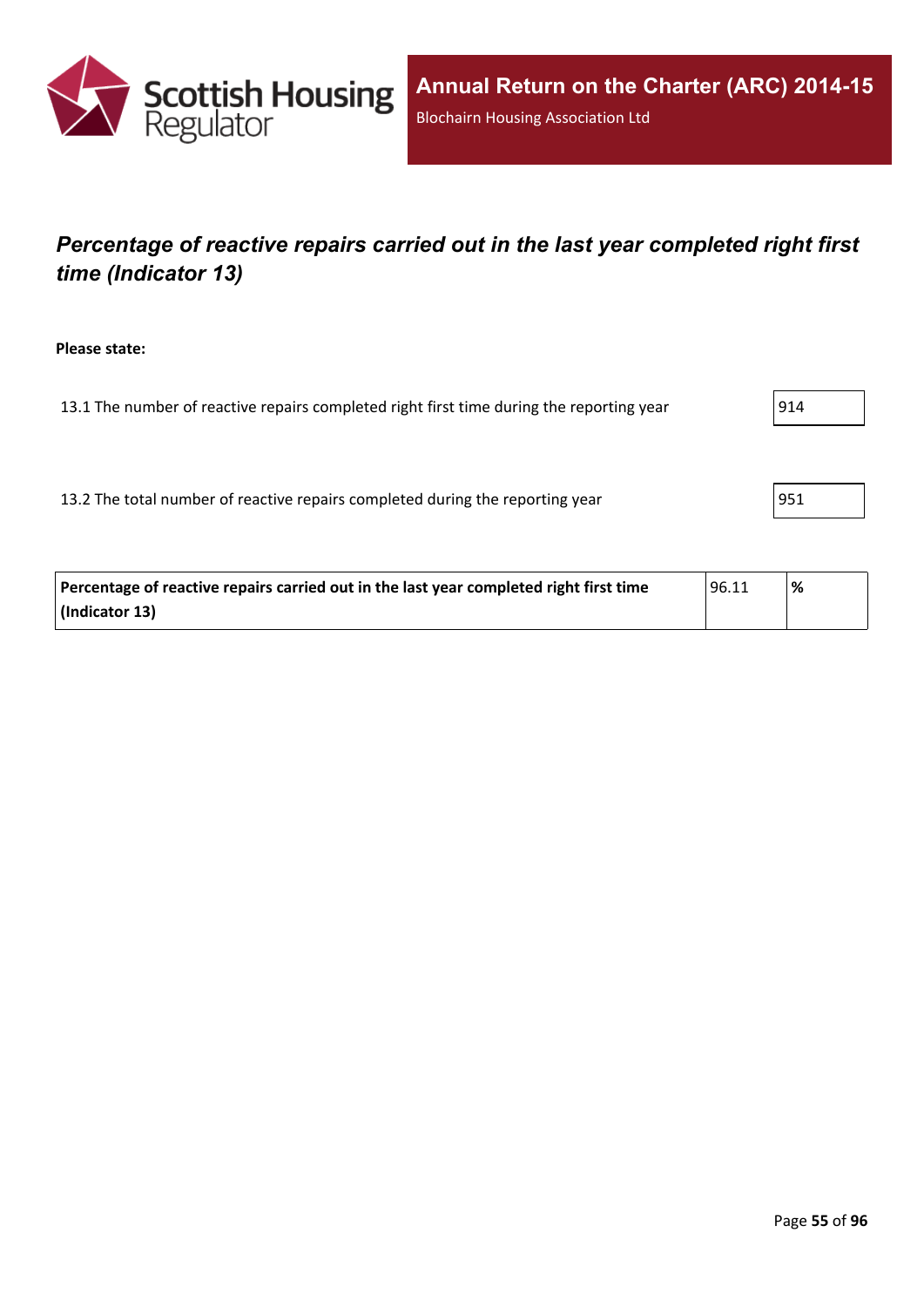

## *Percentage of repairs appointments kept (Indicator 14)*

#### **Please state:**

14.1 Does your organisation operate a repairs appointment system? Yes 14.2 The number of reactive repairs appointments made in the reporting year 756 14.3 The number of reactive repair appointments kept in the reporting year 723 **Percentage of repairs appointments kept (Indicator 14)** 95.63 **%**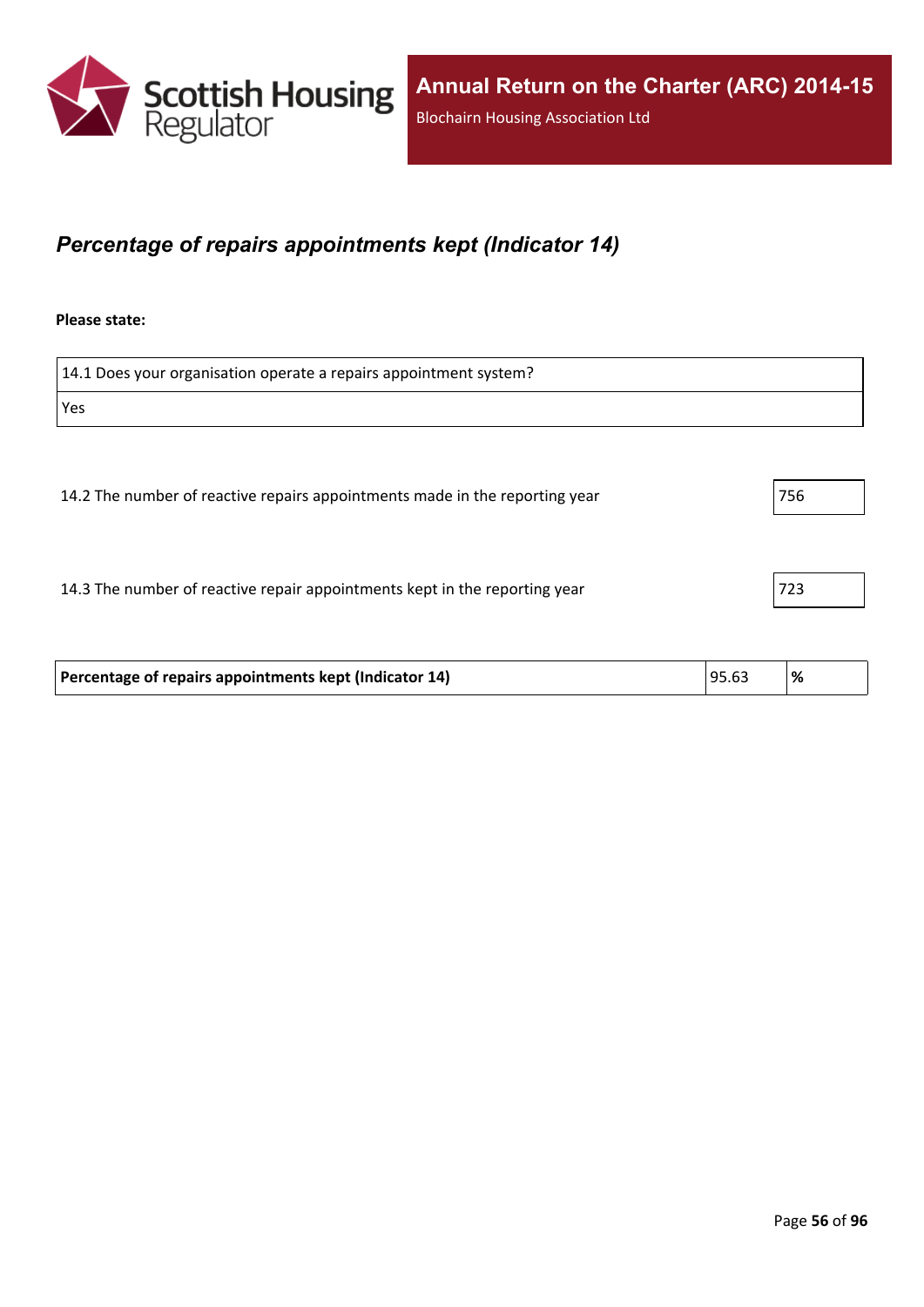

## *Percentage of properties that require a gas safety record which had a gas safety check and record completed by the anniversary date (Indicator 15)*

**Please state:**

15.1 As at the end of the reporting year, how many properties required gas safety records 286

15.2 For properties which had current gas safety records in place at the end of the reporting year, how many had been renewed by their anniversary dates 286

| Percentage of properties that require a gas safety record which had a gas safety check and   100.00 | % |  |
|-----------------------------------------------------------------------------------------------------|---|--|
| record completed by the anniversary date (Indicator 15)                                             |   |  |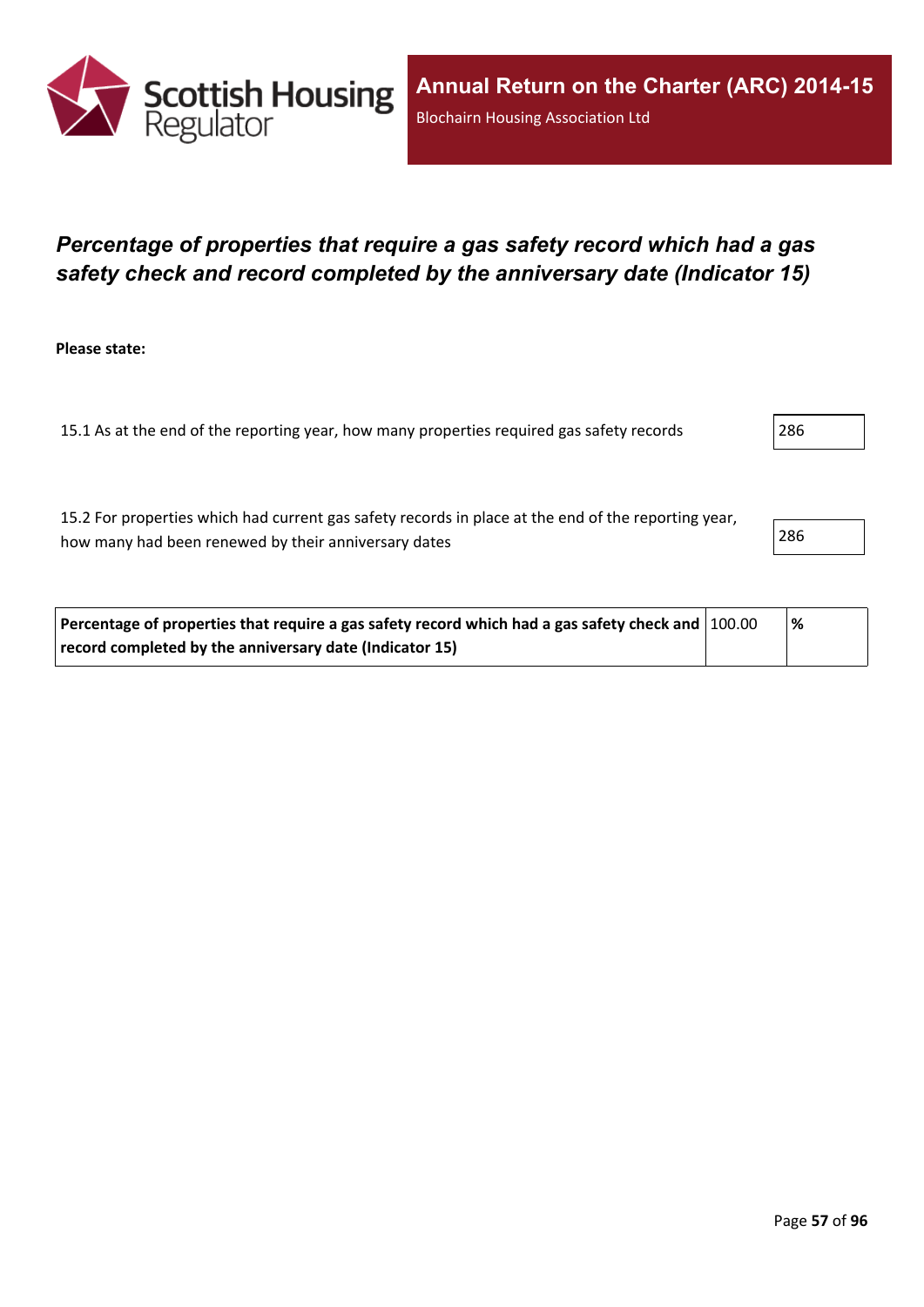

## *Percentage of tenants who have had repairs or maintenance carried out in last 12 months satisfied with the repairs and maintenance service (Indicator 16)*

In relation to tenant satisfaction with the repairs service provided for those with a repair carried out in the **reporting year, please state:**

16.1 Of the tenants who had repairs carried out in the last year, how many answered the question "Thinking about the LAST time you had repairs carried out, how satisfied or dissatisfied were you with the repairs service provided by your landlord?"  $\begin{array}{|l|l|} \hline \end{array}$  82

16.2 Of the tenants who answered, how many said that they were: **16.2.1 very satisfied** 65

**16.2.2 fairly satisfied** 16

**16.2.3 neither satisfied nor dissatisfied** 0

**16.2.4 fairly dissatisfied** 0

**16.2.5 very dissatisfied** 1

| Percentage of tenants who have had repairs or maintenance carried out in last 12 months   98.78 |  | '% |
|-------------------------------------------------------------------------------------------------|--|----|
| satisfied with the repairs and maintenance service (Indicator 16)                               |  |    |

Page **58** of **96**

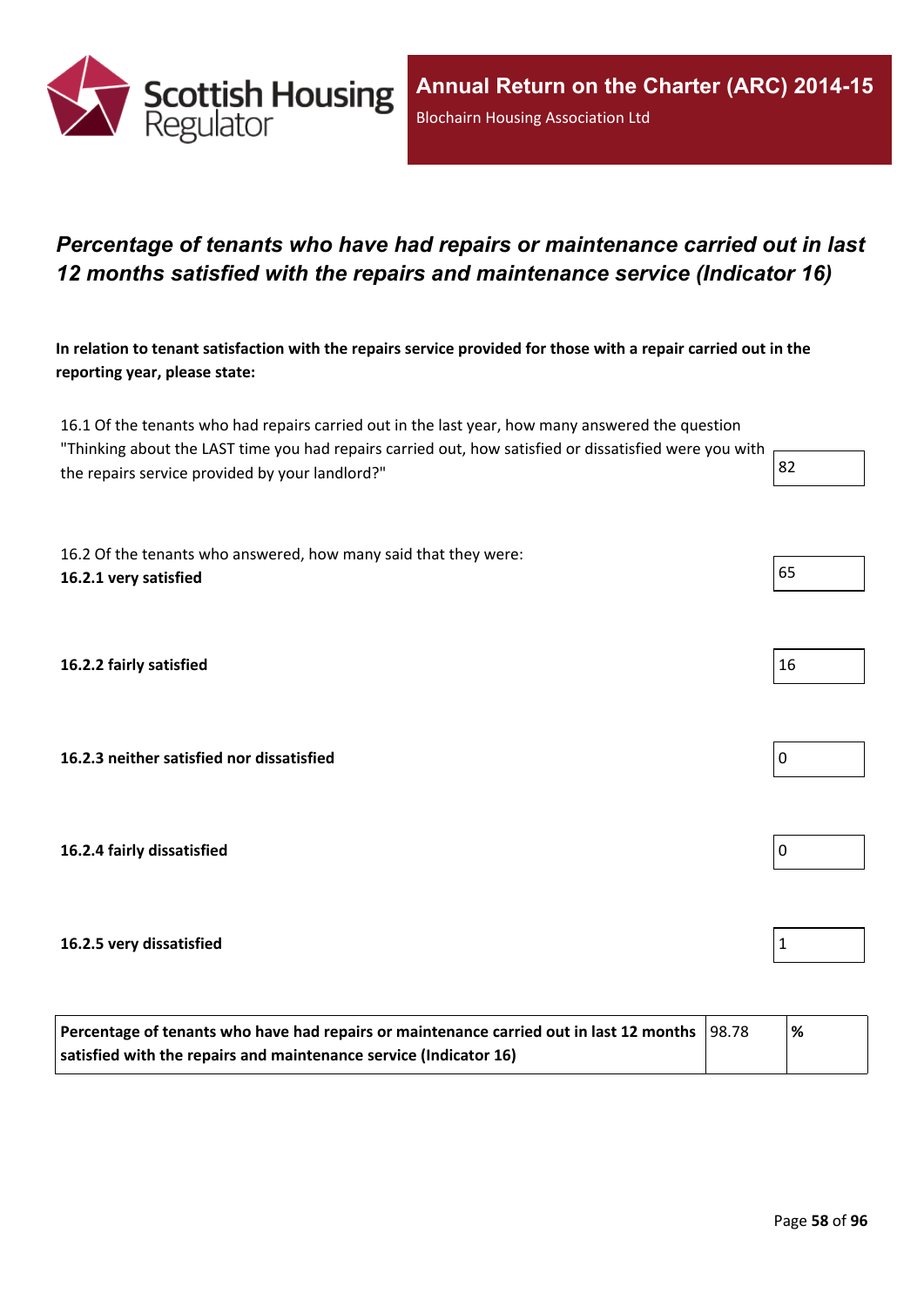

## *Comments (Housing quality and maintenance)*

Indicator 9: tenants moving in to their home in 2014/2015 were not asked how satisfied they were in the ARC format. This will be added to settling in visits for 2015/2016. Indicator 10: figures are from Tenant Satisfaction Survey 2013.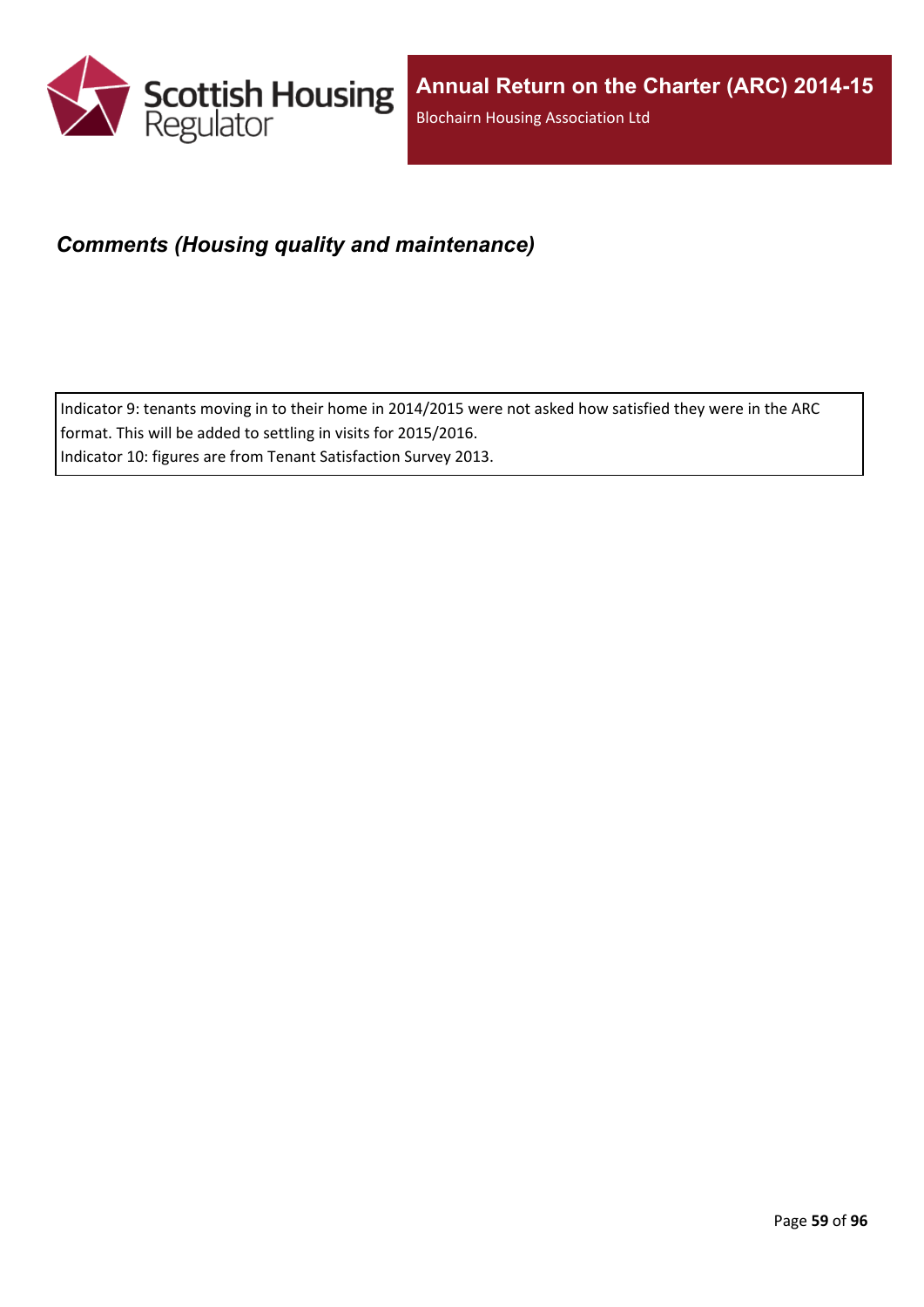

## *Neighbourhood and Community*

**The information you give us here will tell us about the neighbourhoods and communities you manage.**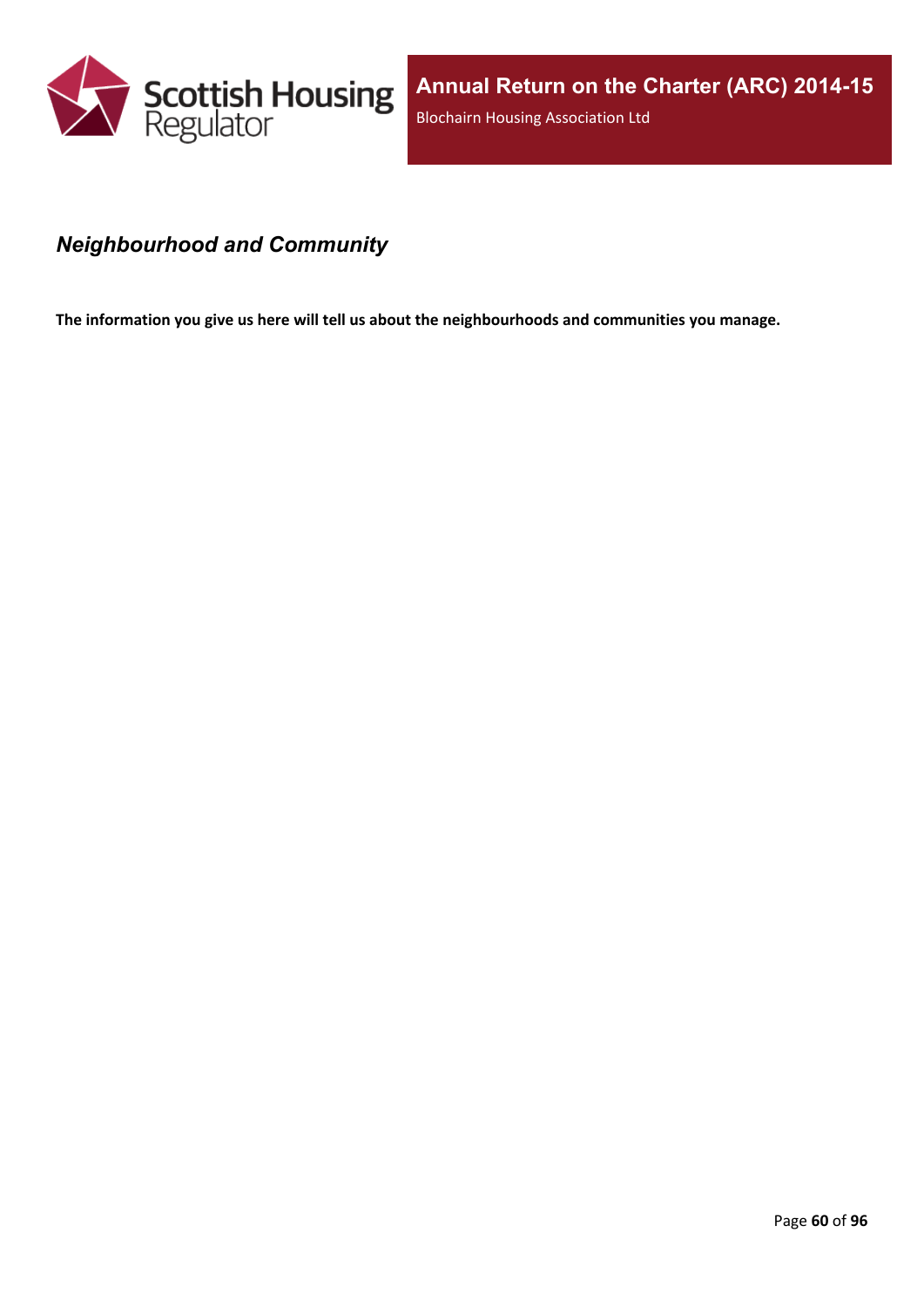

## *Estate Management, anti-social behaviour, neighbour nuisance and tenancy disputes*

**The information you give us here will tell us about the neighbourhoods and communities you manage.**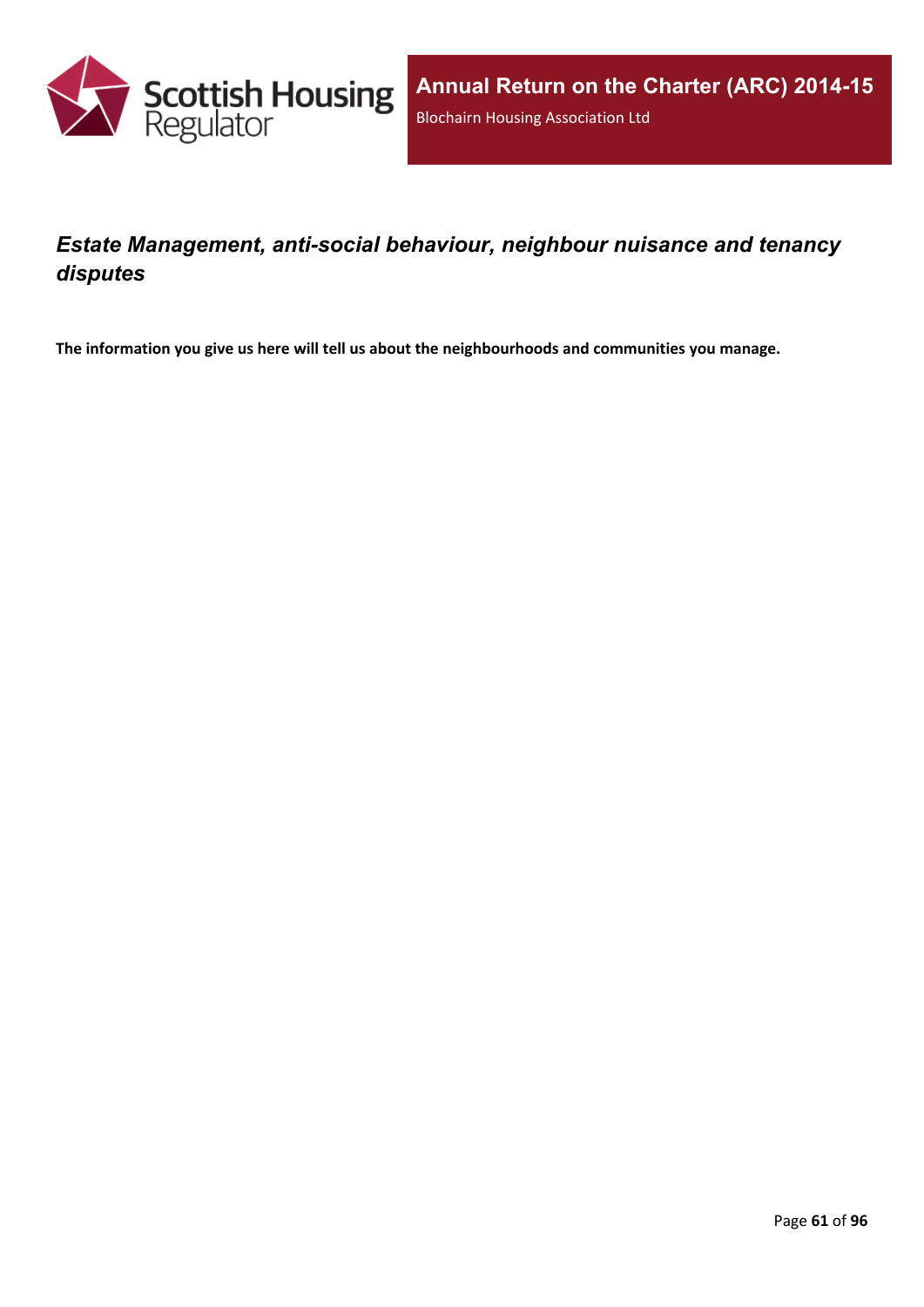

# *Percentage of 1st and 2nd stage complaints resolved by the landlord (Indicators 4 & 5)*

#### **Equalities related issues:**

|                                                                                                      | 4.1.1 1st Stage<br>complaints |            | 4.1.2 2nd Stage<br>complaints |            |
|------------------------------------------------------------------------------------------------------|-------------------------------|------------|-------------------------------|------------|
|                                                                                                      | Number                        | Percentage | Number                        | Percentage |
| Received in the reporting year                                                                       | $\Omega$                      | N/a        | 0                             | N/a        |
| Carried forward from the previous reporting<br>year                                                  | $\Omega$                      | N/a        | 0                             | N/a        |
| 4.1.3 Complaints responded to in full by the<br>landlord in the reporting year                       | $\Omega$                      | 0          | 0                             | 0          |
| 4.1.4 Complaints upheld by the landlord in<br>the reporting year                                     | 0                             | 0          | 0                             | 0          |
| 5.1 Complaints responded to in full within<br>the timescales set out in the SPSO Model<br><b>CHP</b> | $\Omega$                      | 0          | 0                             | $\Omega$   |

#### **Other issues:**

|                                                                                | 4.2.1 1st Stage<br>complaints |            | 4.2.2 2nd Stage<br>complaints |            |
|--------------------------------------------------------------------------------|-------------------------------|------------|-------------------------------|------------|
|                                                                                | Number                        | Percentage | Number                        | Percentage |
| Received in the reporting year                                                 | 0                             | N/a        | 4                             | N/a        |
| Carried forward from the previous reporting  <br>year                          | $\Omega$                      | N/a        | 0                             | N/a        |
| 4.2.3 Complaints responded to in full by the<br>landlord in the reporting year | $\Omega$                      | 0          | 4                             | 100.0      |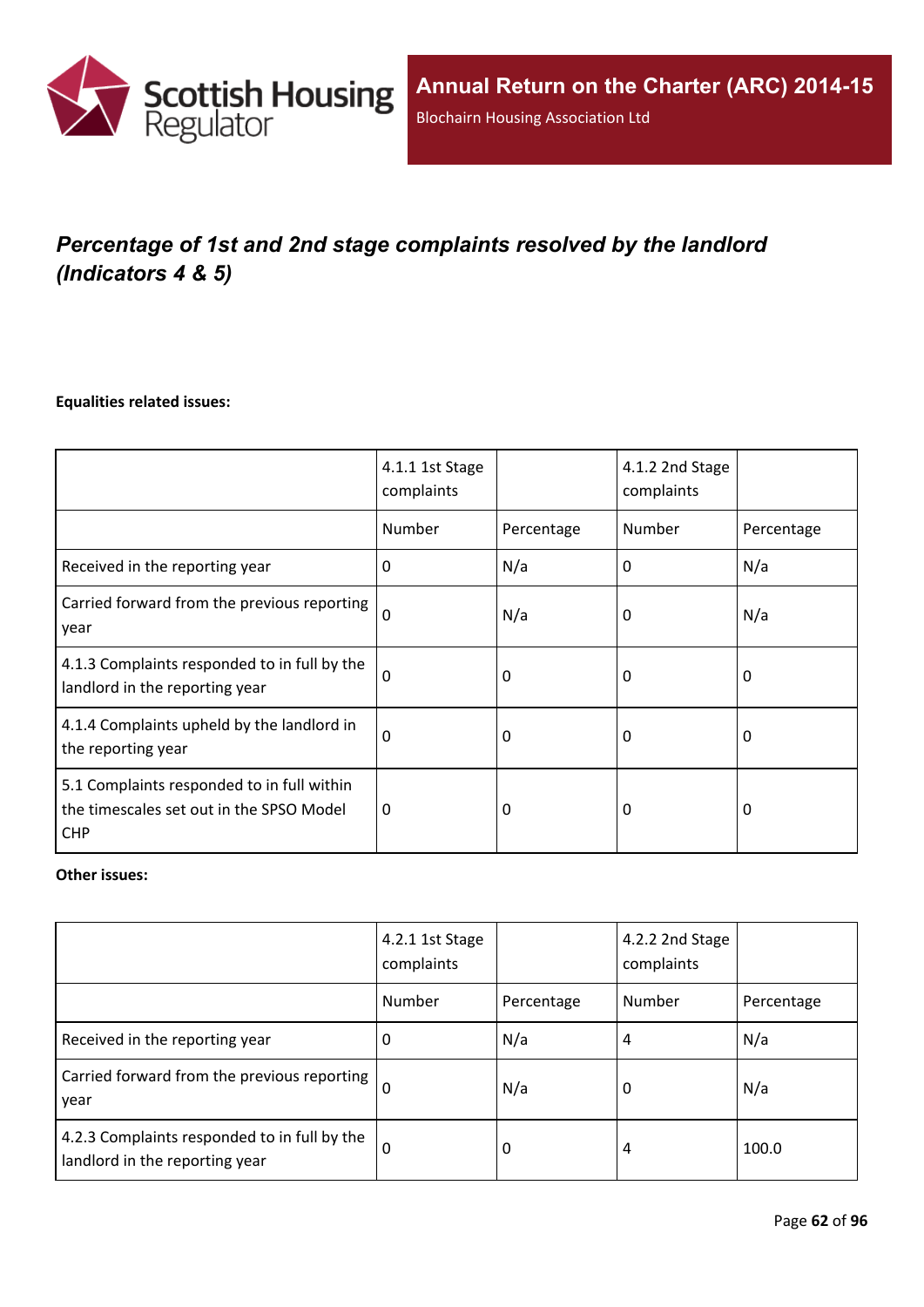

Blochairn Housing Association Ltd

| 4.2.4 Complaints upheld by the landlord in<br>the reporting year                                     |  | 50.00 |
|------------------------------------------------------------------------------------------------------|--|-------|
| 5.2 Complaints responded to in full within<br>the timescales set out in the SPSO Model<br><b>CHP</b> |  | 100.0 |

#### **All complaints:**

|                                                                                                      | 4.3.1 1st Stage<br>complaints |            | 4.3.2 2nd Stage<br>complaints |            |
|------------------------------------------------------------------------------------------------------|-------------------------------|------------|-------------------------------|------------|
|                                                                                                      | Number                        | Percentage | Number                        | Percentage |
| Received in the reporting year                                                                       | 0                             | N/a        | 4                             | N/a        |
| Carried forward from the previous reporting<br>year                                                  | $\Omega$                      | N/a        | 0                             | N/a        |
| 4.3.3 Complaints responded to in full by the<br>landlord in the reporting year                       | $\Omega$                      | 0          | 4                             | 100.0      |
| 4.3.4 Complaints upheld by the landlord in<br>the reporting year                                     | $\Omega$                      | 0          | 2                             | 50.00      |
| 5.3 Complaints responded to in full within<br>the timescales set out in the SPSO Model<br><b>CHP</b> | 0                             | 0          | 4                             | 100.0      |

| Percentage of 1st stage complaints on equalities issues responded to in full by the | % |
|-------------------------------------------------------------------------------------|---|
| landlord (Indicators 4 & 5)                                                         |   |

| Percentage of 1st stage complaints on other issues responded to in full by the landlord | % |
|-----------------------------------------------------------------------------------------|---|
| (Indicators 4 & 5)                                                                      |   |

| Percentage of 1st stage complaints on equalities issues upheld by the landlord (Indicators $\vert$ 0 | % |
|------------------------------------------------------------------------------------------------------|---|
| (48.5)                                                                                               |   |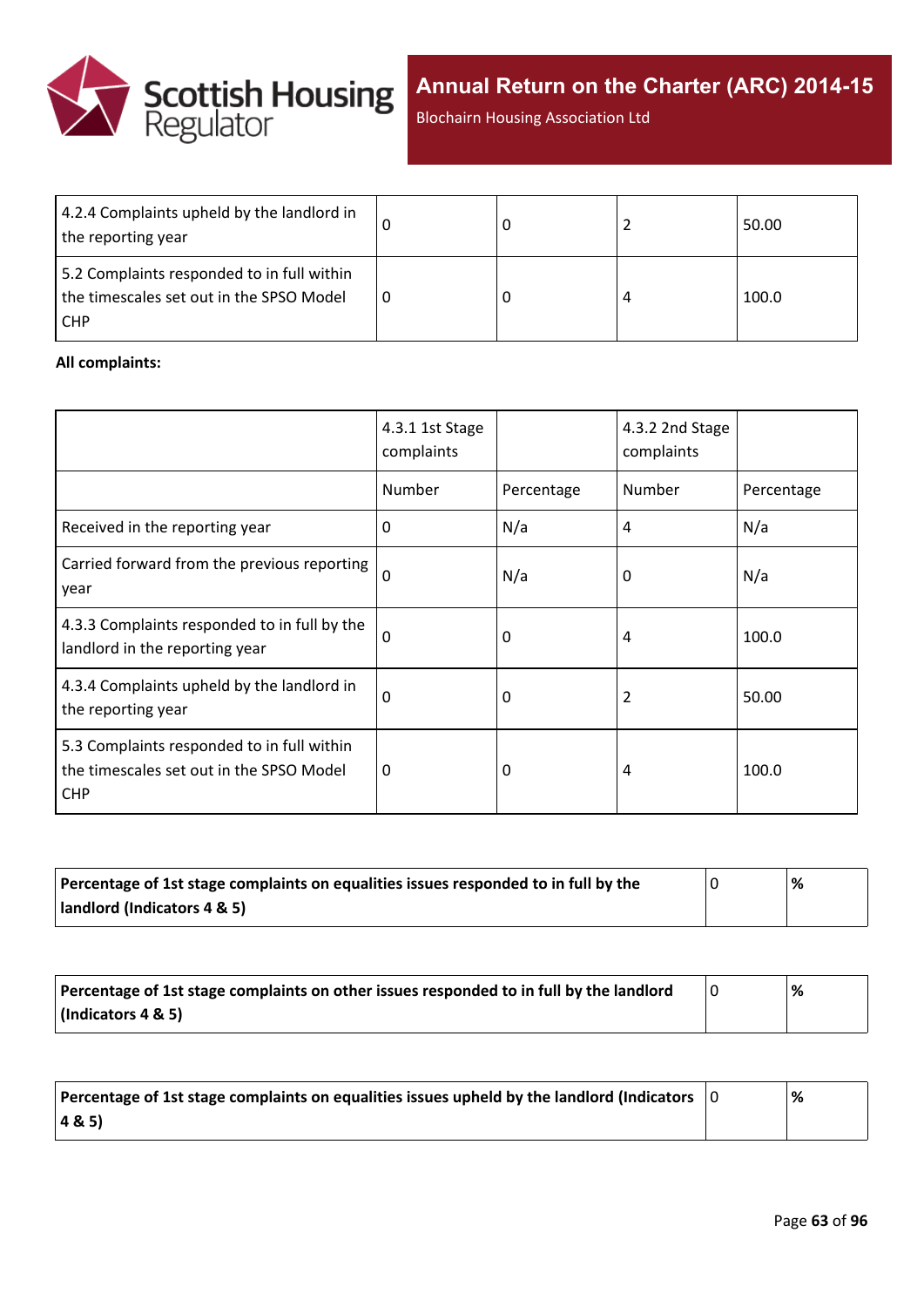

Blochairn Housing Association Ltd

|    | % |
|----|---|
| 5) |   |

| Percentage of 2nd stage complaints on equalities issues responded to in full by the | % |
|-------------------------------------------------------------------------------------|---|
| landlord (Indicators 4 & 5)                                                         |   |

| Percentage of 2nd stage complaints on other issues responded to in full by the landlord | 100.0 | % |
|-----------------------------------------------------------------------------------------|-------|---|
| $\vert$ (Indicators 4 & 5)                                                              |       |   |

| $\mid$ Percentage of 2nd stage complaints on equalities issues upheld by the landlord (Indicators $\mid$ 0 | % |
|------------------------------------------------------------------------------------------------------------|---|
| 4&5)                                                                                                       |   |

| Percentage of 2nd stage complaints on other issues upheld by the landlord (Indicators 4 & $\vert$ 50.00 | '% |
|---------------------------------------------------------------------------------------------------------|----|
| 5)                                                                                                      |    |

| Percentage of 1st stage complaints on equalities issues responded to in full by the | % |
|-------------------------------------------------------------------------------------|---|
| landlord within SPSO CHP timescales (Indicators 4 & 5)                              |   |

| Percentage of 1st stage complaints on other issues responded to in full by the landlord | % |
|-----------------------------------------------------------------------------------------|---|
| within SPSO CHP timescales (Indicators 4 & 5)                                           |   |

| Percentage of 2nd stage complaints on equalities issues responded to in full by the | $\%$ |
|-------------------------------------------------------------------------------------|------|
| landlord within SPSO CHP timescales (Indicators 4 & 5)                              |      |

| Percentage of 2nd stage complaints on other issues responded to in full by the landlord | 100.0 | '% |
|-----------------------------------------------------------------------------------------|-------|----|
| within SPSO CHP timescales (Indicators 4 & 5)                                           |       |    |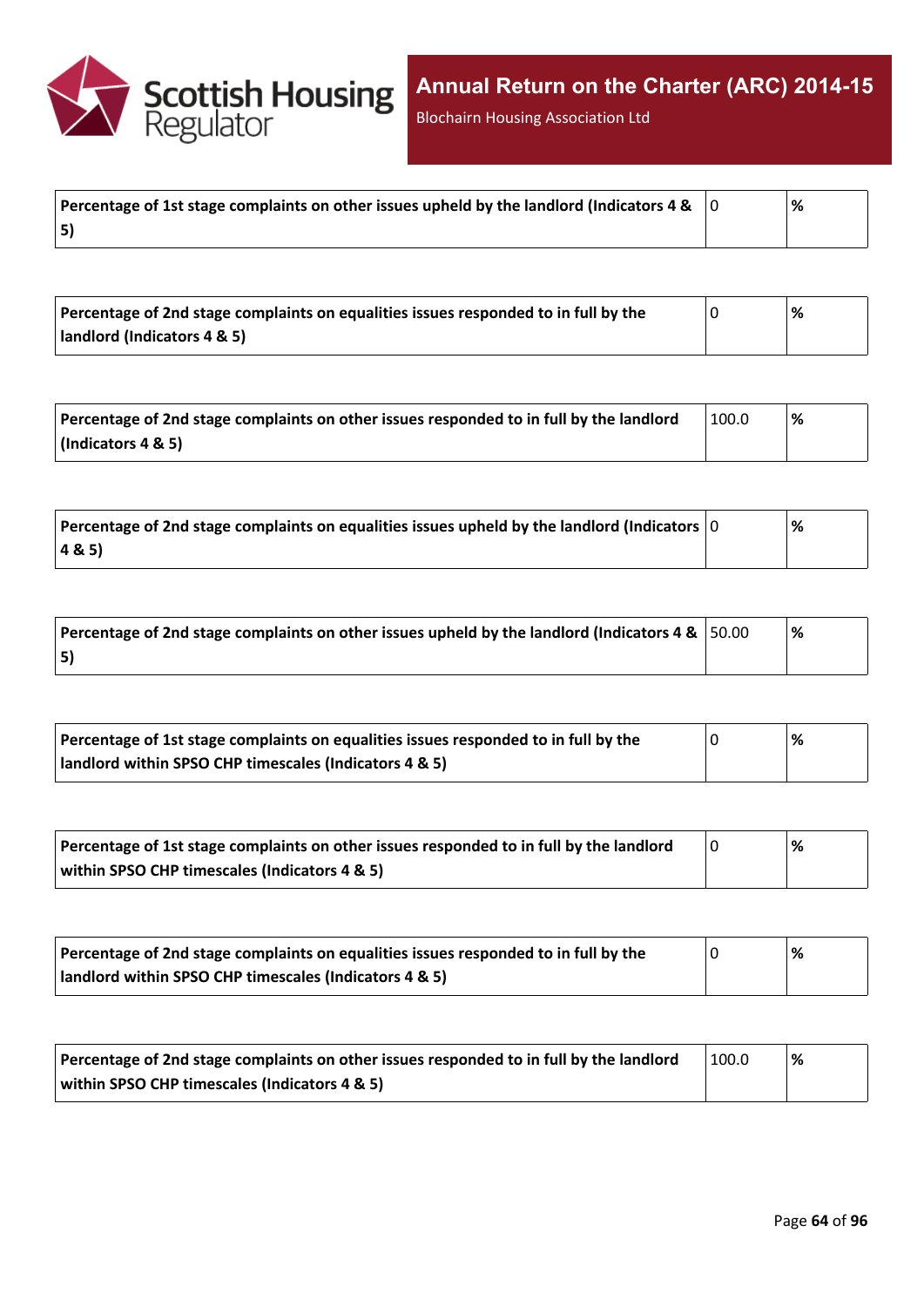

## *Percentage of tenants satisfied with the management of the neighbourhood they live in (Indicator 17)*

**In relation to tenant satisfaction with their landlord's management of the neighbourhood in which they live, please state:**

17.1 How many tenants answered the question "Overall, how satisfied or dissatisfied are you with your landlord's management of the neighbourhood you live in?" 151

17.2 Of the tenants who answered, how many said that they were: **17.2.1 very satisfied** 82

**17.2.2 fairly satisfied** 63

**17.2.3 neither satisfied nor dissatisfied** 3

**17.2.4 fairly dissatisfied** 2

**17.2.5 very dissatisfied** 1

| Percentage of tenants satisfied with the management of the neighbourhood they live in | 96.03 | % |
|---------------------------------------------------------------------------------------|-------|---|
| (Indicator 17)                                                                        |       |   |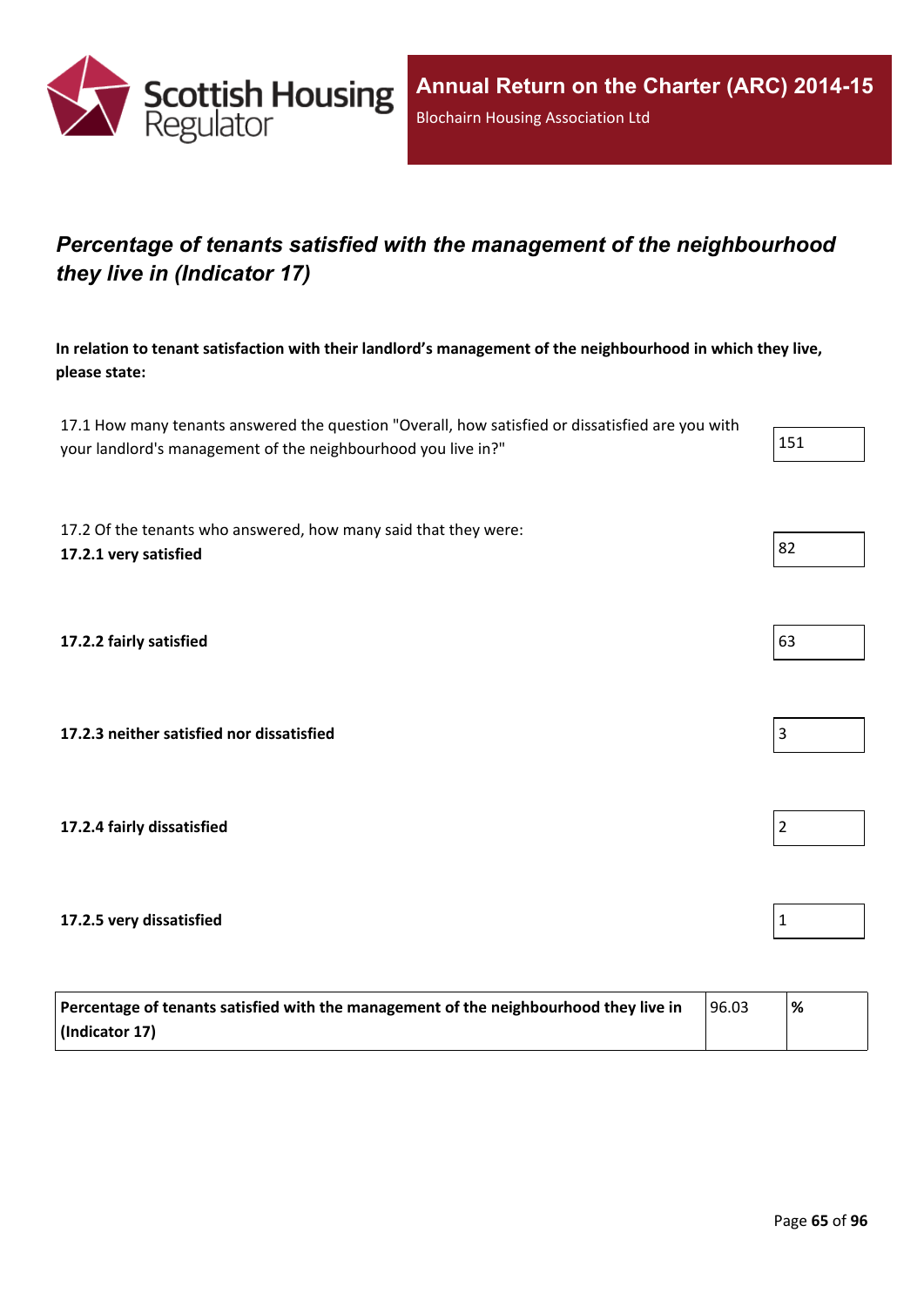

## *Percentage of tenancy offers refused during the year (Indicator 18)*

**Please state:**

18.1 The number of tenancy offers made during the reporting year 24 18.2 The number of tenancy offers that were refused 13

| Percentage of tenancy offers refused during the year (Indicator 18) | 54.17 | '% |
|---------------------------------------------------------------------|-------|----|
|---------------------------------------------------------------------|-------|----|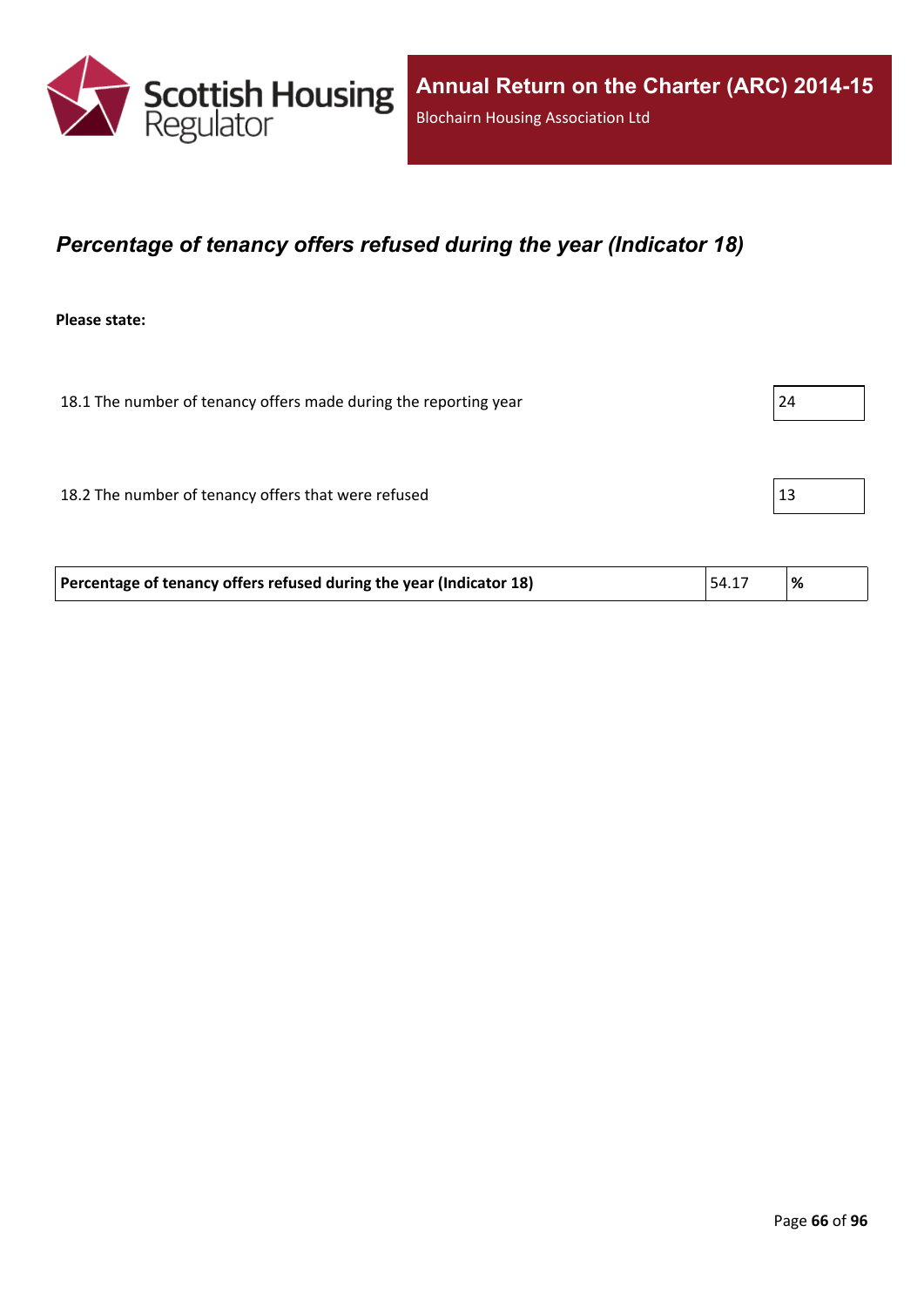

## *Percentage of anti-social behaviour cases reported in the last year which were resolved within locally agreed targets (Indicator 19)*

**Please state:**

19.1 The number of cases of anti-social behaviour reported in the reporting year 28

19.2 Of those at 19.1, the number of cases resolved in the reporting year 28

19.3 Of those at 19.1, the number of cases resolved within locally agreed targets in the reporting year  $|26$ 

| Percentage of anti-social behaviour cases reported in the last year which were resolved | 92.86 | % |
|-----------------------------------------------------------------------------------------|-------|---|
| within locally agreed targets (Indicator 19)                                            |       |   |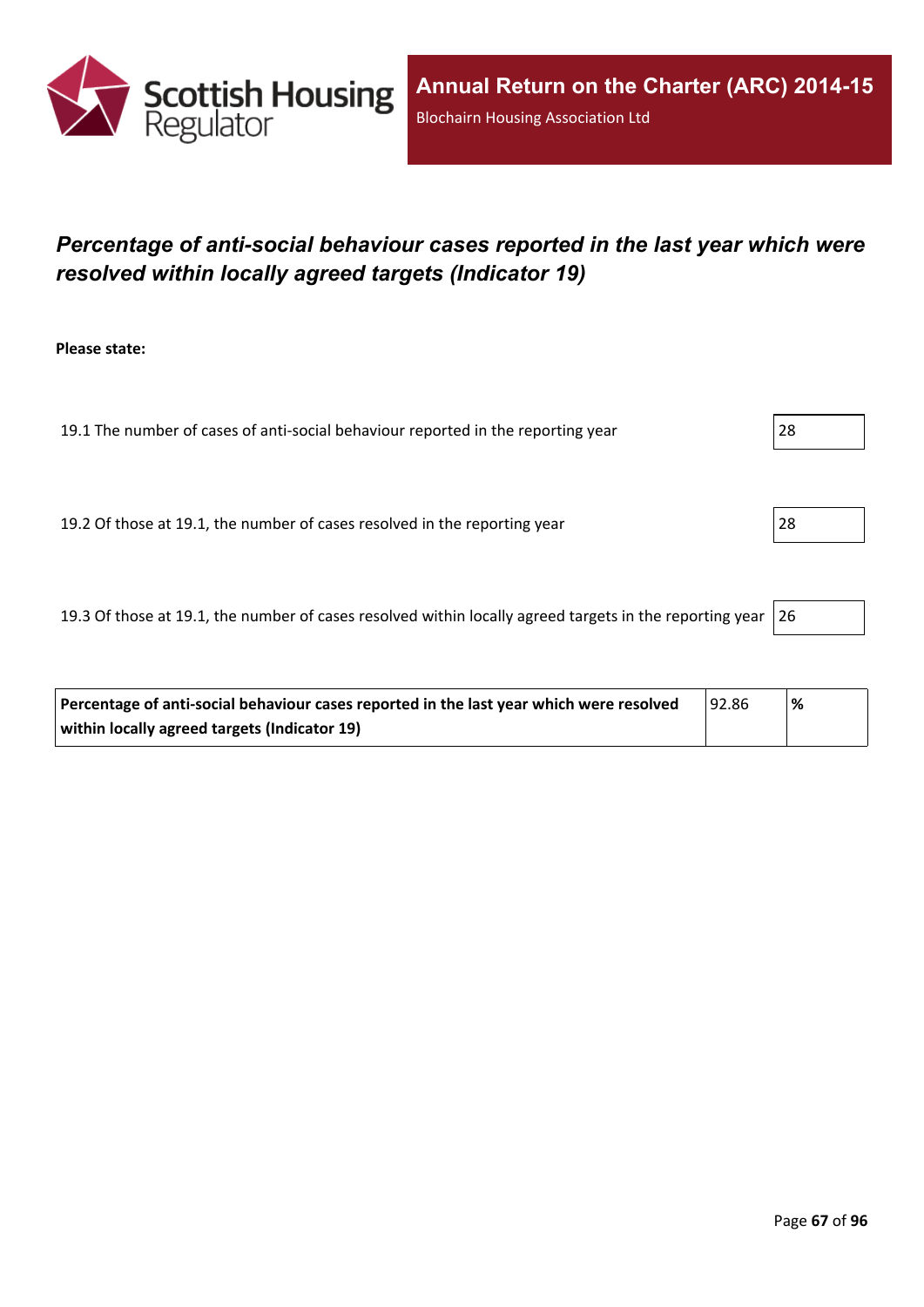

## *Percentage of the court actions initiated which resulted in eviction and the reasons for eviction (Indicator 24)*

Court actions are initiated by the landlord following the issue of a Notice of Proceedings and raising of a court **order.**

**Please state:**

24.1 The total number of court actions initiated during the reporting year 24.1

- 24.2 The number of properties recovered:
- 24.2.1 because rent had not been paid
- 24.2.2 because of anti-social behaviour

#### 24.2.3 for other reasons 0

| Percentage of the court actions initiated which resulted in eviction because rent had not | 100.00 | % |
|-------------------------------------------------------------------------------------------|--------|---|
| been paid (Indicator 24)                                                                  |        |   |

| Percentage of the court actions initiated which resulted in eviction because of anti-social | $\overline{0.0}$ | % |
|---------------------------------------------------------------------------------------------|------------------|---|
| behaviour (Indicator 24)                                                                    |                  |   |

| Percentage of the court actions initiated which resulted in eviction for other reasons | 0.0 | '% |
|----------------------------------------------------------------------------------------|-----|----|
| $\vert$ (Indicator 24)                                                                 |     |    |

| Percentage of the court actions initiated which resulted in eviction (Indicator 24) | 100.00 | % |  |
|-------------------------------------------------------------------------------------|--------|---|--|
|-------------------------------------------------------------------------------------|--------|---|--|

|--|--|--|--|--|--|--|

|--|--|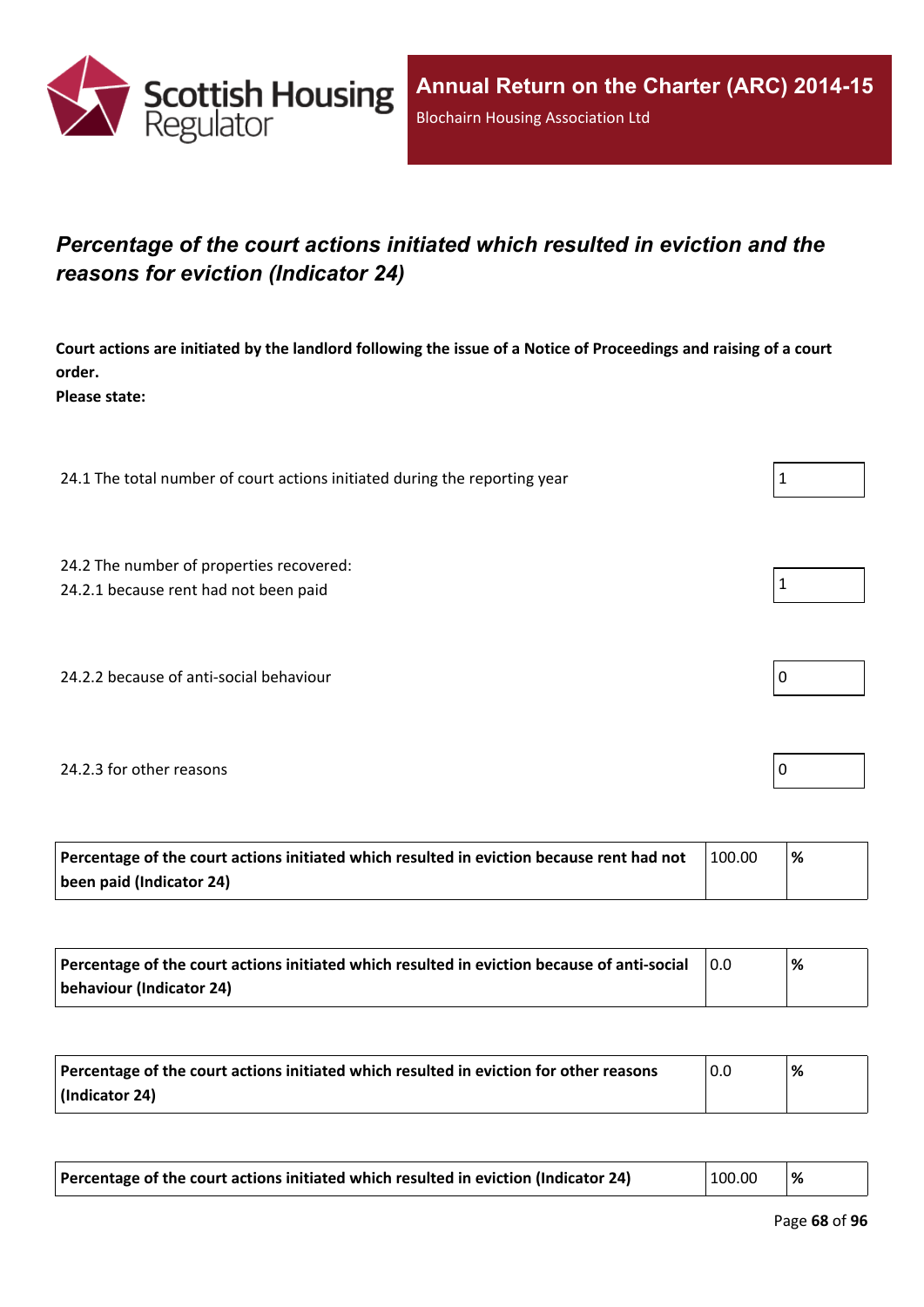

## *Abandoned properties (Indicator C11)*

**As defined by the Housing (Scotland) Act 2001, a property is abandoned where the landlord has reasonable grounds to believe that: the property is unoccupied; and the tenant does not intend to occupy the property as their home Please state:**

C11.1 The number of properties abandoned during the reporting year  $\vert 0 \vert$ 

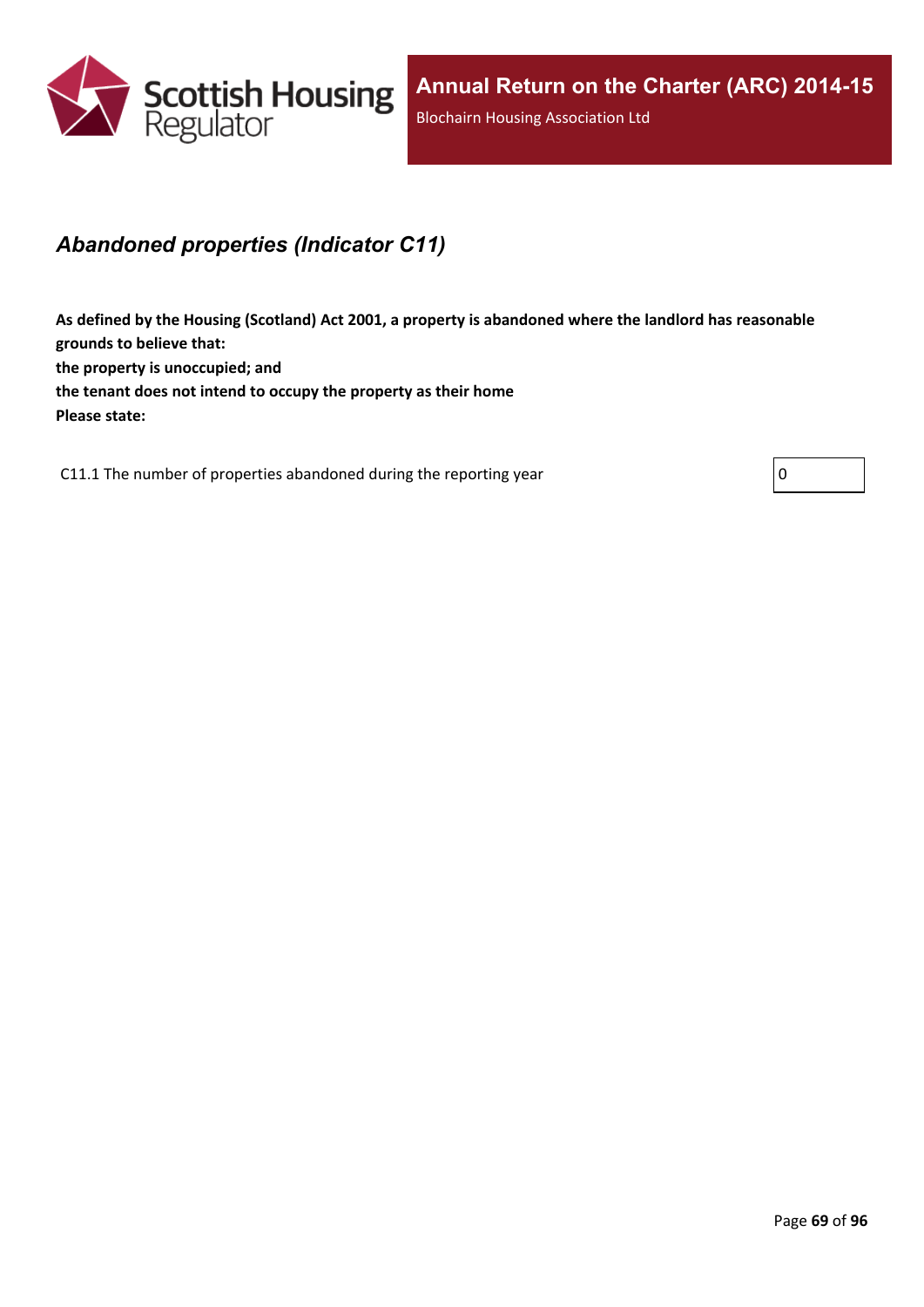

## *Number of notices of proceedings issued and court action initiated (Indicator C12)*

Notices of Proceedings are legal documents issued during the first stage in the process of evicting tenant. Orders for recovery of possession are issued by the court and give a landlord the right to repossess a property. **Please state:**

C12.1 The number of notices of proceedings issued during the reporting year  $|10 \rangle$ 

C12.2 The number of orders for recovery of possession granted during the reporting year  $1$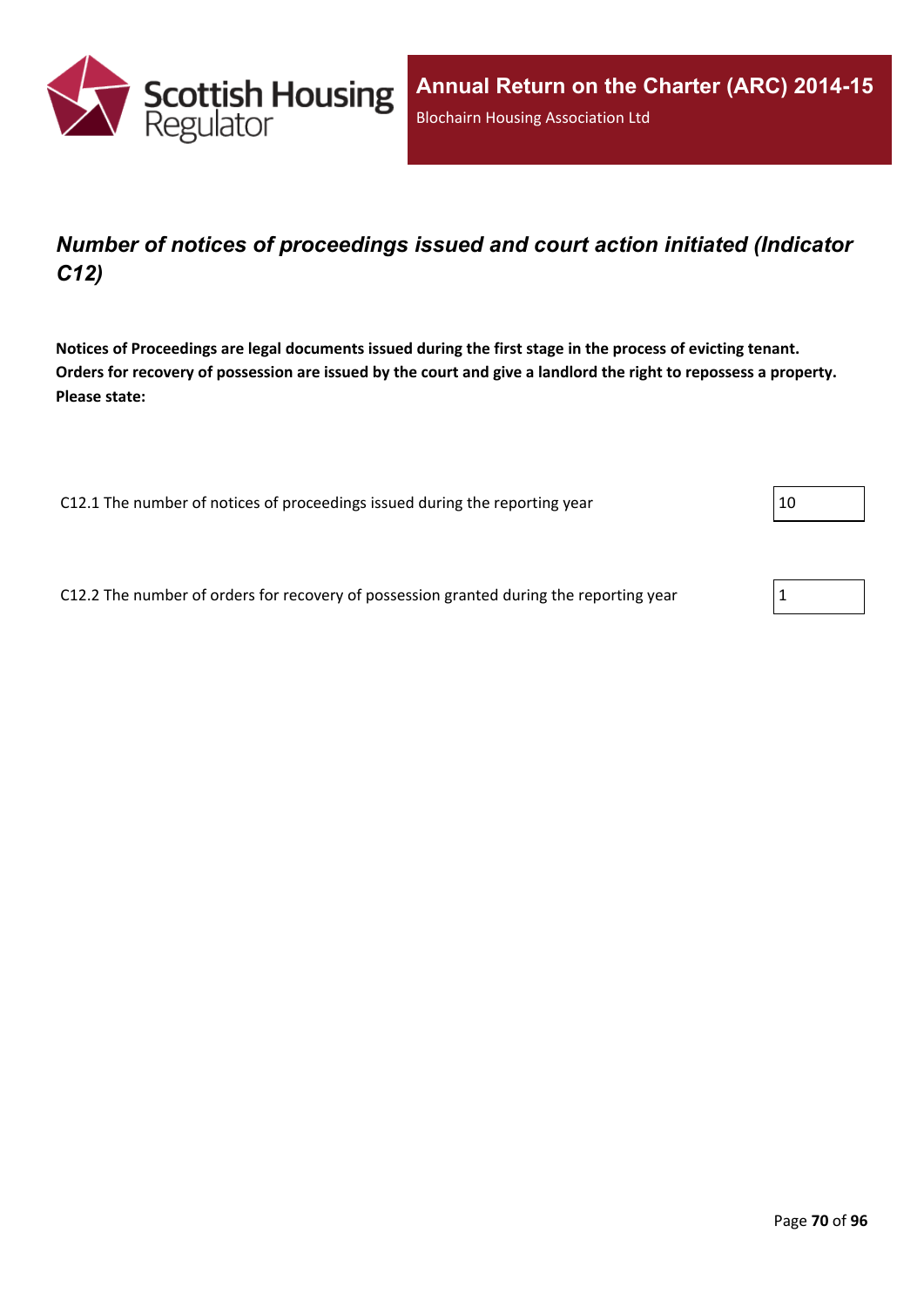

## *Comments (Neighbourhood & community)*

In the court action that resulted in eviction, the tenant cleared the total debt and was granted a new SST of the same house. There was no physical removal from the house.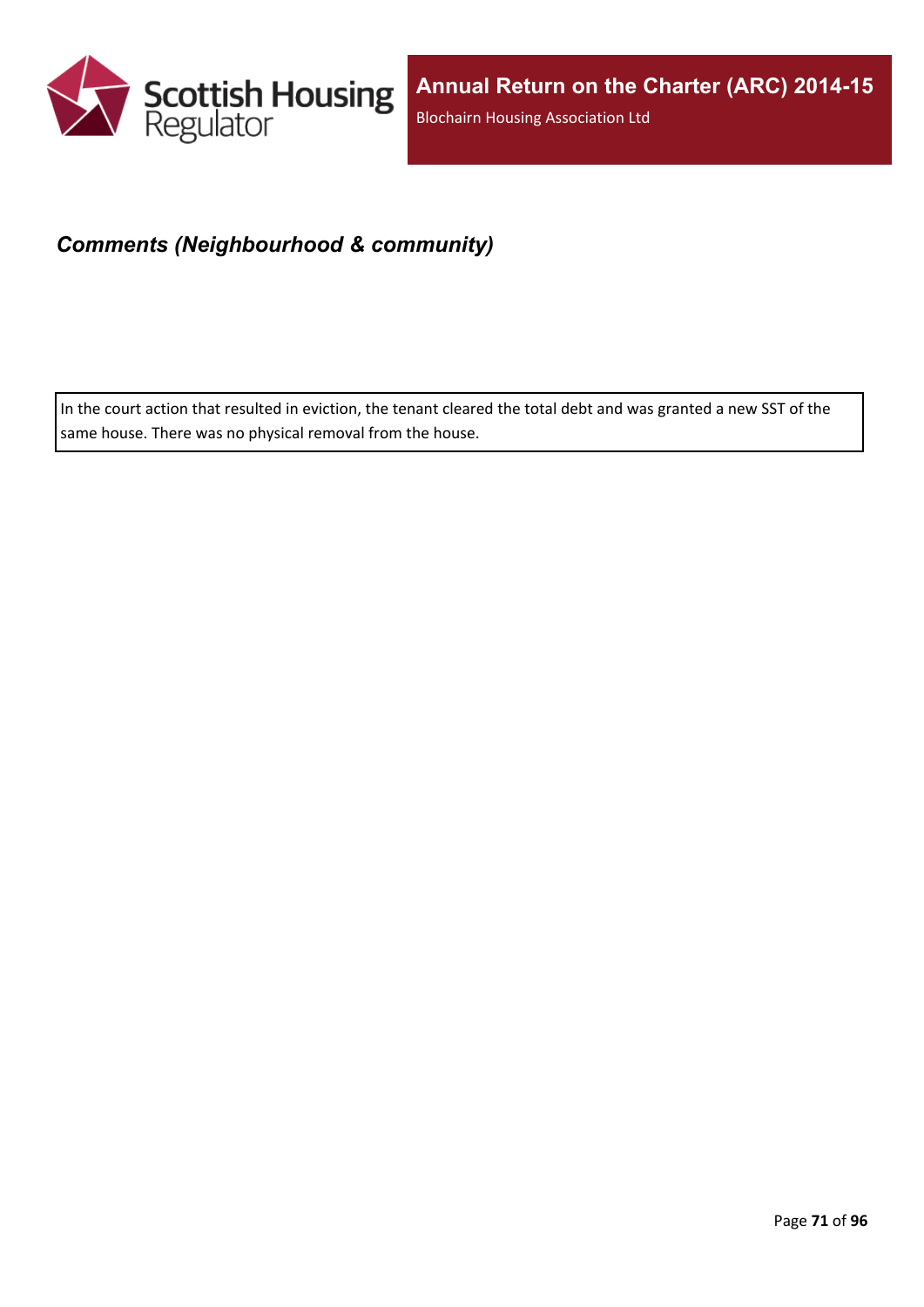

### *Access to housing and support*

The information you give us here will tell us about how people access your housing stock and how you support **new and existing tenants.**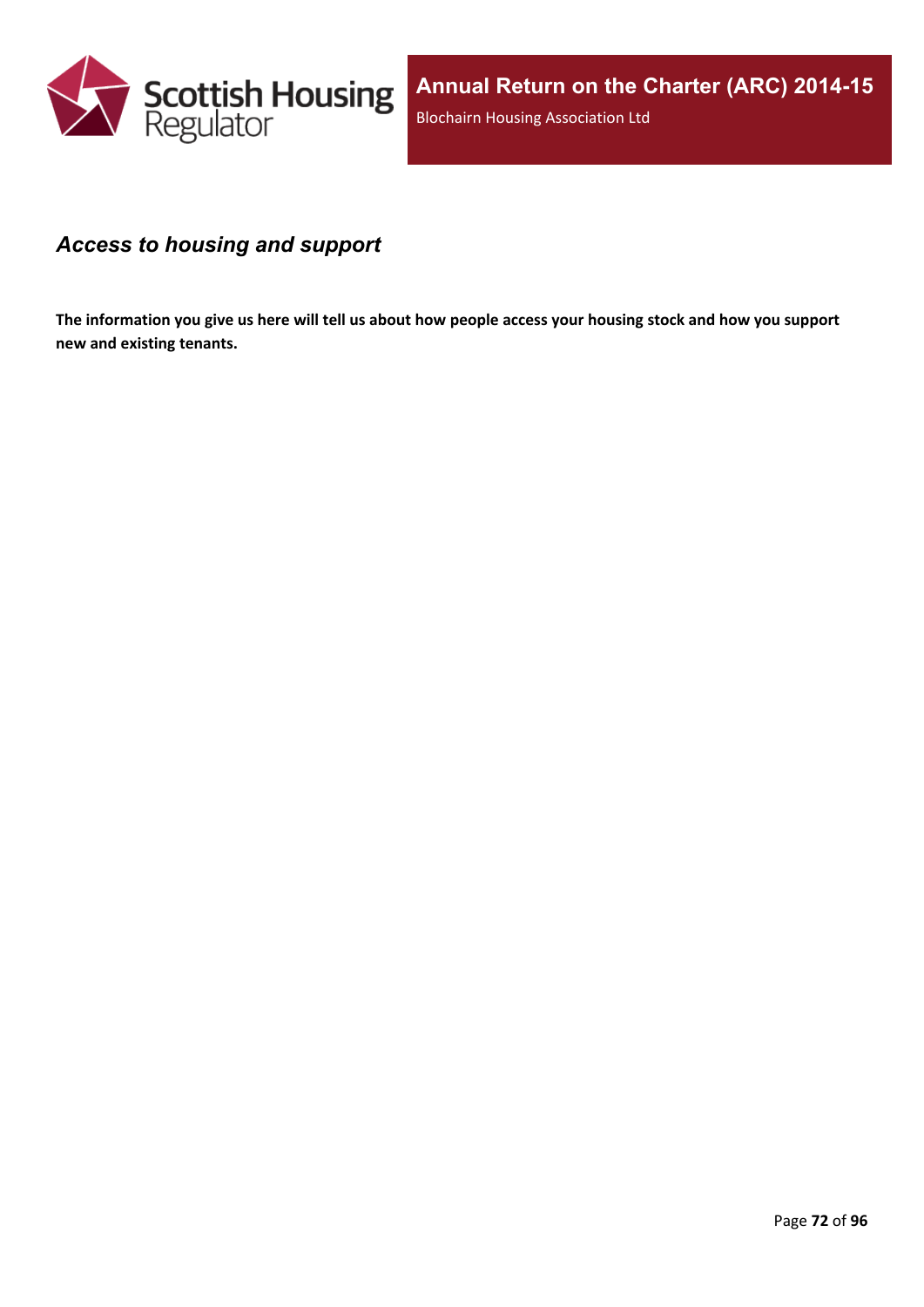

## *Housing Options and Access to Social Housing*

The information you give us here allows us to monitor the arrangements your organisation has for providing **service users access to its housing, and managing its re-lets.**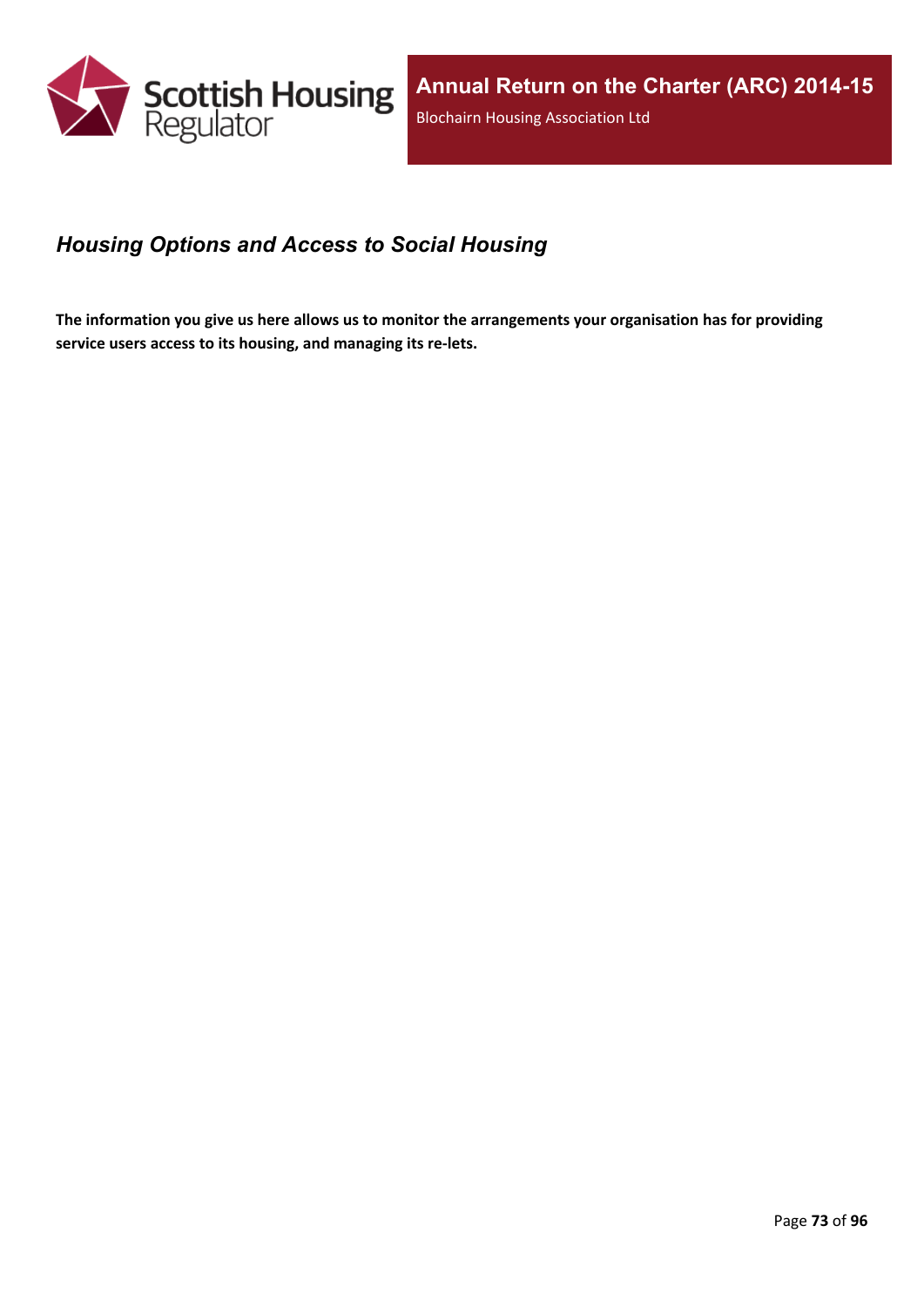

# *Percentage of lettable houses that became vacant in the last year (Indicator 21)*

**Please state:**

21.1 The number of empty dwellings that arose during the reporting year in self-contained lettable stock and the stock of  $\vert$  11  $\vert$ 

| Percentage of lettable houses that became vacant in the last year (Indicator 21)<br>3.85 |  |  |
|------------------------------------------------------------------------------------------|--|--|
|------------------------------------------------------------------------------------------|--|--|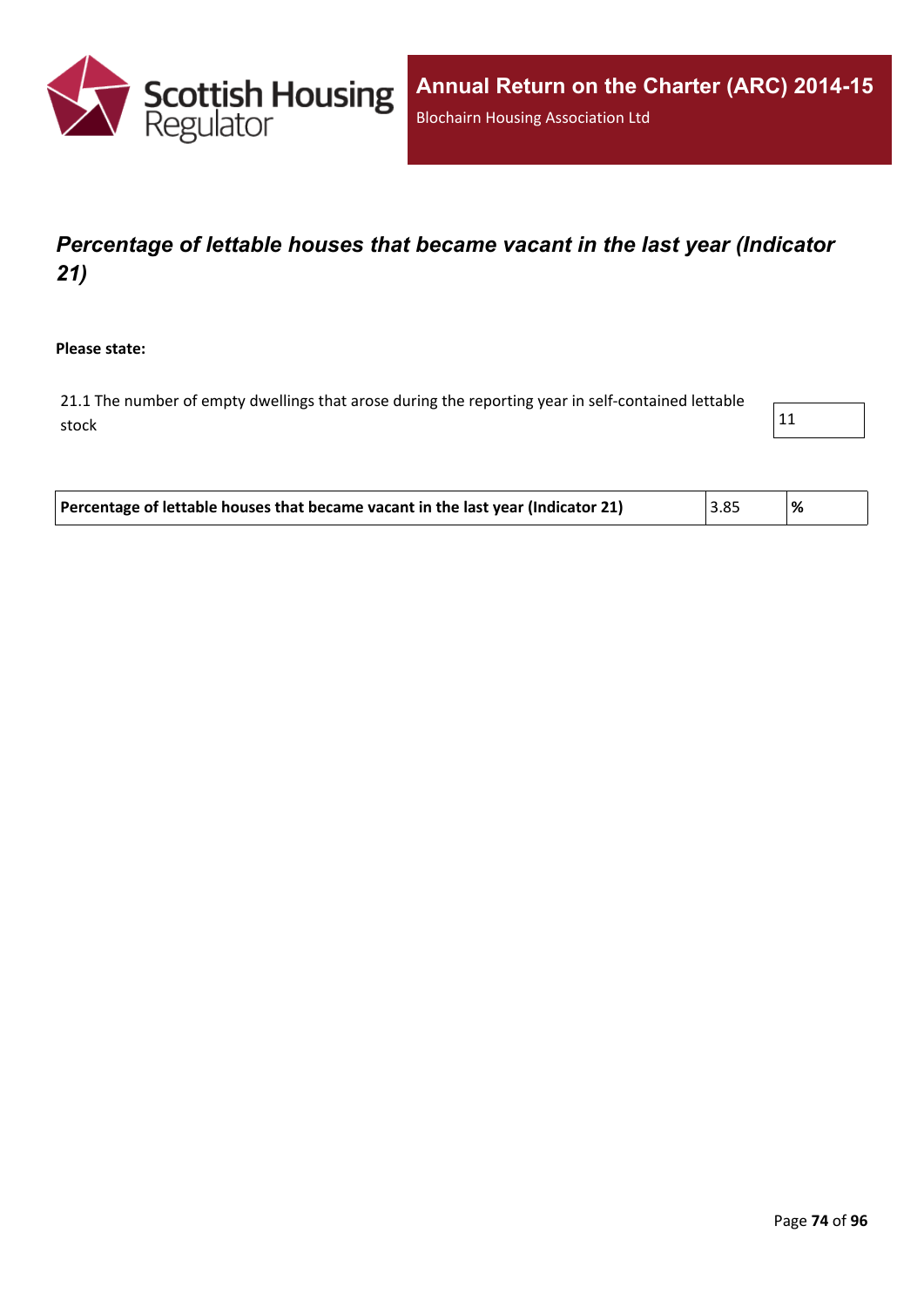

### *Average time to re-let properties in the last year (Indicator 35)*

**Please state:**

35.1 The total number of properties re-let in the reporting year  $11$ 35.2 The total number of calendar days properties were empty  $|52|$ 

| 4.73<br>days<br>Average time to re-let properties in the last year (Indicator 35) |  |
|-----------------------------------------------------------------------------------|--|
|-----------------------------------------------------------------------------------|--|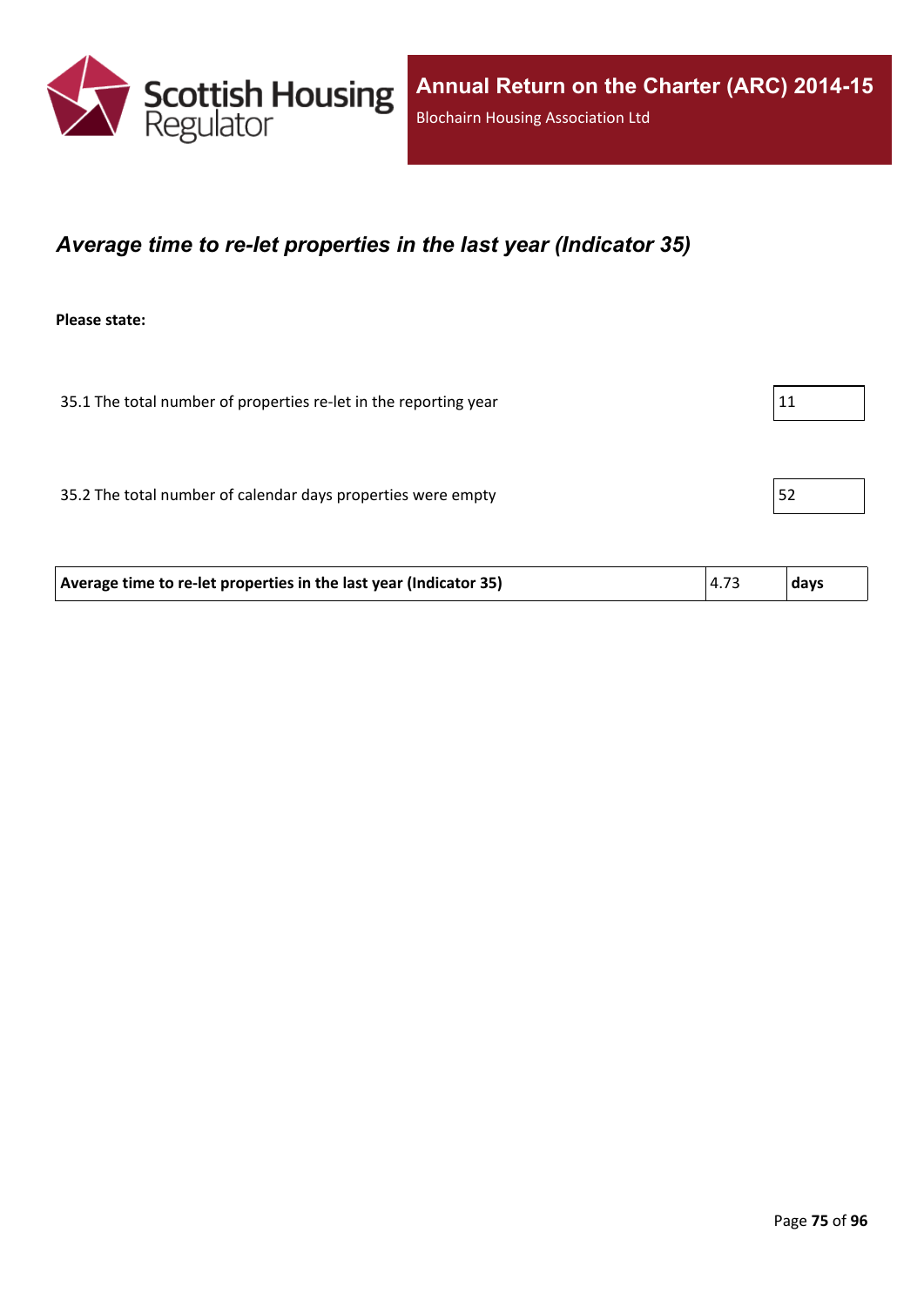

# *Percentage of approved applications for medical adaptations completed during the reporting year and the average time to complete applications (Indicators 22 & 23)*

A 'medical adaptation' is a collective term for a broad range of products (including assistive technology) and changes to the fabric of a building that enable people of all ages to carry out ordinary, daily activities that have **been affected by:**

- **impairment**
- **ill health**
- **traumatic injury**
- **ageing**

#### **Please state:**

| 22.1 The number of approved applications on the list for medical adaptations at the start of the |  |
|--------------------------------------------------------------------------------------------------|--|
| reporting year plus any new, approved applications made during the reporting year                |  |

22.2 The number of approved applications completed between start and end of the reporting year

23.1 The total number of days taken to complete approved applications  $\vert 64 \rangle$ 

23.2 The number of medical adaptations completed in the reporting year

| Percentage of approved applications for medical adaptations completed during the<br>100.00 |  | % |
|--------------------------------------------------------------------------------------------|--|---|
| reporting year (Indicator 22)                                                              |  |   |

| $\vert$ Average time to complete approved applications for medical adaptations in the reporting $\vert$ | 12.8 | days |
|---------------------------------------------------------------------------------------------------------|------|------|
| $\vert$ year (Indicator 23)                                                                             |      |      |

|--|



|--|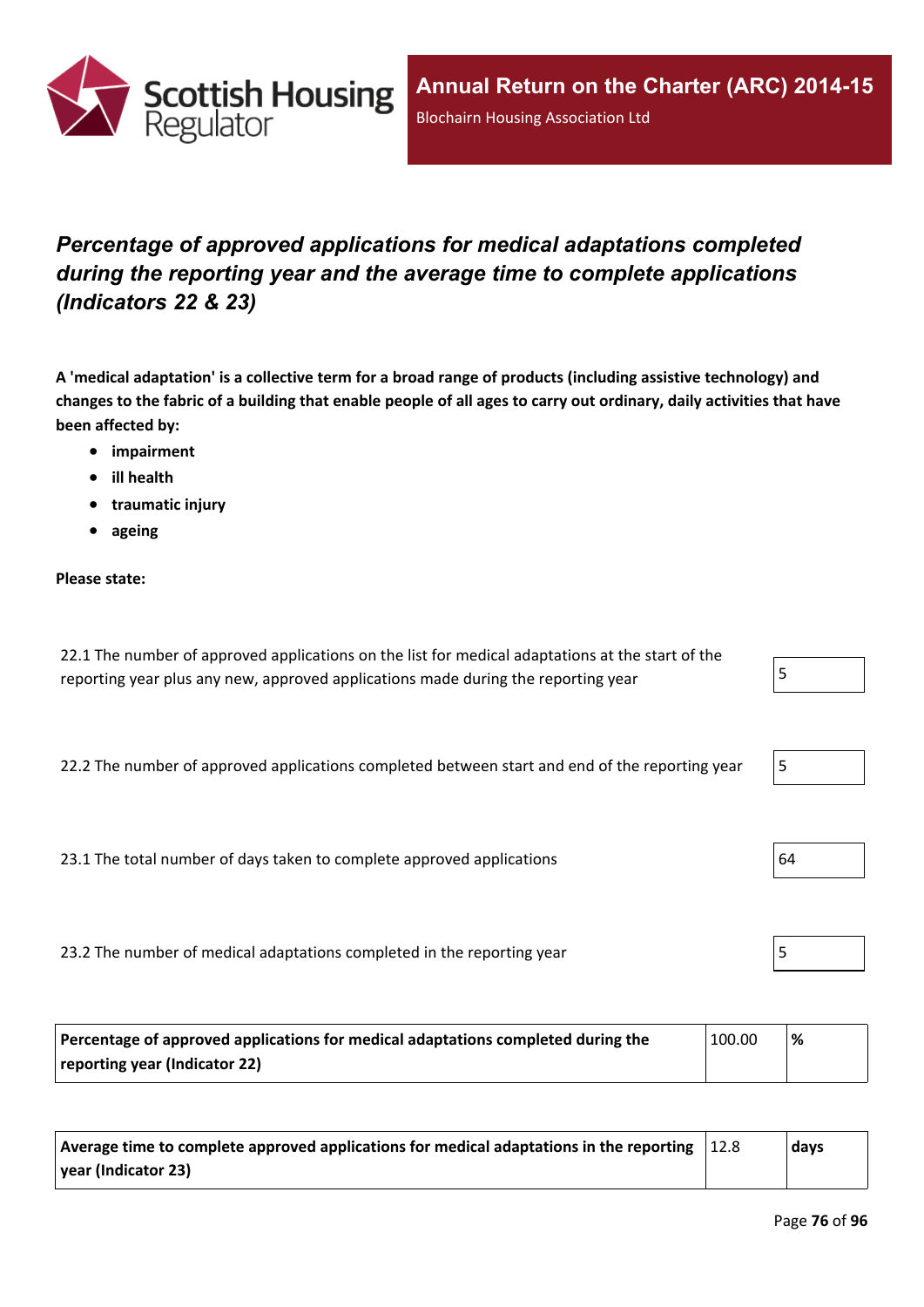

# *Percentage of new tenancies sustained for more than a year, by source of let (Indicator 20)*

**Please state:**

| 20.1 The number of tenancies which began in the previous reporting year by:<br>20.1.1 existing tenants               | 8              |
|----------------------------------------------------------------------------------------------------------------------|----------------|
| 20.1.2 applicants who were assessed as statutory homeless by the local authority                                     | $\mathsf 3$    |
| 20.1.3 applicants from your organisation's housing list                                                              | $9\,$          |
| 20.1.4 nominations from local authority                                                                              | $\mathbf 0$    |
| 20.1.5 others                                                                                                        | $\overline{2}$ |
| 20.2 The number of tenants at 20.1 who remained in their tenancy for more than a year by:<br>20.2.1 existing tenants | 8              |
| 20.2.2 applicants who were assessed as statutory homeless by the local authority                                     | $\overline{2}$ |
| 20.2.3 applicants from your organisation's housing list                                                              | 9              |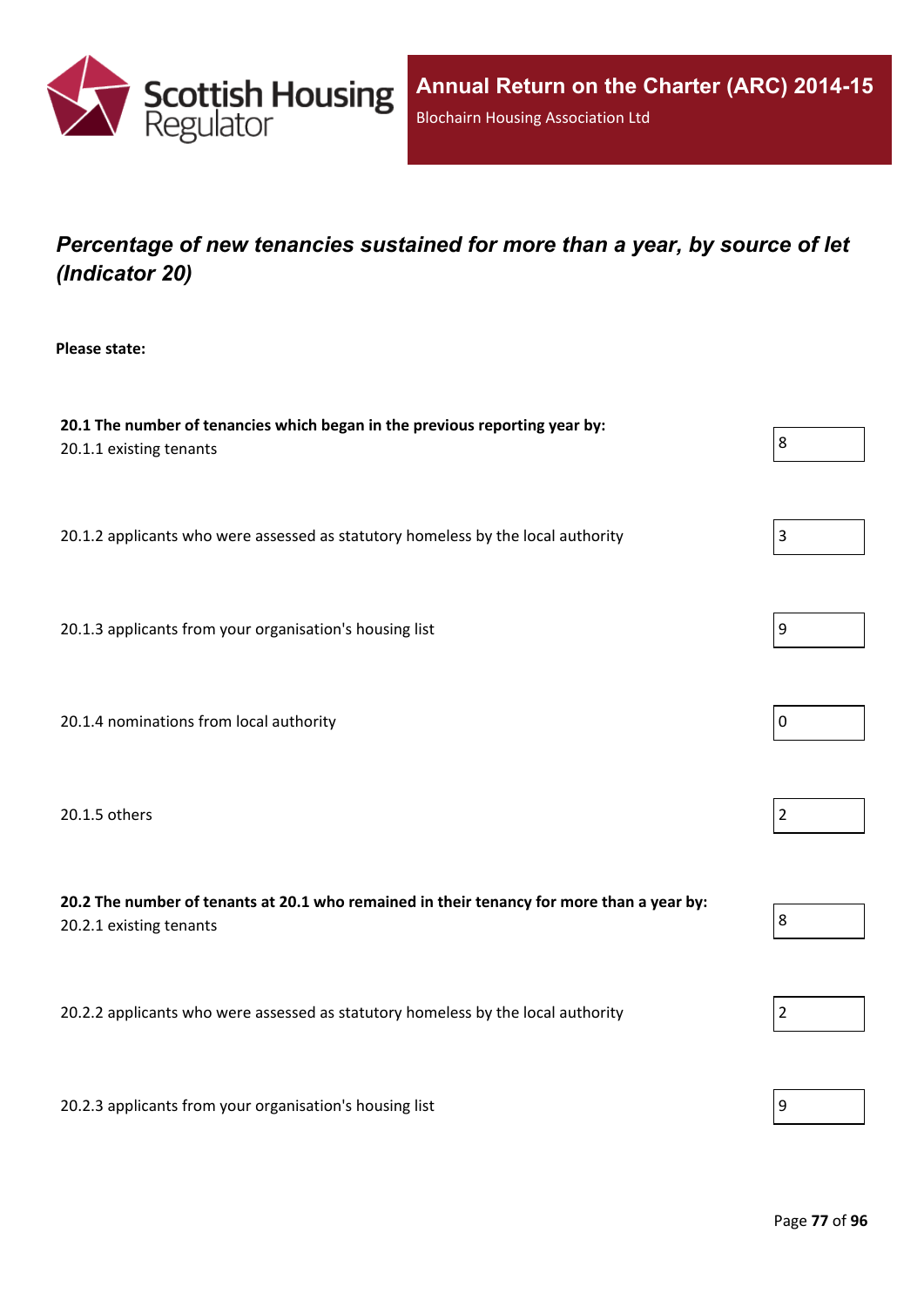

Blochairn Housing Association Ltd

#### 20.2.4 nominations from local authority

| Ω |  |  |
|---|--|--|

20.2.5 others 1

|--|

| Percentage of new tenancies to existing tenants sustained for more than a year (Indicator $\parallel$ | 100.00 |  |
|-------------------------------------------------------------------------------------------------------|--------|--|
| 20)                                                                                                   |        |  |

| Percentage of new tenancies to applicants who were assessed as statutory homeless by | 66.67 | % |
|--------------------------------------------------------------------------------------|-------|---|
| the local authority sustained for more than a year (Indicator 20)                    |       |   |

| Percentage of new tenancies to applicants from the landlord's housing list sustained for | 100.00 | ∣% |
|------------------------------------------------------------------------------------------|--------|----|
| more than a year (Indicator 20)                                                          |        |    |

| Percentage of new tenancies through nominations from local authority sustained for | 0.0 | % |
|------------------------------------------------------------------------------------|-----|---|
| more than a year (Indicator 20)                                                    |     |   |

| Percentage of new tenancies to others sustained for more than a year (Indicator 20) | 50.00 | ∣% |  |
|-------------------------------------------------------------------------------------|-------|----|--|
|-------------------------------------------------------------------------------------|-------|----|--|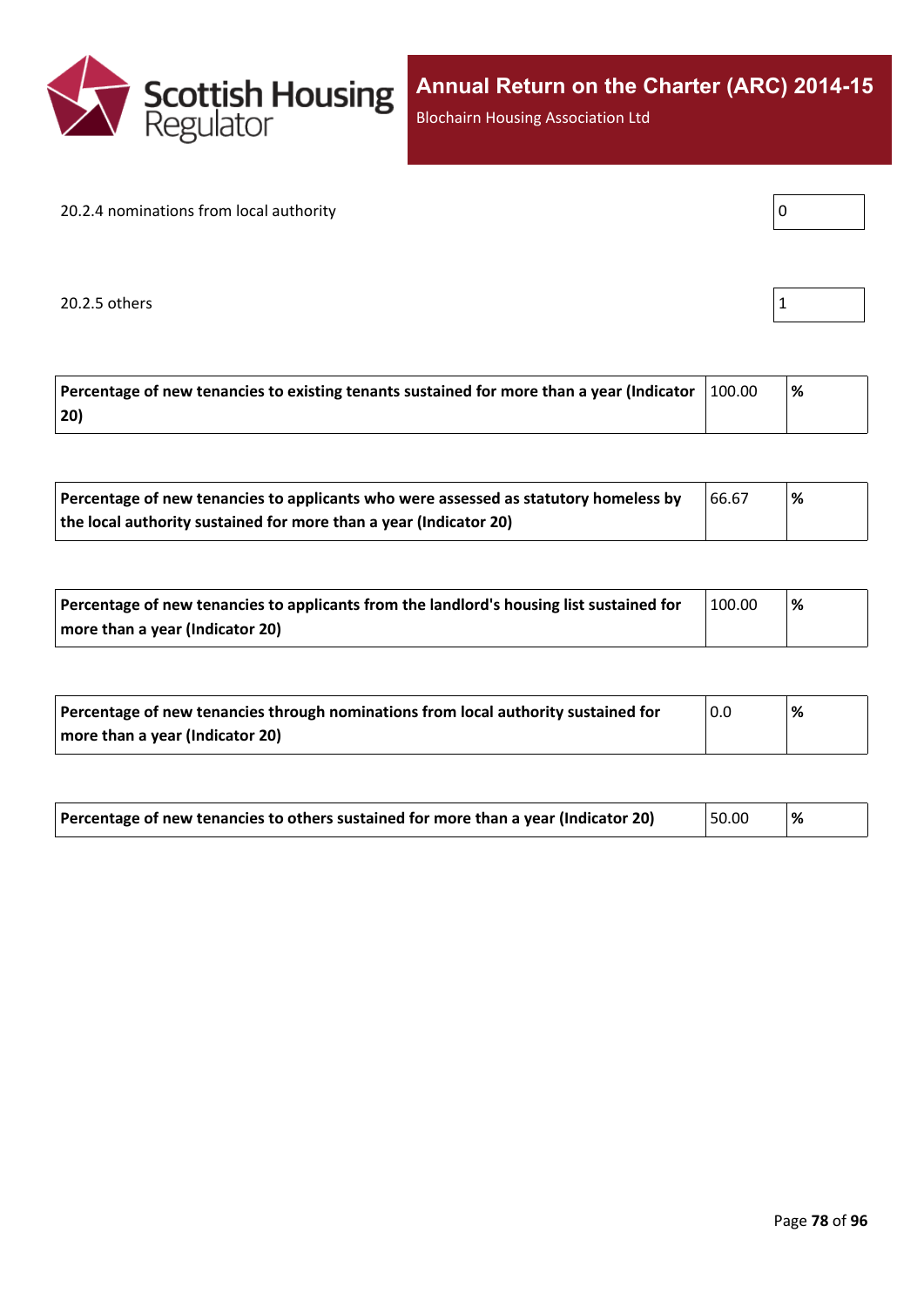

## *Comments (Access to housing and support)*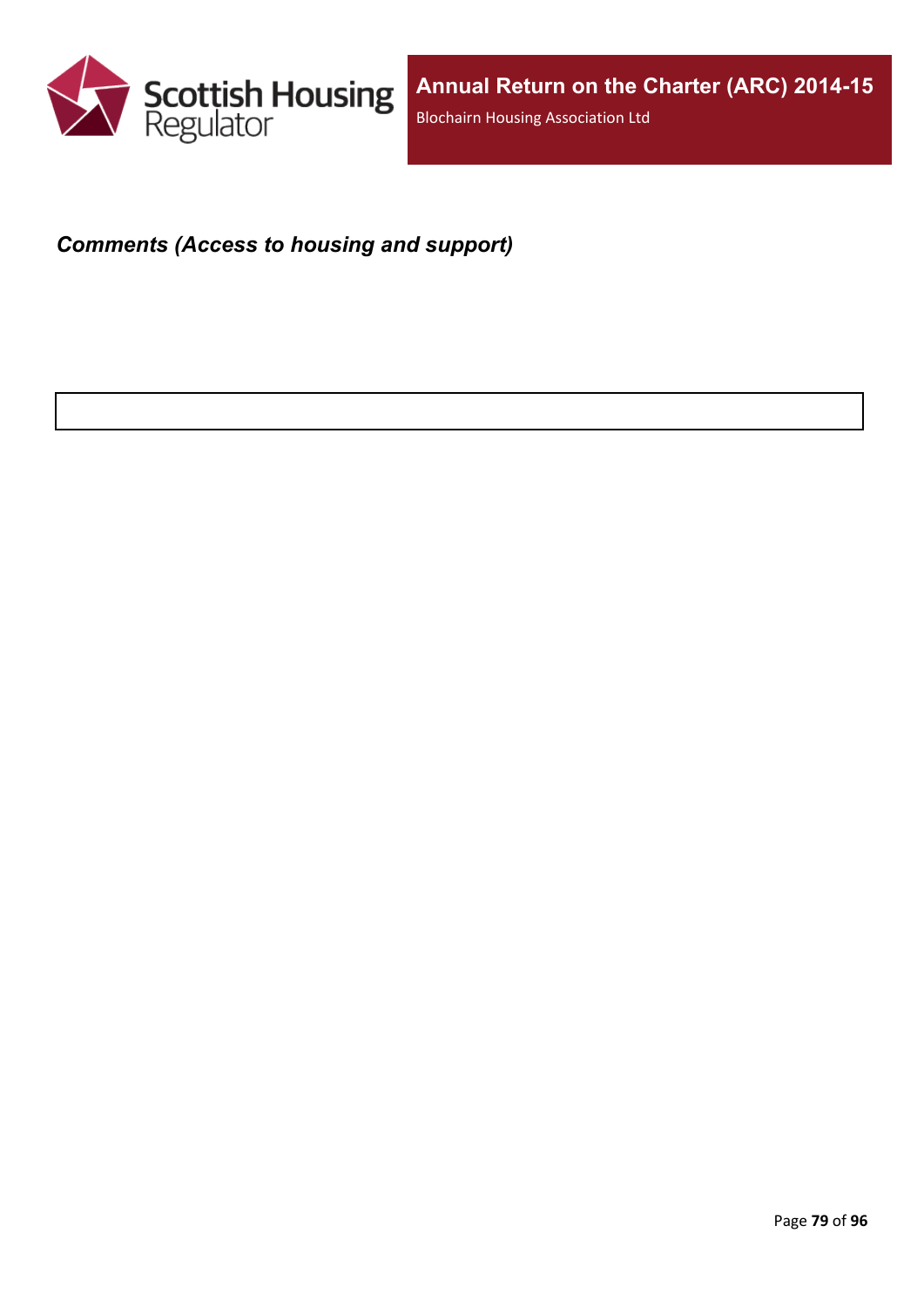

#### *Getting good value from rents and service charges*

The information you give us here will tell us about your charges and the value for money you achieve.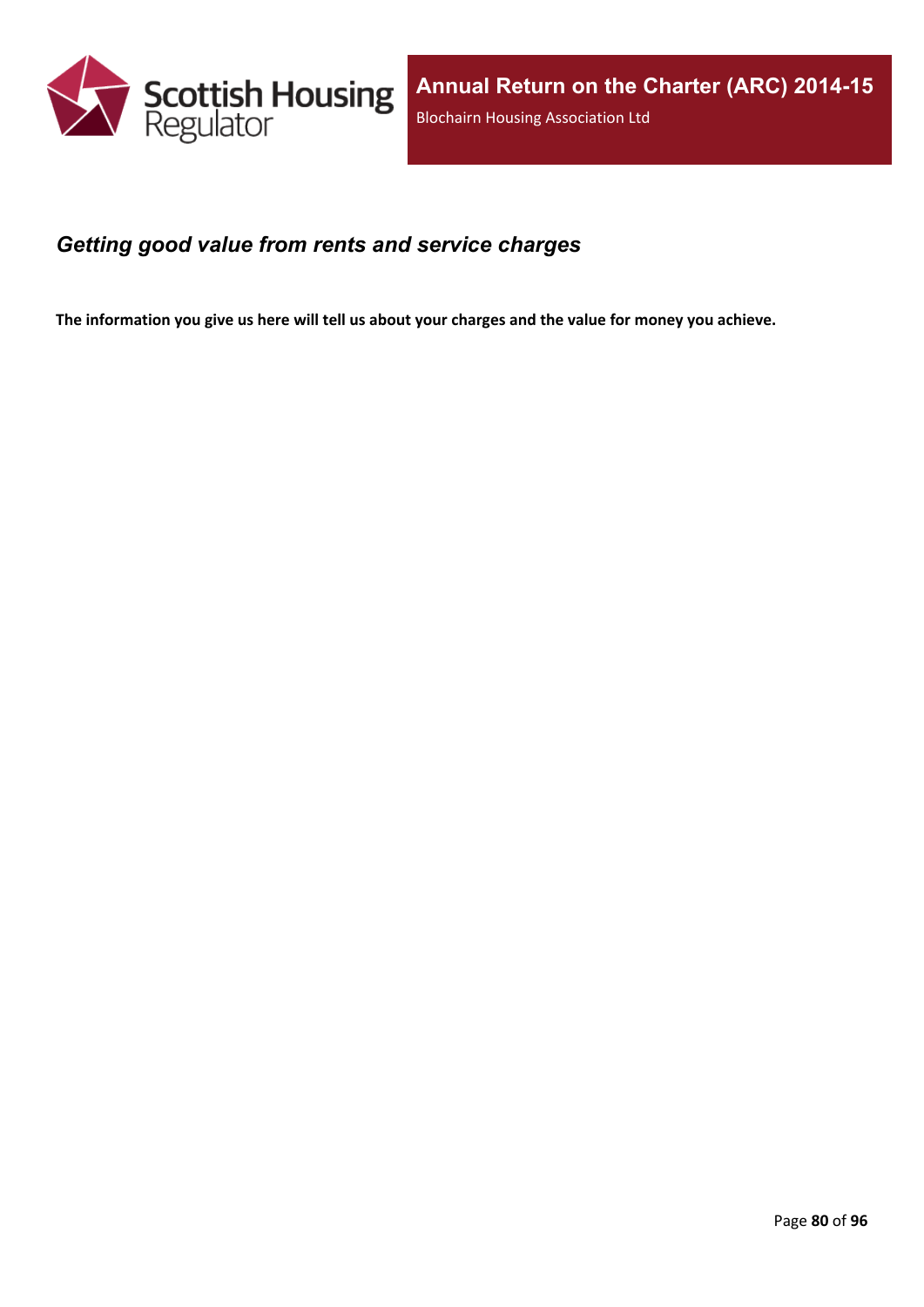

#### *Value for money*

**The information you give us here will tell us about the value for money you achieve.**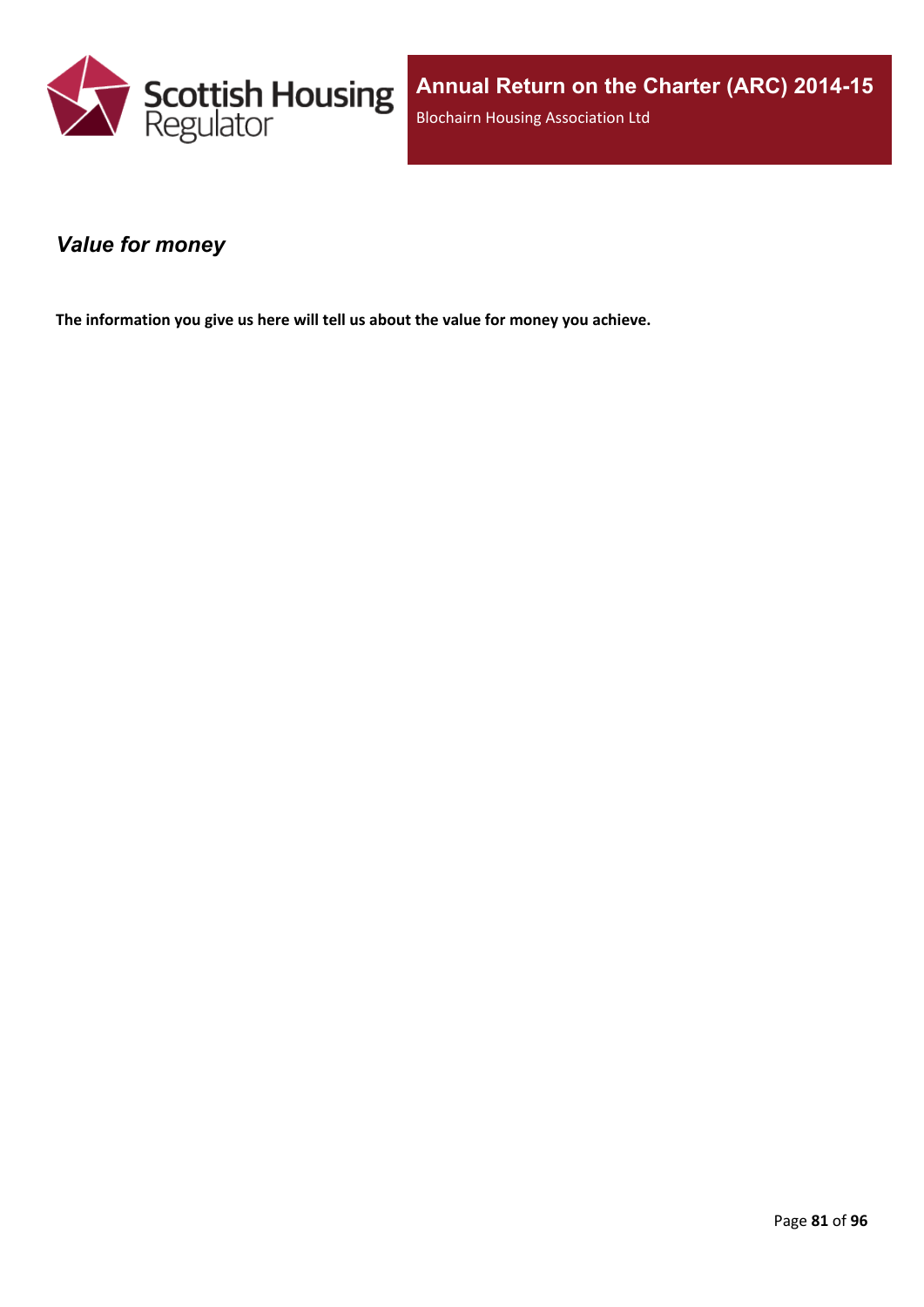

# *Percentage of tenants who feel that the rent for their property represents good value for money (Indicator 29)*

In relation to tenant satisfaction with the value for money provided by the rent they pay, please state:

29.1 How many tenants answered the question "Taking into account the accommodation and the services your landlord provides, do you think the rent for your property represents good or poor value for money?"

29.2 Of the tenants who answered, how many said that their rent represented: **29.2.1 very good value for money** 65

**29.2.2 fairly good value for money** 

**29.2.3 neither good nor poor value for money** 14

**29.2.4 fairly poor value for money** 4

**29.2.5 very poor value for money** 0

| Percentage of tenants who feel that the rent for their property represents good value for | 88.08 | '% |
|-------------------------------------------------------------------------------------------|-------|----|
| money (Indicator 29)                                                                      |       |    |

| 68 |  |  |
|----|--|--|

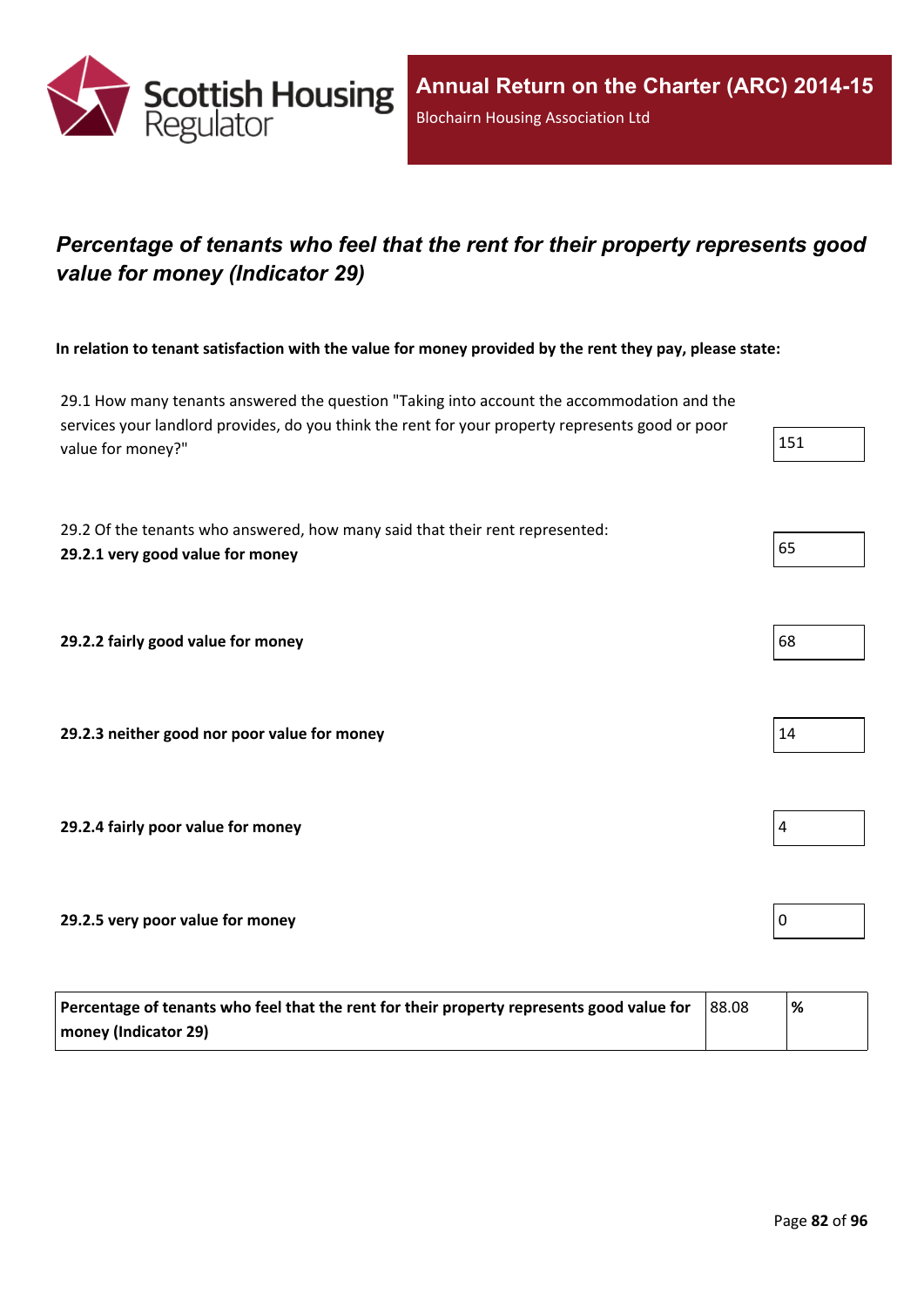

## *Percentage of factored owners satisfied with the factoring service they receive (Indicator 33)*

**In relation to tenant satisfaction with the factoring services provided, please state:**

33.1 How many factored owners answered the question "Taking everything into account, how satisfied or dissatisfied are you with the factoring services provided by your landlord?"  $10$ 33.2 Of the factored owners who answered, how many said that they were: **33.2.1 very satisfied** 6 **33.2.2 fairly satisfied** 0 **33.2.3 neither satisfied nor dissatisfied** 3 **33.2.4 fairly dissatisfied** 1 **33.2.5 very dissatisfied** 0

| Percentage of factored owners satisfied with the factoring service they receive (Indicator | 60.00 | % |
|--------------------------------------------------------------------------------------------|-------|---|
| 33)                                                                                        |       |   |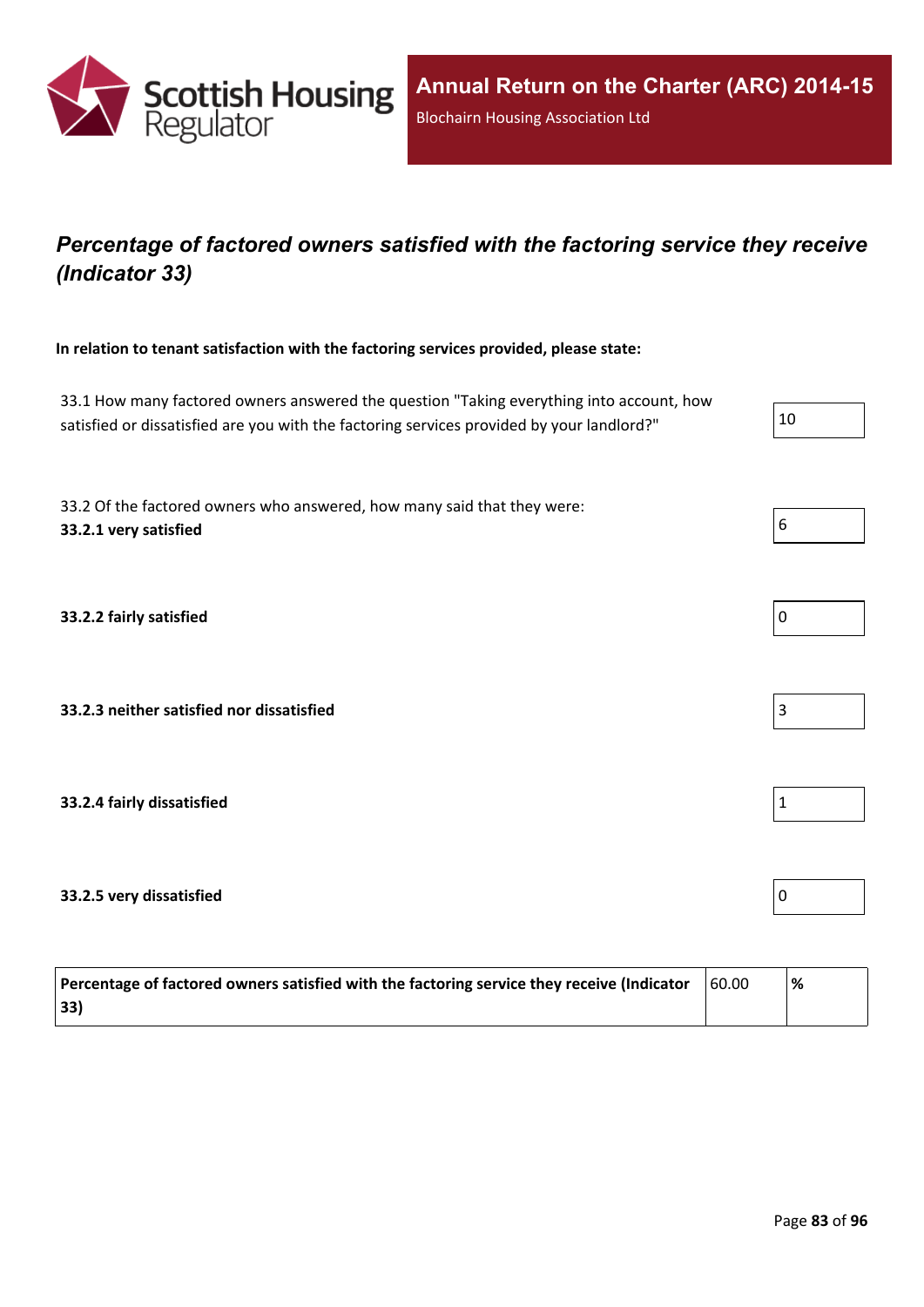

#### *Rents and service charges*

**The information you give us here will tell us about how you maximise your income.**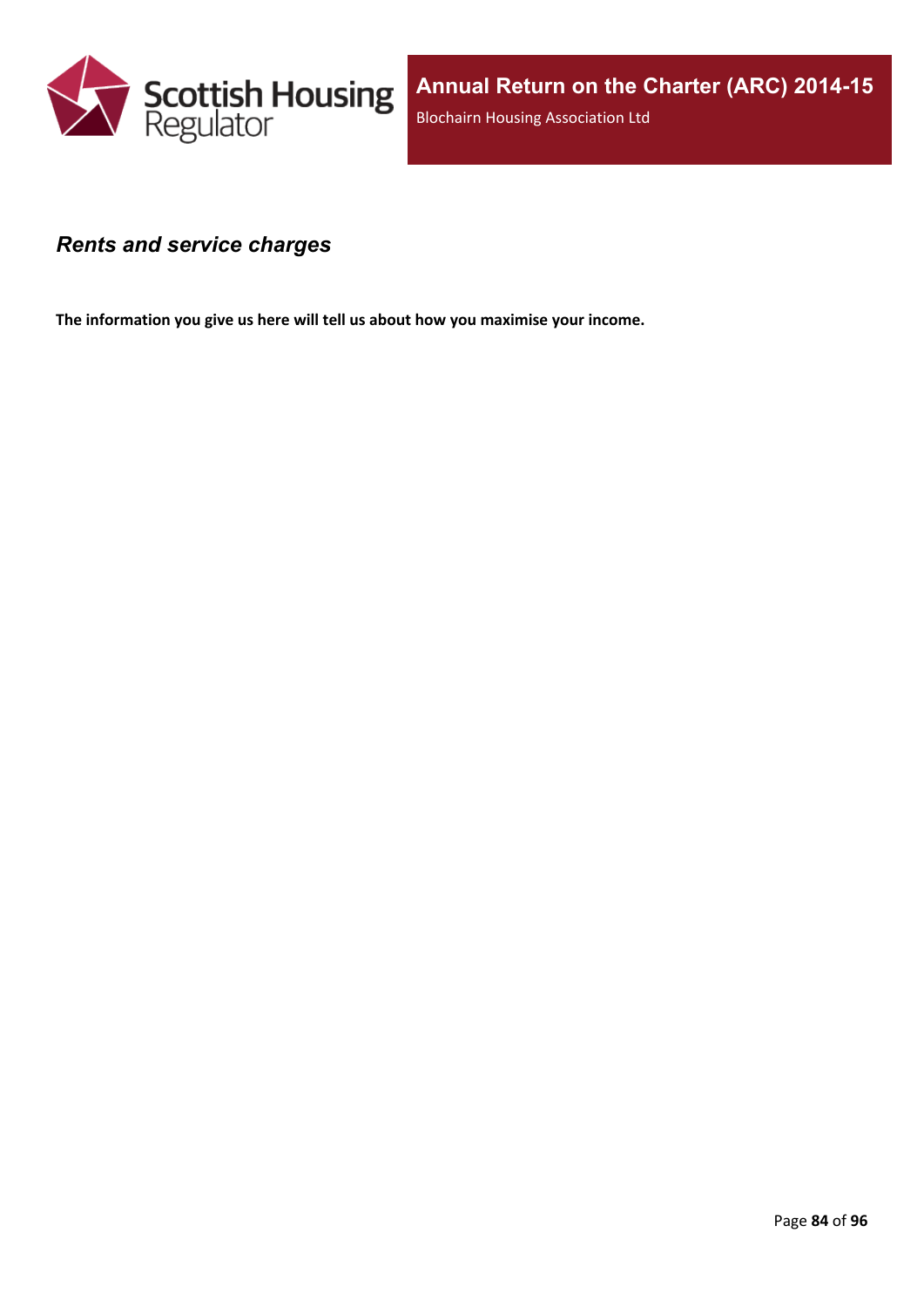

# *Rent collected as percentage of total rent due in the reporting year (Indicator 30)*

**Please state:**

| 30.1 The total amount of rent collected in the reporting year | 956289 |
|---------------------------------------------------------------|--------|
|---------------------------------------------------------------|--------|

30.2 The total amount of rent due to be collected in the reporting year (annual rent debit) 941340

| Rent collected as percentage of total rent due in the reporting year (Indicator 30) | 101.59 | $\frac{9}{6}$ |  |
|-------------------------------------------------------------------------------------|--------|---------------|--|
|-------------------------------------------------------------------------------------|--------|---------------|--|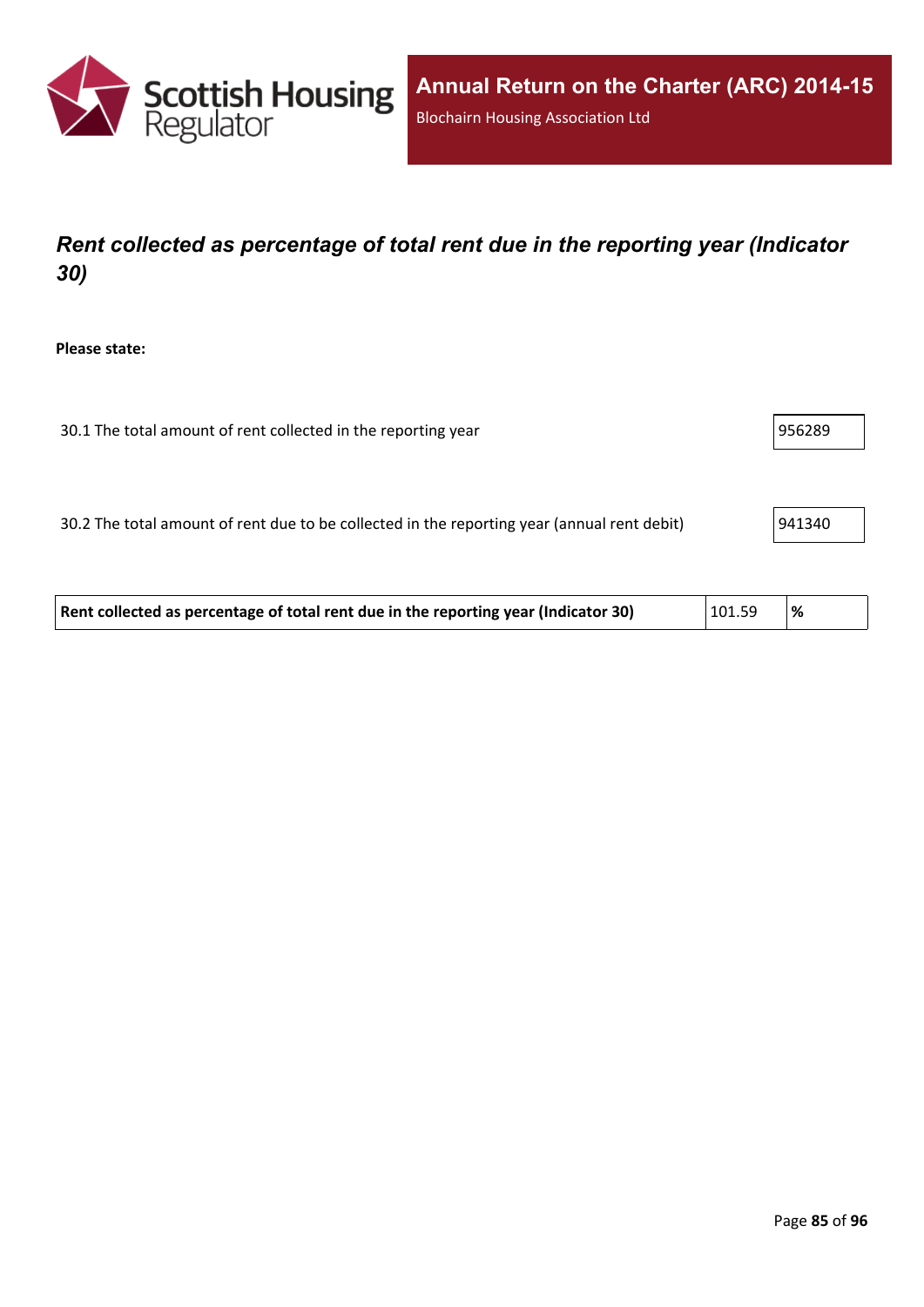

# *Gross rent arrears (all tenants) as at 31 March each year as a percentage of rent due for the reporting year (Indicator 31)*

**Please state:**

31.1 The total value ( $f$ ) of gross rent arrears as at the end of the reporting year  $12503$ 

31.2 The total rent due for the reporting year 941808

| Gross rent arrears (all tenants) as at 31 March each year as a percentage of rent due for | $\vert$ 1.33 | % |  |
|-------------------------------------------------------------------------------------------|--------------|---|--|
| the reporting year (Indicator 31)                                                         |              |   |  |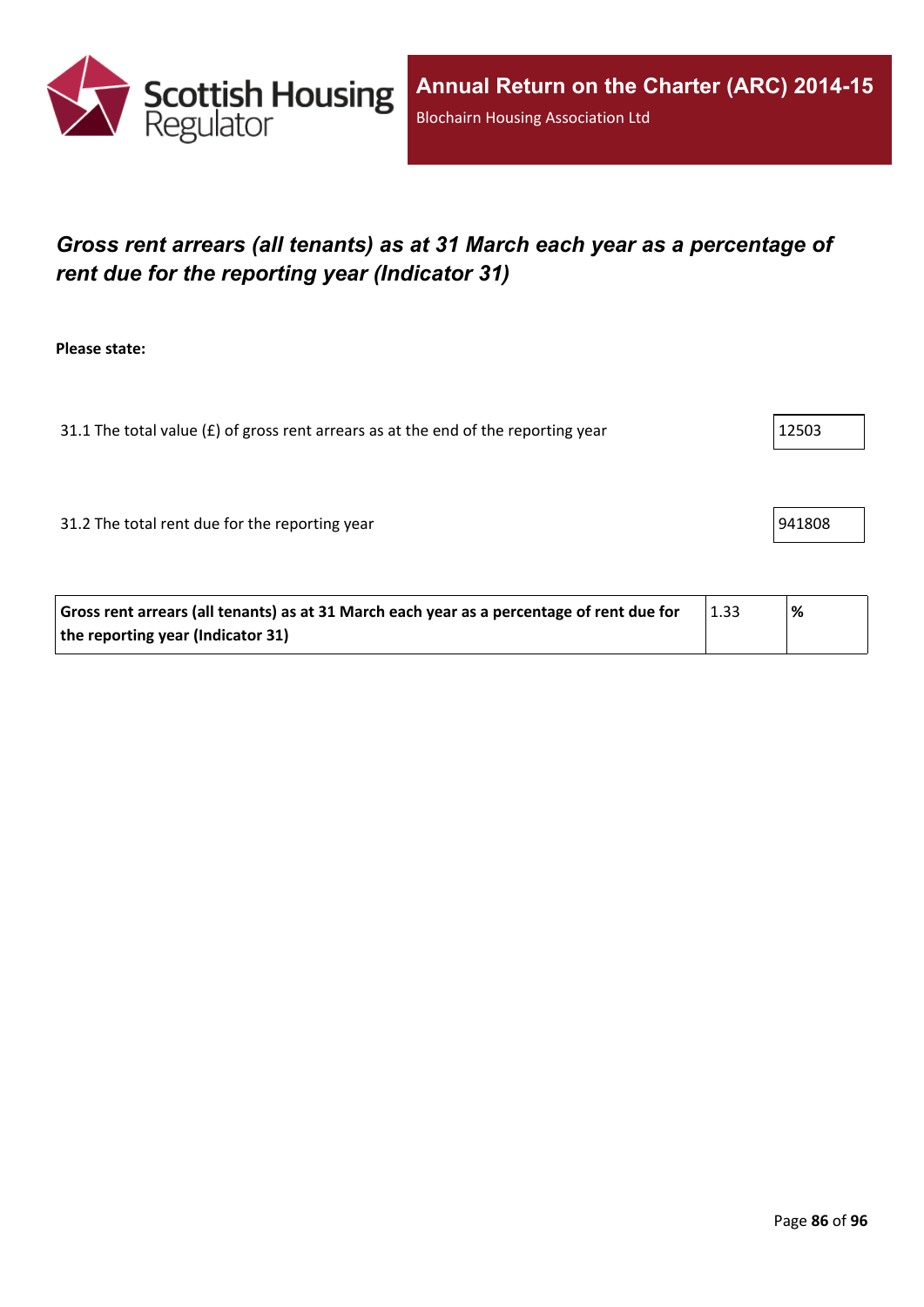

#### *Average annual management fee per factored property (Indicator 32)*

A factored property is where a landlord is responsible for the delivery of a management service to the owner of **the property. Please state:**

32.1 The number of residential properties factored 39

32.2 The total value of management fees invoiced to factored owners in the reporting year 6298

| Average annual management fee per factored property (Indicator 32) | $\mathbf{f}$   161.49 |  |
|--------------------------------------------------------------------|-----------------------|--|
|                                                                    |                       |  |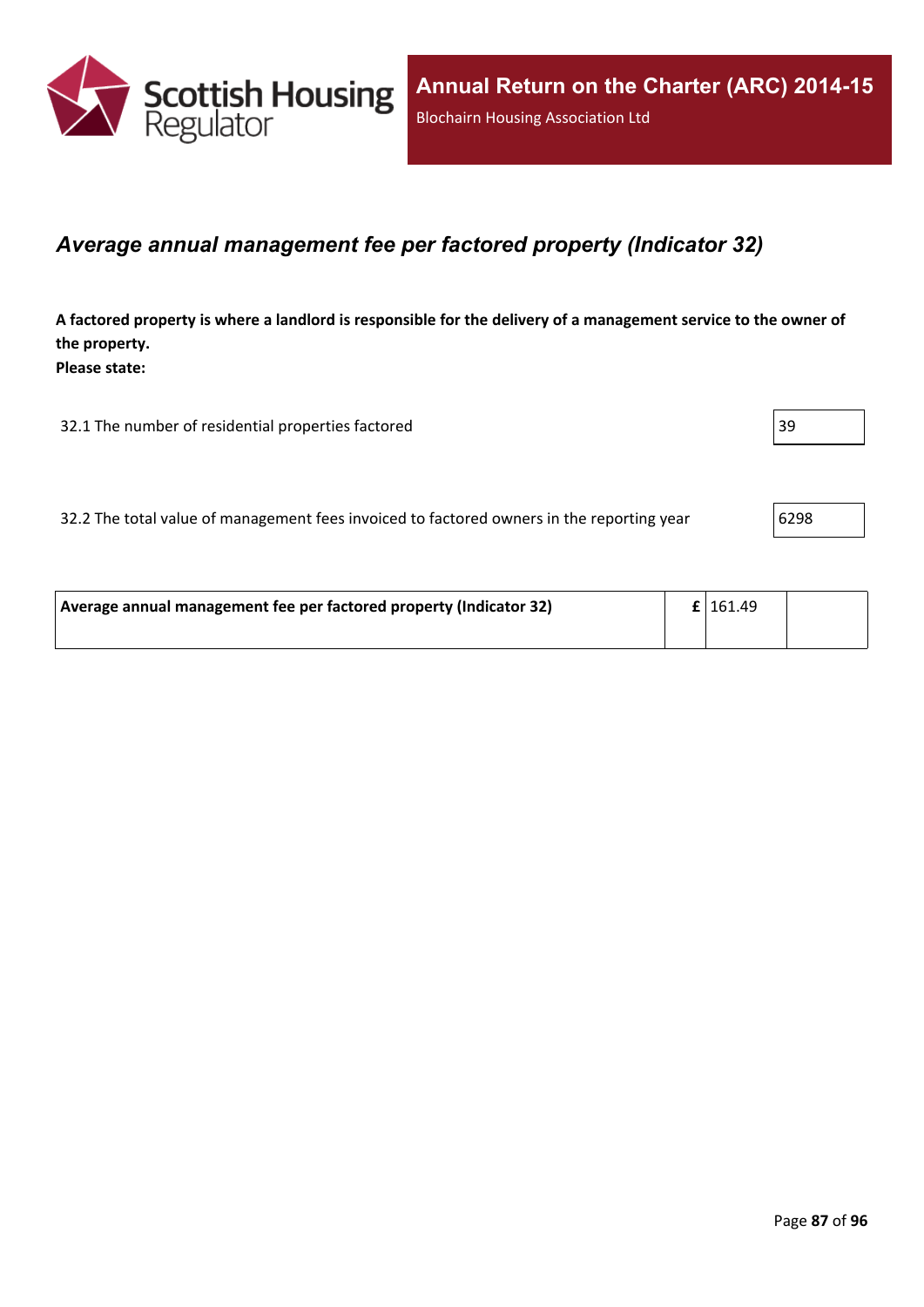

# *Percentage of rent due lost through properties being empty during the last year (Indicator 34)*

**Please state:**

34.1 The total amount of rent due for the reporting year 94.1 Section 1941808.0

34.2 The total amount of rent lost through properties being empty during the reporting year 468

| Percentage of rent due lost through properties being empty during the last year (Indicator $\mid$ 0.05 | % |  |
|--------------------------------------------------------------------------------------------------------|---|--|
| 34)                                                                                                    |   |  |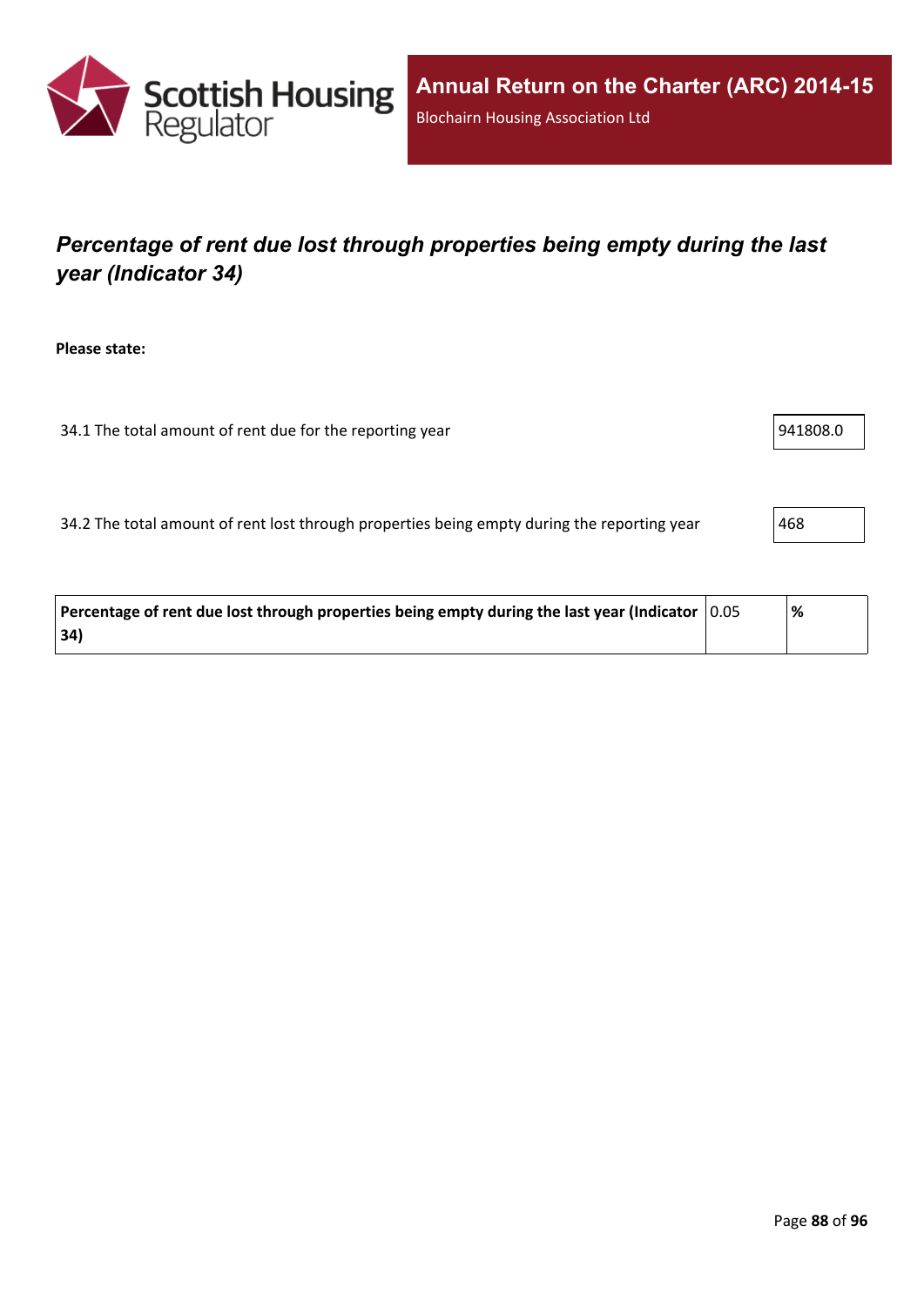

**Annual Return on the Charter (ARC) 2014-15** Blochairn Housing Association Ltd

#### *Rent increase (Indicator C21)*

**Please state:**

C21.1 The percentage average weekly rent increase to be applied in the next reporting year  $|2|$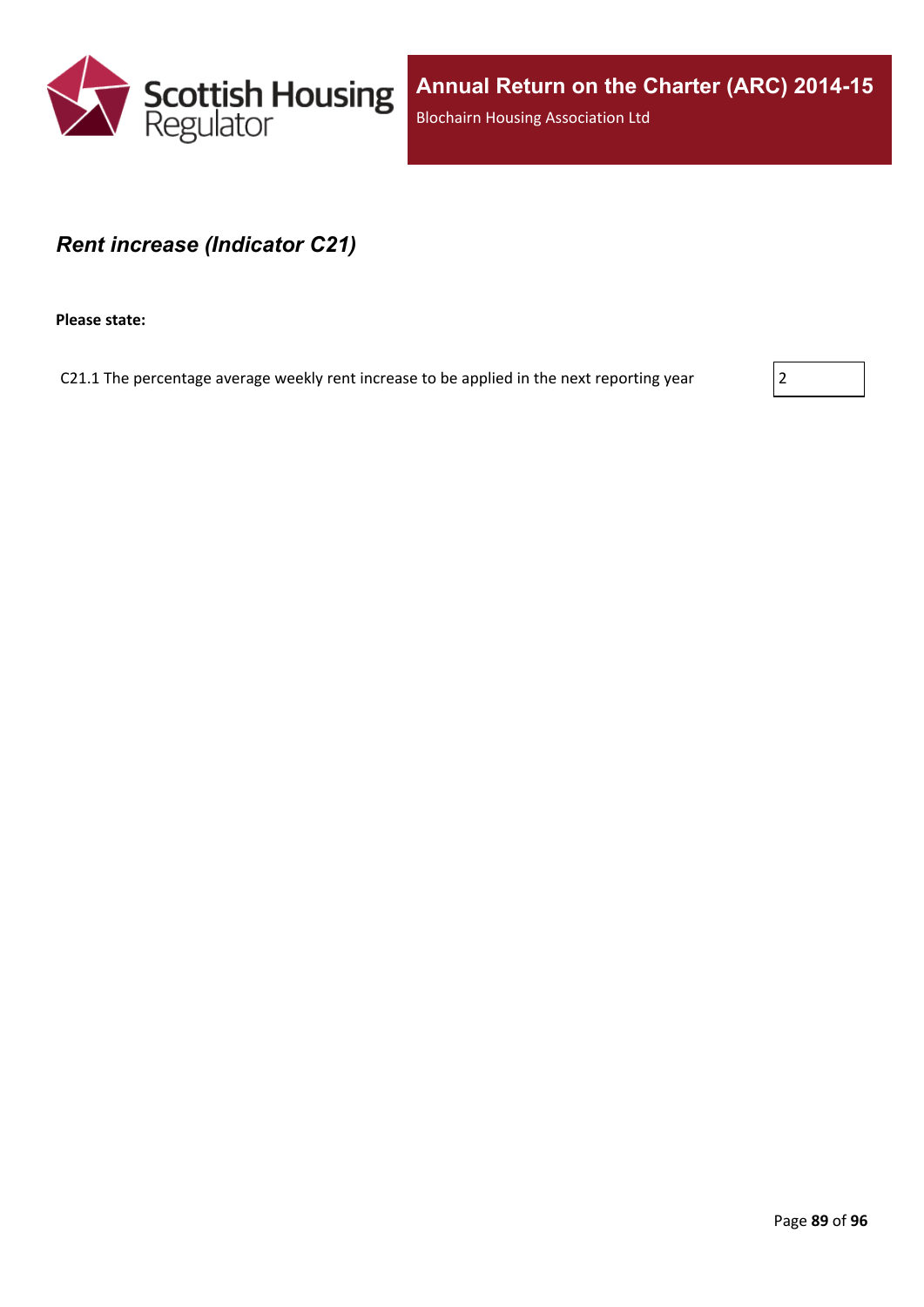

## *The number of households for which landlords are paid housing costs directly and the total value of payments received in the reporting year (Indicator C22)*

**Please state:**

C22.1 The number of households the landlord received housing costs directly for during the reporting year  $\vert$  160  $\vert$ 

C22.2 The value of direct housing cost payments received during the reporting year  $\vert$  502199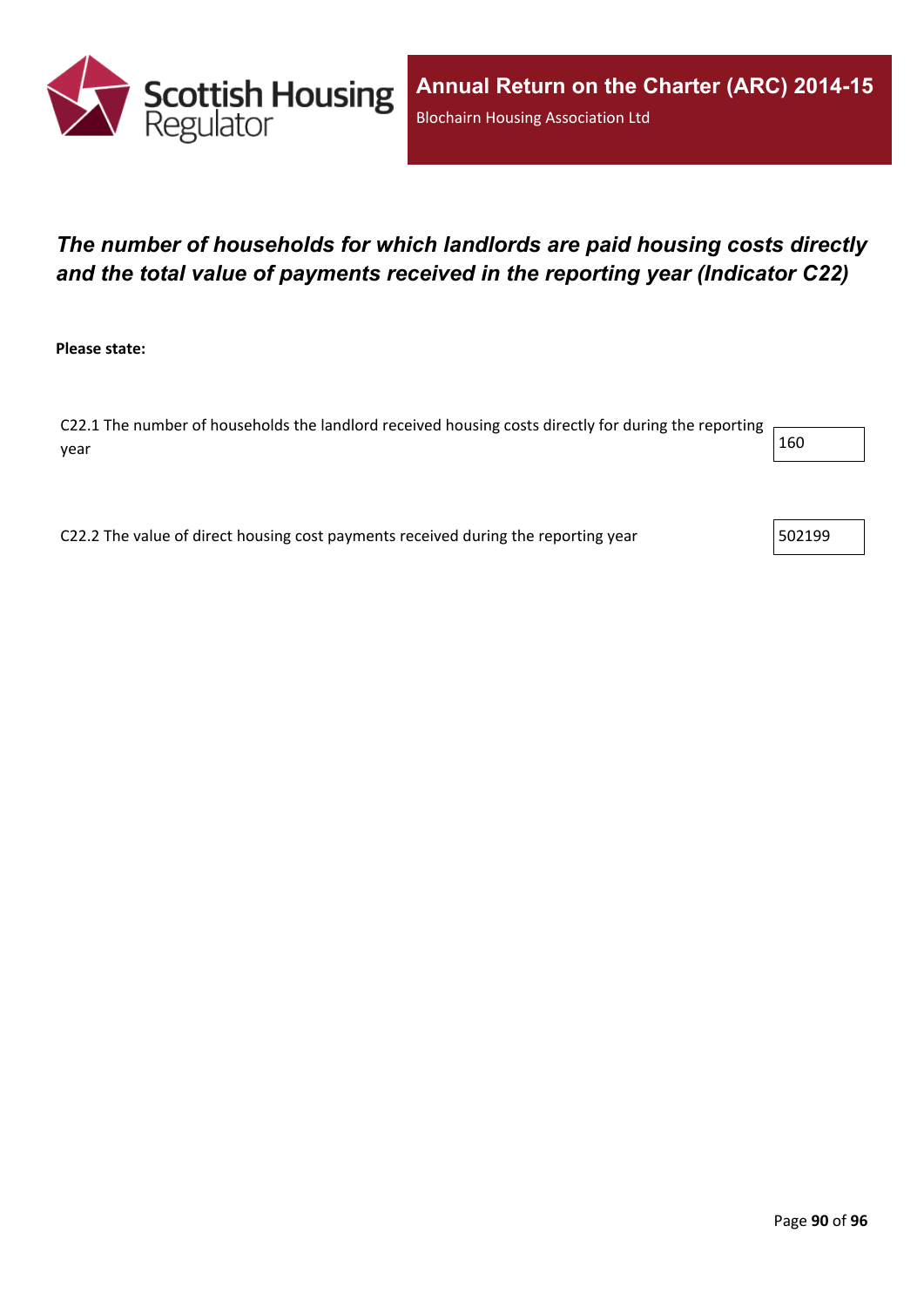

## *Amount and percentage of former tenant rent arrears written off at the year end (Indicator C23)*

**Please state:**

C23.1 The total value of former tenant arrears at year end  $\vert$  570

C23.2 The total value of former tenant arrears written off at year end  $\vert 0 \vert$ 

| Amount and percentage of former tenant rent arrears written off at the year end | 0.0 | % |
|---------------------------------------------------------------------------------|-----|---|
| (Indicator C23)                                                                 |     |   |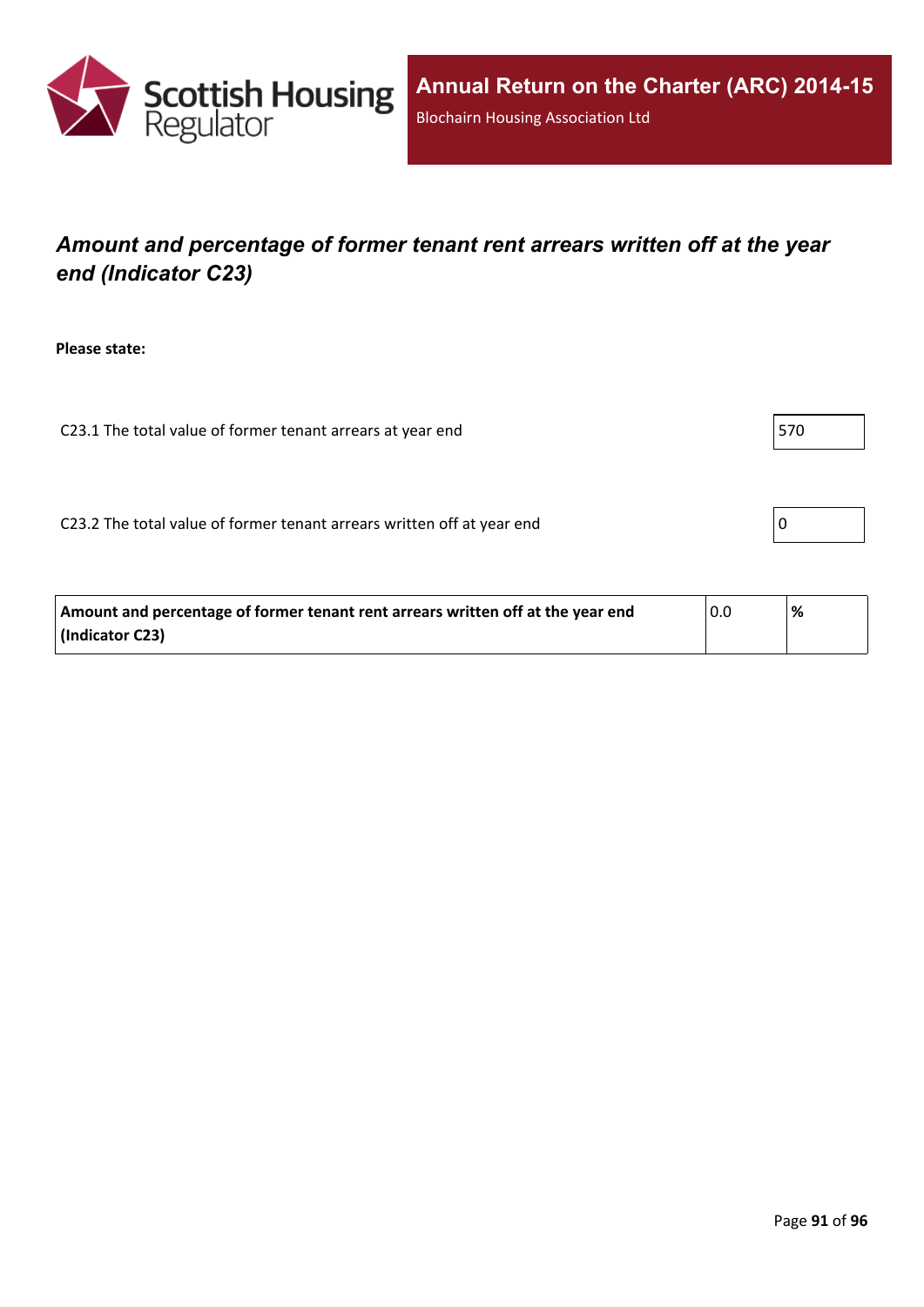

*Comments (Getting good value from rents and service charges)*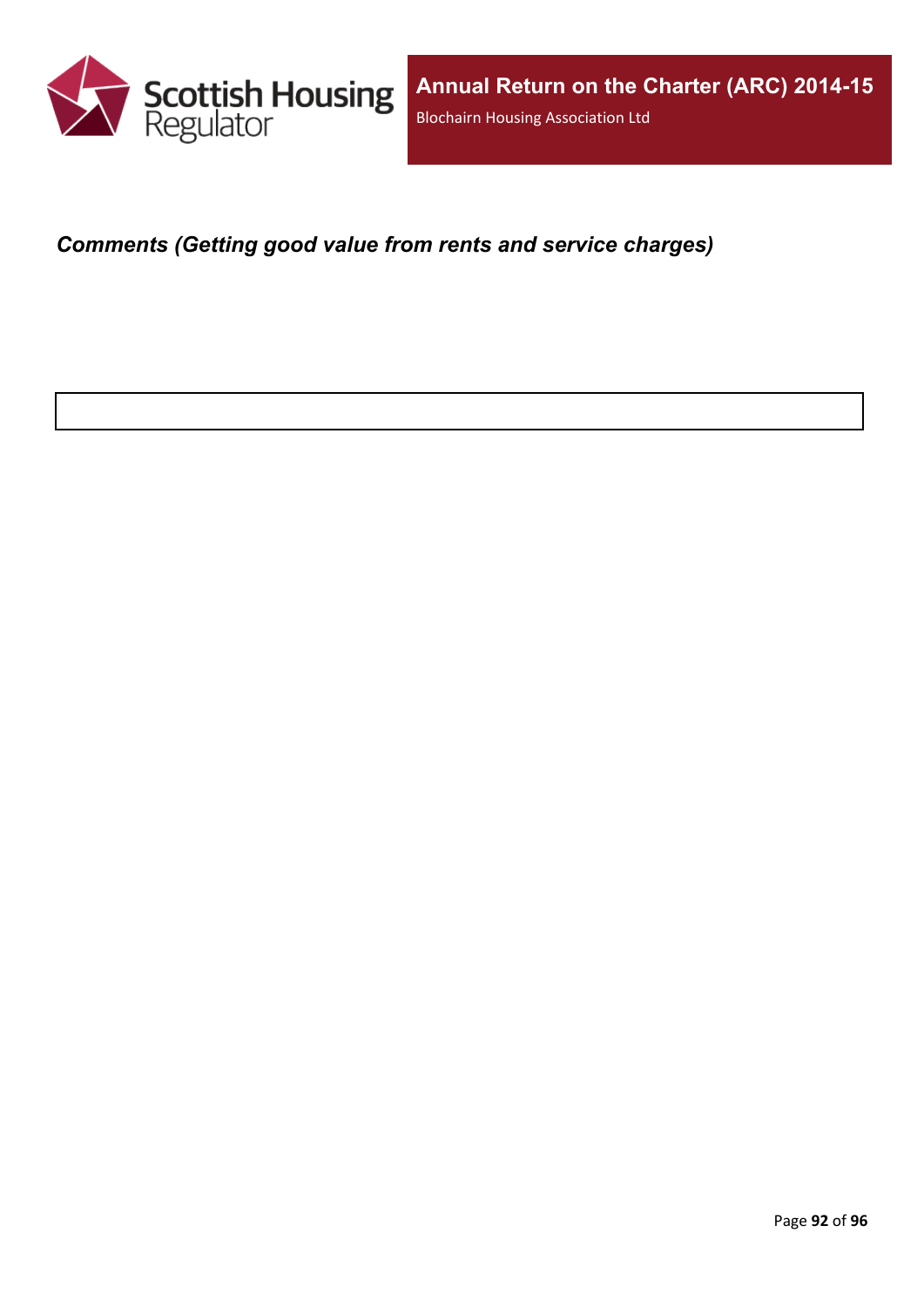

#### *Other Customers*

**The information you give us here will tell us about the services you offer to Gypsies/Travellers.**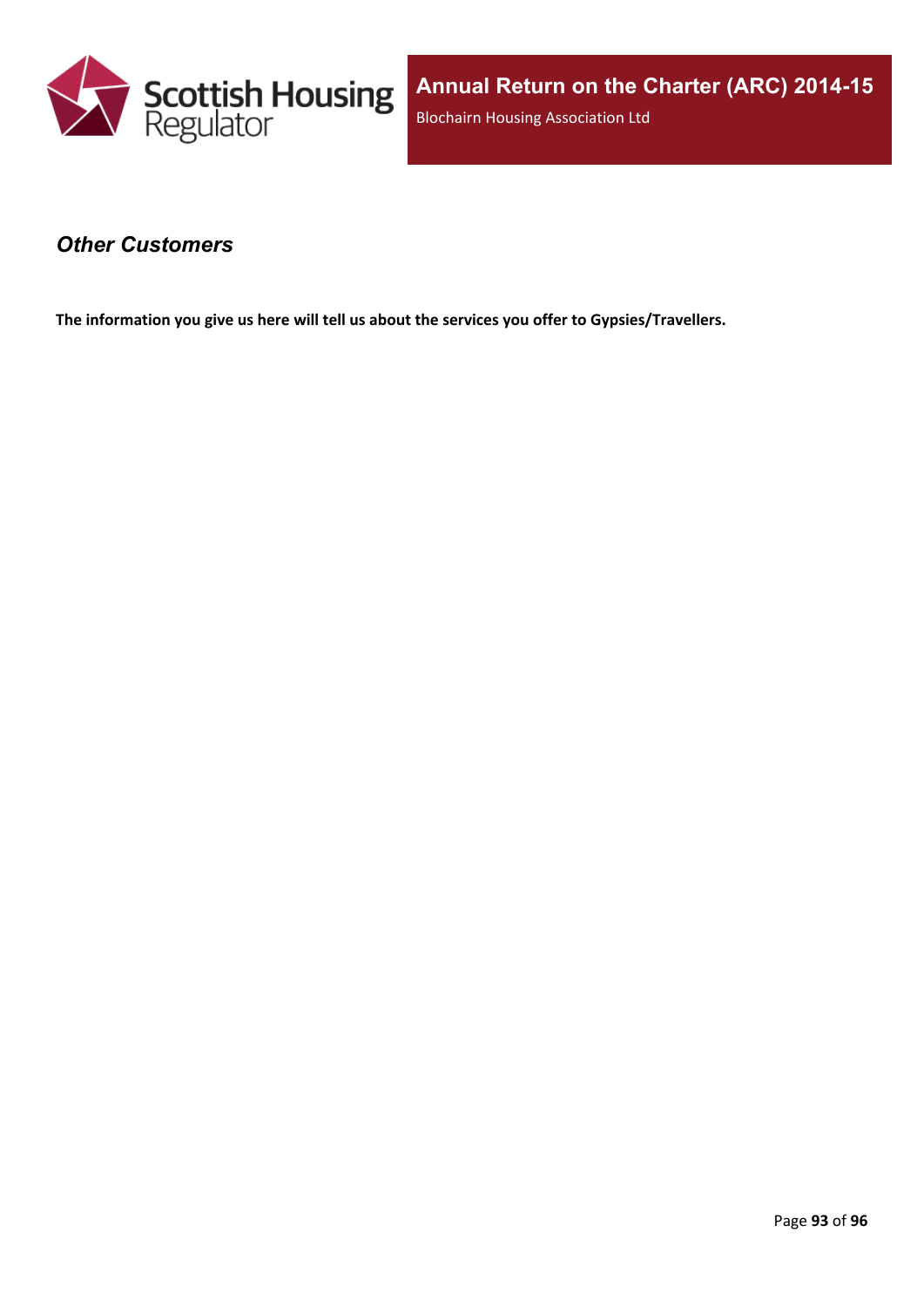

#### *Gypsies/travellers – Average weekly rent per pitch (Indicator 36)*

A pitch is a defined serviced area provided by a landlord for mainly Gypsies and Travellers to place their homes. **Please state:**

36.1 The total amount of rent set for all pitches during the reporting year  $\vert$  0

36.2 The total number of pitches 0

| Gypsies/travellers - Average weekly rent per pitch (Indicator 36) | £ 0.0 |  |
|-------------------------------------------------------------------|-------|--|
|                                                                   |       |  |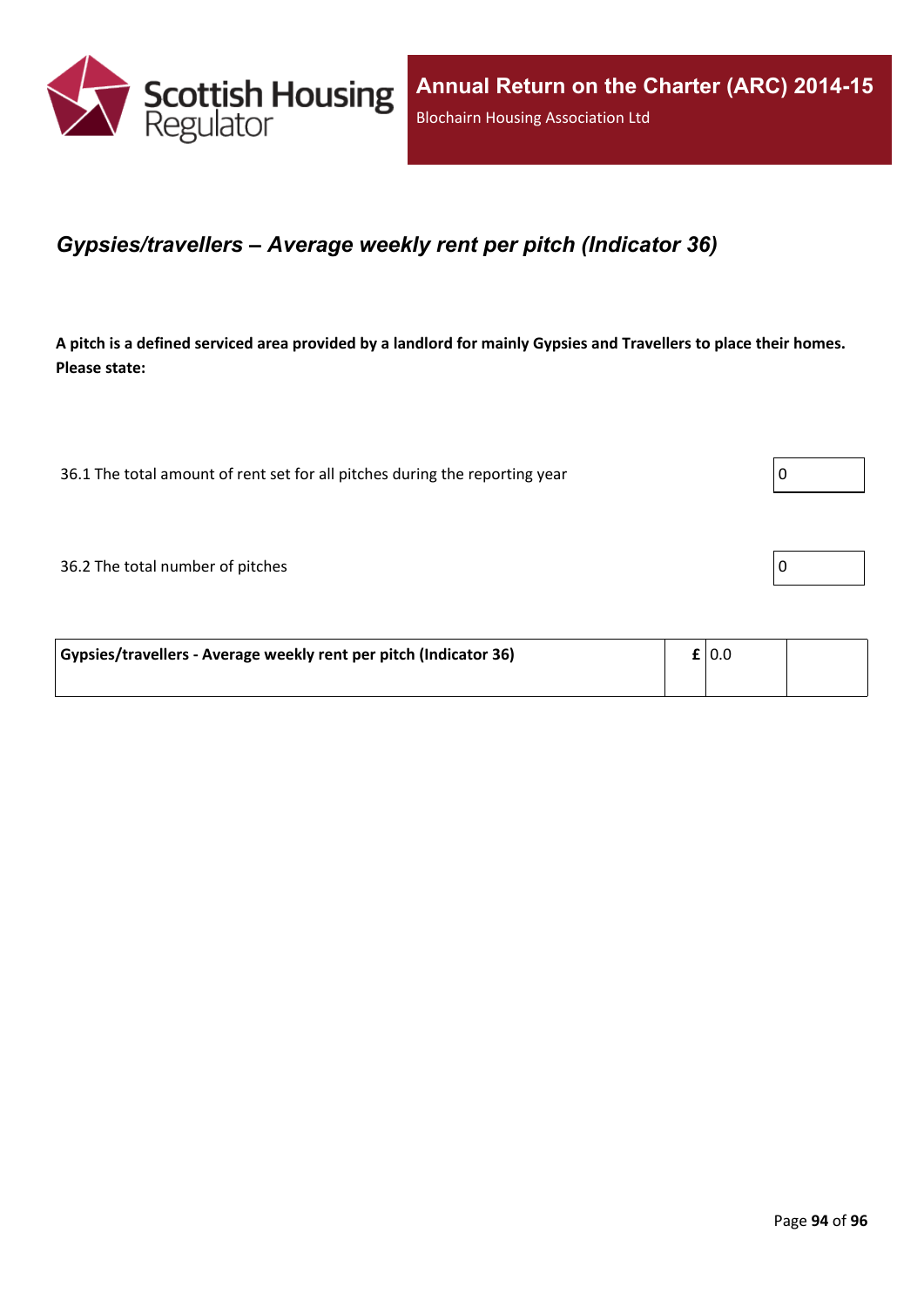

# *For those who provide sites – percentage of gypsies/travellers satisfied with the landlord's management of the site (Indicator 37)*

In relation to the satisfaction question on the management of sites provided to gypsies/travellers, please state:

37.1 How many Gypsies/Travellers answered the question "How satisfied or dissatisfied are you with your landlord's management of your site?"

37.2 Of the Gypsies/Travellers who answered, how many said that they were: **37.2.1 very satisfied**

**37.2.2 fairly satisfied**

**37.2.3 neither satisfied nor dissatisfied**

**37.2.4 fairly dissatisfied**

**37.2.5 very dissatisfied**

| For those who provide sites – percentage of gypsies/travellers satisfied with the | $\overline{0.0}$ | % |
|-----------------------------------------------------------------------------------|------------------|---|
| Indlord's management of the site (Indicator 37)                                   |                  |   |